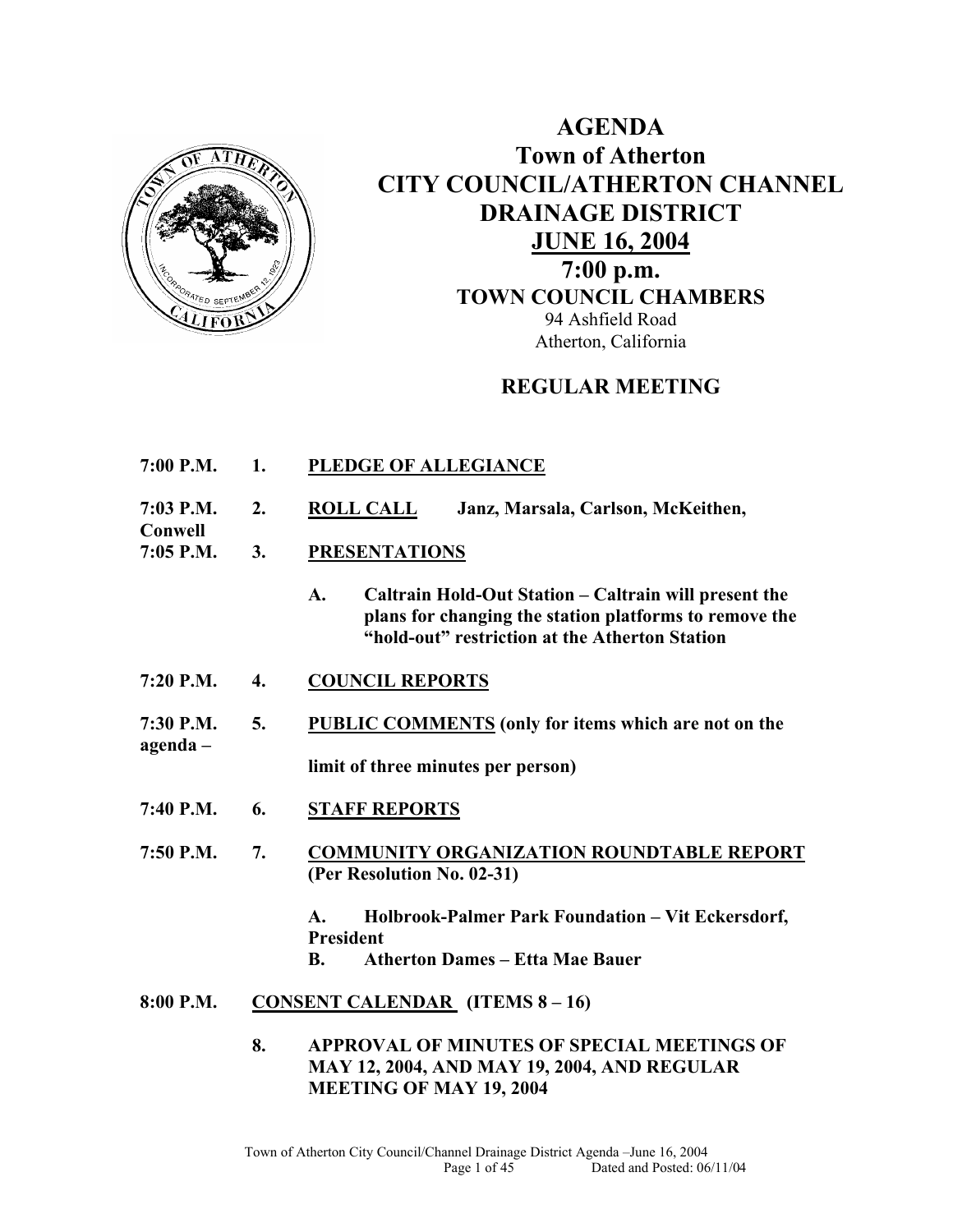- **9. APPROVAL OF BILLS AND CLAIMS FOR MAY 2004 IN THE AMOUNT OF \$830,307**
- **10. ACCEPTANCE OF MONTHLY FINANCIAL REPORT FOR MAY 2004**
- **11. APPROVAL OF AMENDED AGREEMENT BETWEEN THE TOWN OF ATHERTON AND THE CITY OF REDWOOD CITY FOR VEHICLE MAINTENANCE SERVICES AND FUEL PURCHASING**

**Recommendation: Approve the amended agreement between the Town of Atherton and the City of Redwood City for vehicle maintenance services and fuel purchasing.** 

**12. AWARD OF CONTRACT FOR 2004 STREET MICROSURFACING PROJECT NUMBER 03-012** 

> **Recommendation: Award the contract for 2004 Street Microsurfacing Project No. 03-012 to California Pavement Maintenance Company, the low bidder, in the amount of \$75,000.**

**13. AWARD OF CONTRACT FOR 2004 STREET RECONSTRUCTION - PHASE 1, PROJECT NUMBER 03- 011** 

> **Recommendation: Award the contract for the 2004 Street Reconstruction – Phase 1, Project No. 03-011 to the lowest bidder to be determined by the June 15, 2004 bids, for an amount to be determined based on the bid results.**

**14. APPROVAL OF CONTRACT BETWEEN THE TOWN OF ATHERTON AND T.C. BIER FOR BUILDING INSPECTION SERVICES** 

> **Recommendation: Approve the Independent Contractor Agreement between the Town of Atherton and KCL Associates Inc. for Building Inspection Services for Fiscal Year 2004-05.**

**15. APPROVAL OF ABAG ELECTRIC PROGRAM "WINDUP" AGREEMENT AND ADOPTION OF A RESOLUTION AUTHORIZING THE MAYOR TO EXECUTE AGREEMENT WITH ABAG TO CONCLUDE THE ELECTRIC PROGRAM**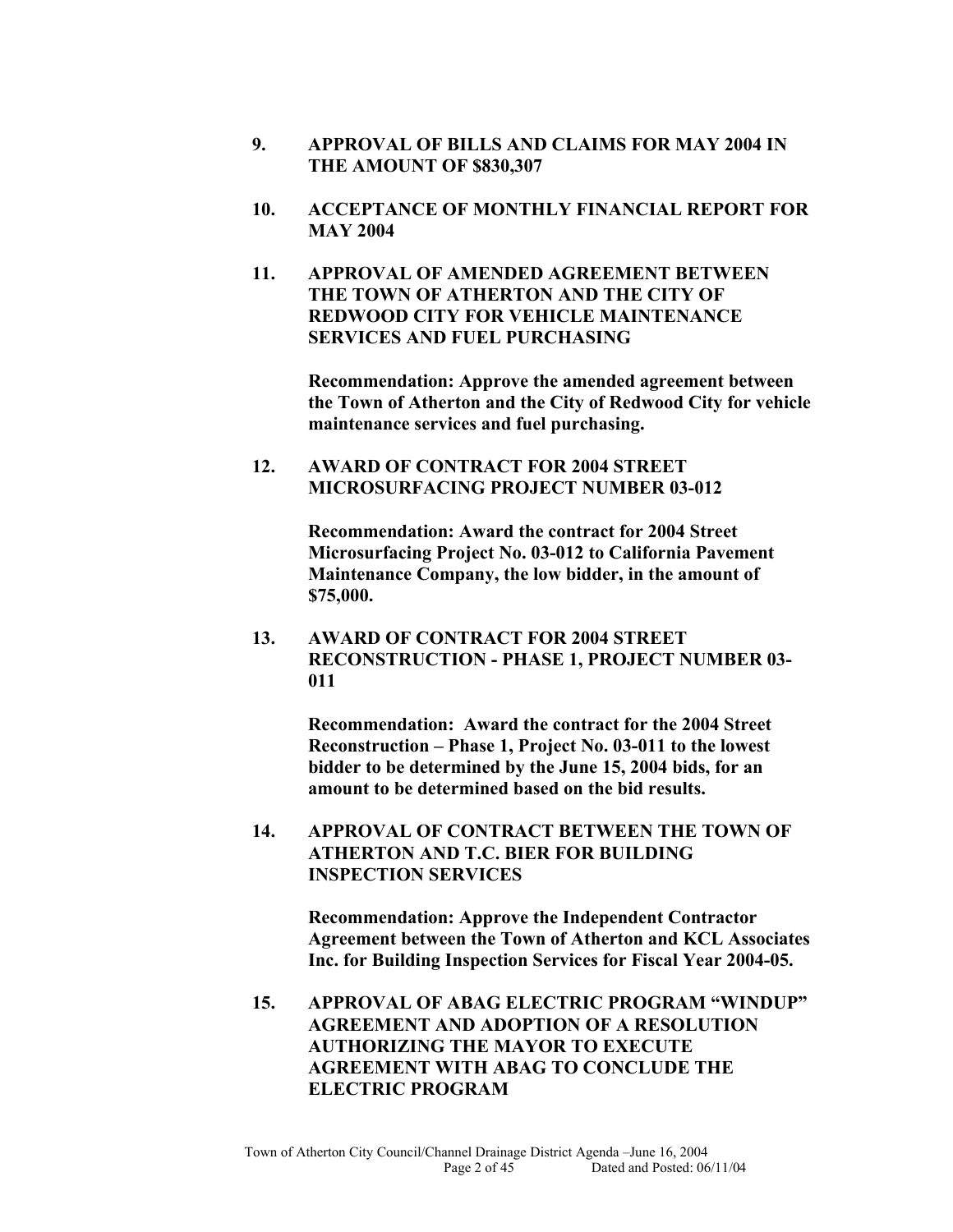**Recommendation: Approve ABAG Electric Program "Windup" Agreement and adopt resolution authorizing the Mayor to execute the agreement with ABAG to conclude the Electric Program.** 

#### **16. APPOINTMENT OF COMMISSION/COMMITTEE MEMBERS**

**Recommendation: Accept recommendation of the City Council Screening Committee to appoint members to a vacancy on the Park and Recreation Commission.**

#### **PUBLIC HEARINGS (Items 17-19)**

**8:10 P.M. 17. PUBLIC HEARING – ADOPTION OF A RESOLUTION ADOPTING THE FISCAL YEAR 2004-05 BUDGET AND ADOPTION OF A RESOLUTION APPROVING THE FISCAL YEAR 2004-05 APPROPRIATIONS LIMIT AND CALCULATIONS** 

> **Recommendation: Open public hearing, hear testimony, and close public hearing. Adopt Resolution No. 04-\_\_, adopting the Fiscal year 2004-05 Operating and Capital Budget and Resolution No. 04-\_\_ approving the Fiscal Year 2004-05 Appropriations and Calculations. (This item appeared on the Special City Council Meeting of June 14, 2004, for adoption; however, it may be continued for final approval.)**

### **8:25 P.M. 18. PUBLIC HEARING – ADOPTION OF A RESOLUTION ESTABLISHING A SPECIAL TAX FOR MUNICIPAL SERVICES FOR THE FISCAL YEAR 2004-2005**

**Recommendation: Open public hearing, hear testimony, and close public hearing. After consideration, adopt Resolution No. 04-\_\_\_ establishing a Special Tax for Municipal Services for the Fiscal Year 2004-2005 as set forth in Ordinance No. 520.** 

**NOTE: Ordinance No 520 approved by the voters on June 5, 2001 provided for the authorization to levy a Special Tax for Municipal Services and Capital Improvements and for the expenditure of the funds derived from the tax. The Special Tax was to commence in FY 2001-2002 and continue through June 30, 2005. Each year, following the adoption of the Budget, it is necessary to hold a Public Hearing and adopt a**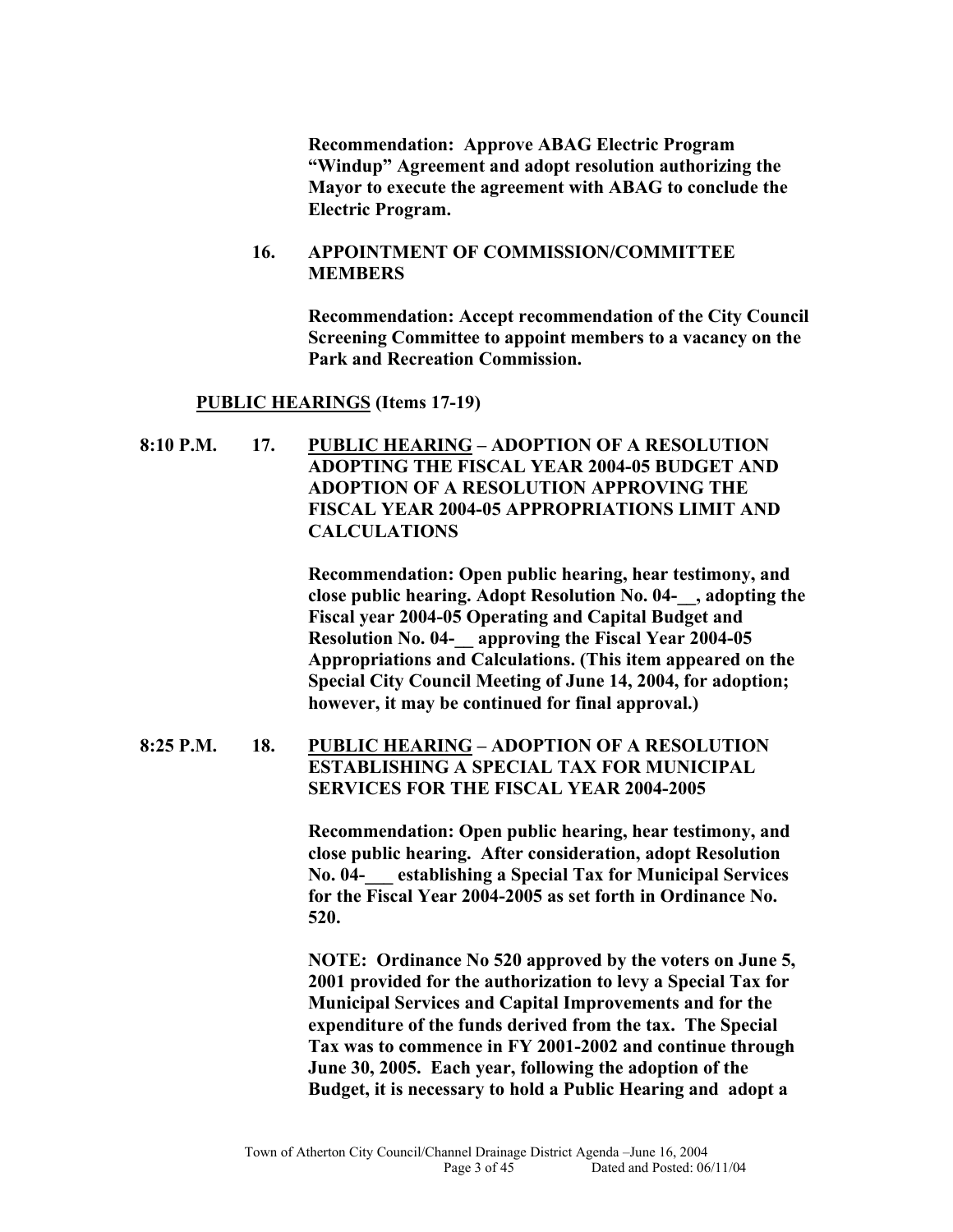**Resolution levying a Special Tax for Municipal Services and instructing the Tax Collector of the County of San Mateo to collect the tax rates as identified within the Adopted Resolution.** 

**8:40 P.M. 19. PUBLIC HEARING – CONSIDER ADOPTION OF AN ORDINANCE OF THE CITY COUNCIL OF THE TOWN OF ATHERTON CALLING AN ELECTION TO SUBMIT TO THE VOTERS AN ORDINANCE AUTHORIZING THE LEVY OF A SPECIAL TAX FOR MUNICIPAL SERVICES AND FOR THE EXPENDITURE OF FUNDS DERIVED FROM SUCH TAX** 

> **Recommendation: After consideration, open public hearing, hear testimony, and close public hearing. Consider adoption of an ordinance calling an election to submit to the voters an ordinance authorizing the levy of a special tax for municipal services and for the expenditure of funds derived from such tax for FY 2005-06 through 2008-09.**

#### **REGULAR AGENDA (Item 20 and 21)**

**9:20 P.M. 20. ADOPTION OF RESOLUTIONS PERTAINING TO THE NOVEMBER 2, 2004 SPECIAL AND GENERAL MUNICIPAL ELECTIONS AND SETTING BALLOT ARGUMENTS PROCEDURES** 

> **Recommendation: 1) Adopt Resolution No. 04-\_\_ calling for a General Municipal Election for the purpose of electing two (2) members of the Atherton City Council, and a Special Election for the purpose of submitting to the qualified voters of the Town of Atherton an ordinance authorizing the levy of a Special Municipal Tax, to be held November 2, 2004. 2) Adopt Resolution No. 04-\_\_\_ requiring candidates to pay the prorated cost of publication and distribution of the Statement of Qualifications and specifying the length of the Statement.**

- **9:30 P.M. 21. DISCUSSION OF ALTERNATIVES RELATIVE TO A SPECIAL MUNICIPAL TAX FOR SUPPORT OF OPERATING AND CAPITAL EXPENDITURES**
- **9:45 P.M. PUBLIC COMMENTS**
- **9:55 P.M. 22. ADJOURNMENT**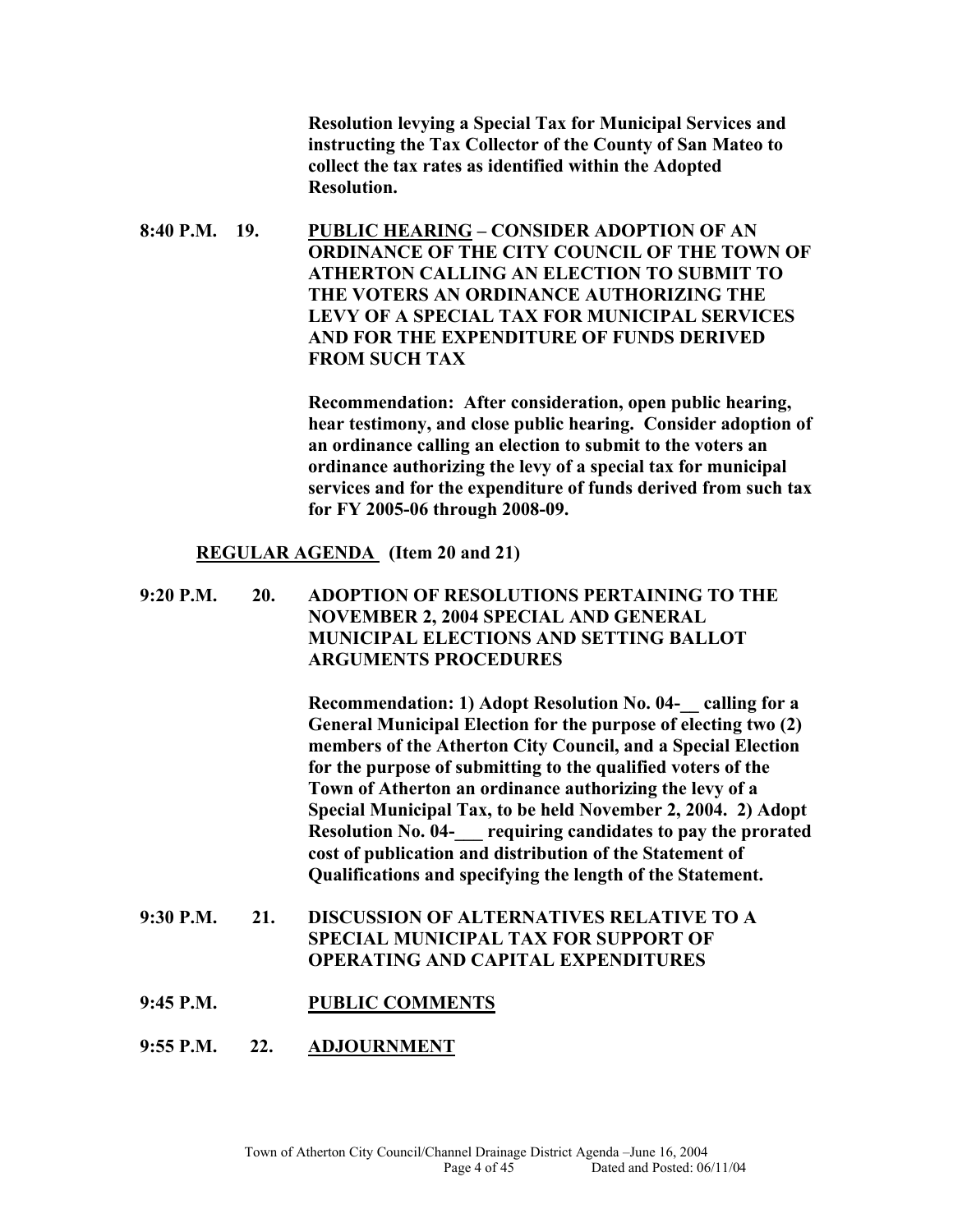#### *Agendas and staff reports may be accessed on the Town website at: www.ci.atherton.ca.us* ) *Please contact the City Clerk's Office at 650.752.0529 with any questions*

Pursuant to the Americans with Disabilities Act, if you need special assistance in this meeting, please contact the City Clerk's Office at (650) 752-0529. Notification of 48 hours prior to the meeting will enable the City to make reasonable arrangements to ensure accessibility to this meeting. (29 CRF 35.104 ADA Title II)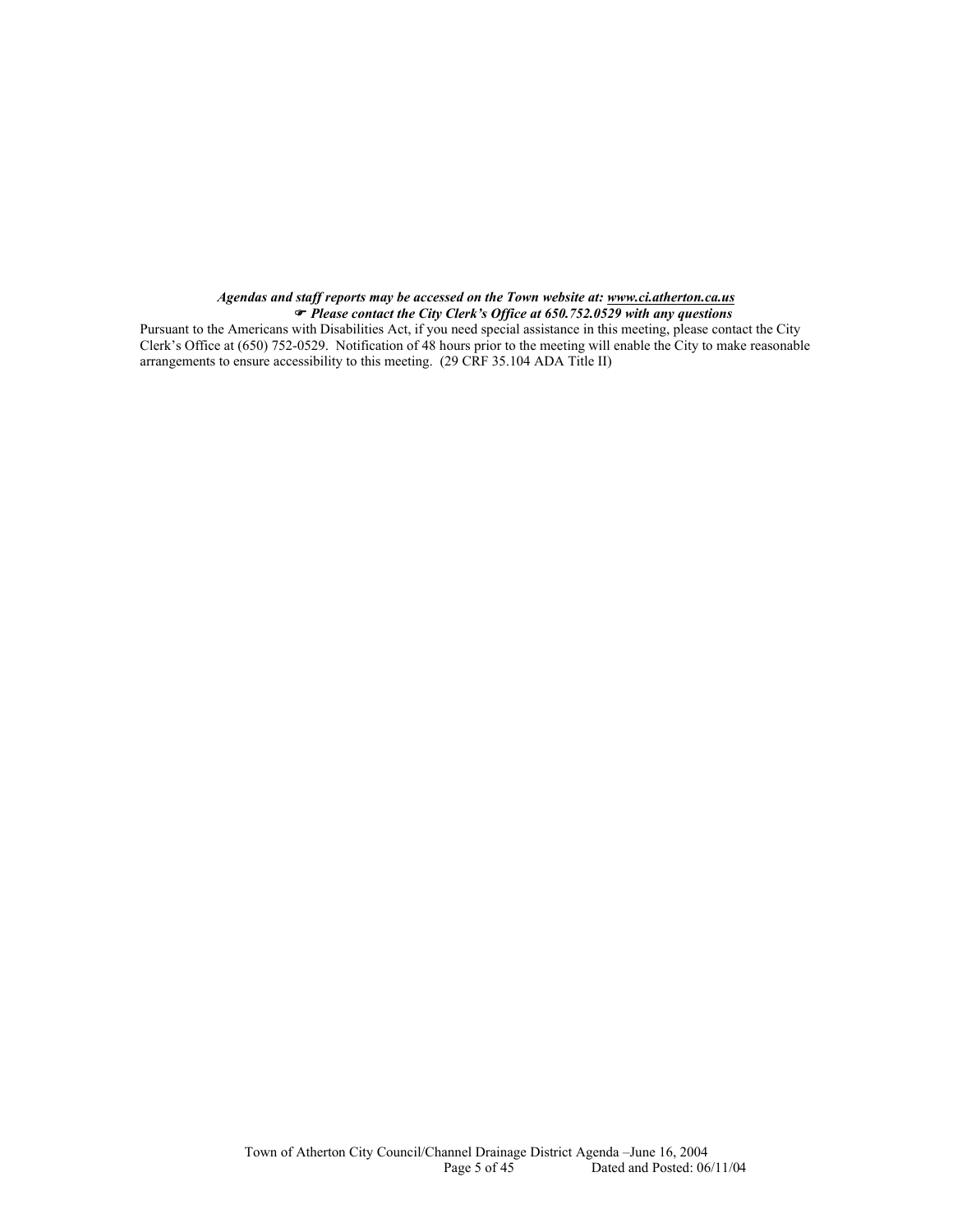

**DRAFT MINUTES Town of Atherton JOINT MEETING OF THE CITY COUNCIL AND AUDIT COMMITTEE May 12, 2004 7:00 p.m. TOWN COUNCIL CHAMBERS**  94 Ashfield Road Atherton, California

**SPECIAL MEETING** 

**Mayor McKeithen called the meeting to order at 7:00 p.m.** 

**1. ROLL CALL** 

| <b>PRESENT</b> | <b>City Council:</b>    | <b>Kathy McKeithen</b>         |
|----------------|-------------------------|--------------------------------|
|                |                         | <b>William R. Conwell</b>      |
|                |                         | <b>Alan B. Carlson</b>         |
|                |                         | <b>James R. Janz</b>           |
|                |                         | Charles E. Marsala (arrived at |
| $7:03$ p.m.)   |                         |                                |
|                | <b>Audit Committee:</b> | <b>Marc Hebert</b>             |

 **Robert Jenkins Robert Wilson Mason Brutschy Michael Barsotti Dr. Sam Goodman**

**City Manager Jim Robinson, City Attorney Marc Hynes, Finance Director John Johns, Police Chief Robert Brennan and Public Works Director Duncan Jones were also present.** 

### **2. PUBLIC COMMENTS**

**There were no public comments.** 

### **STUDY SESSION**

### **3. REVIEW AND CONSIDER RECOMMENDATIONS REGARDING THE RENEWAL OF THE TOWN OF ATHERTON PARCEL TAX.**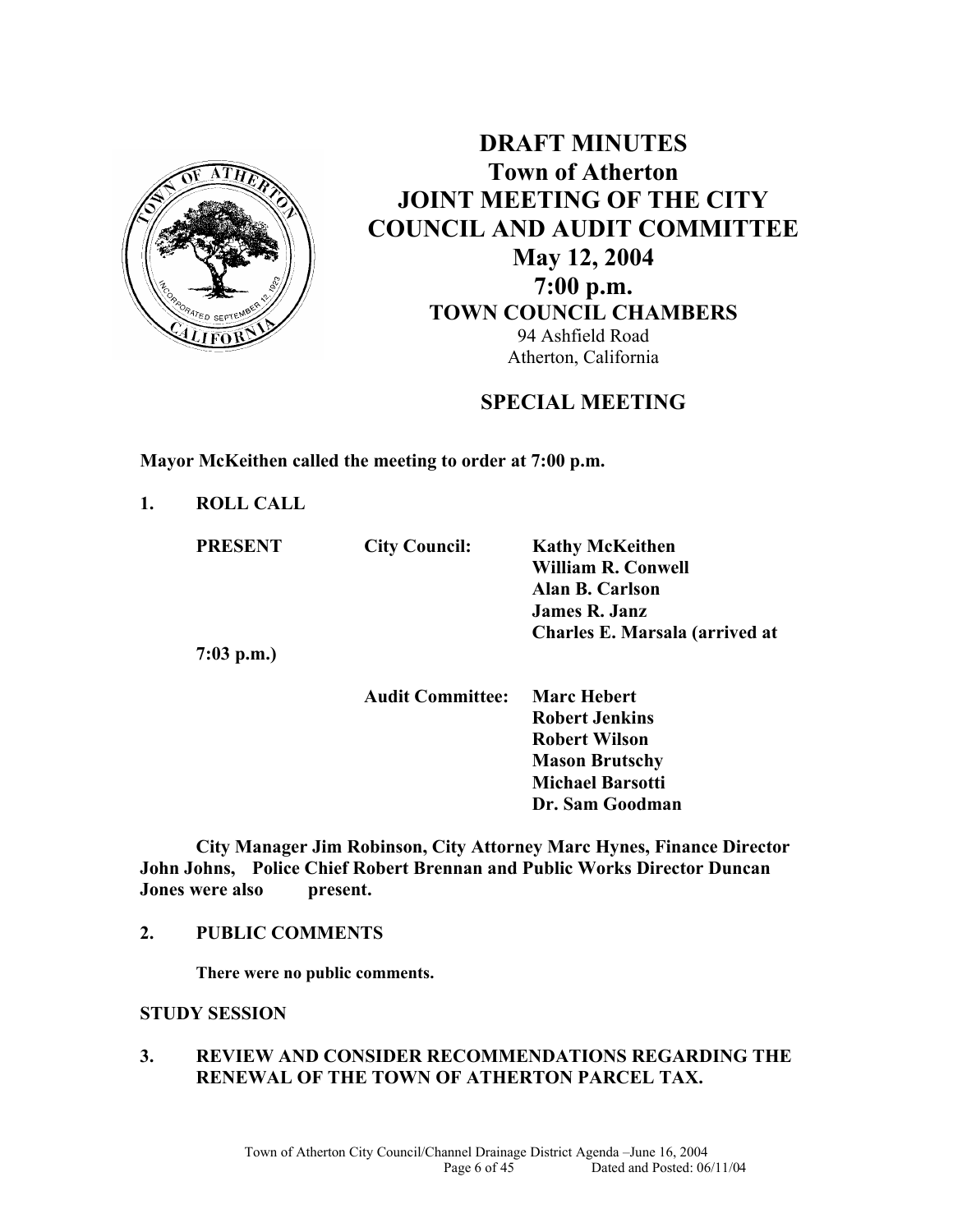**The City Council, at their April 21, 2004 regular meeting, received a report from the Audit Committee and an analysis by the Finance Department related to the parcel tax reauthorization. A special joint meeting of the City Council and Audit Committee was scheduled to allow for a more detailed review of the process for submitting a parcel tax measure to the voters.** 

**Audit Committee Chair Marc Hebert presented information on the Finance Department's analysis of the cost savings and revenue enhancement opportunities that would result from implementing certain suggestions made by the Audit Committee. Chair Hebert stated that the Audit Committee is willing to have follow-up study sessions subsequent to this meeting if the Council deems it necessary.** 

**New ideas for potential costs savings in the area of the Police Department that were reviewed by the Audit Committee included: outsourcing dispatch services, evaluating the detective function, evaluating the school resource officer positions, and evaluating the traffic officer function. Specifically, the Committee suggested looking at staffing some or all of these positions with non sworn personnel.** 

**The Audit Committee suggested that at the beginning of any cost savings program, transition costs could be temporarily covered by reserves. Additionally, the Committee discussed possibilities for raising funds by leveraging the "Atherton" name for marketing and implementing a real property transfer tax.** 

**Police Chief Brennan responded to questions regarding the suggestions for cost savings in the Police Department. Outsourcing nighttime dispatch services was discussed. Chief Brennan noted the unique direct alarm service provided by the Police Department to the community. Finance Director Johns was asked to work with the Palo Alto IT Department to determine the cost of outsourcing alarm service as part of dispatch.** 

**Discussion continued regarding the funding sources for the school resource officers and the availability of grants for police services.** 

**Mayor McKeithen asked the Police Chief to provide statistics for crime rates inside and outside Menlo/Atherton High School, before and after a school resource officer was provided. Finance Director Johns was asked for rough costs to outsource nighttime dispatch and alarm service and the actual costs of providing police salaries at the 70th percentile including retirement costs. The City Manager discussed funding requirements for PERS and explained that the contribution amount varies each year based on several factors including interest earnings.**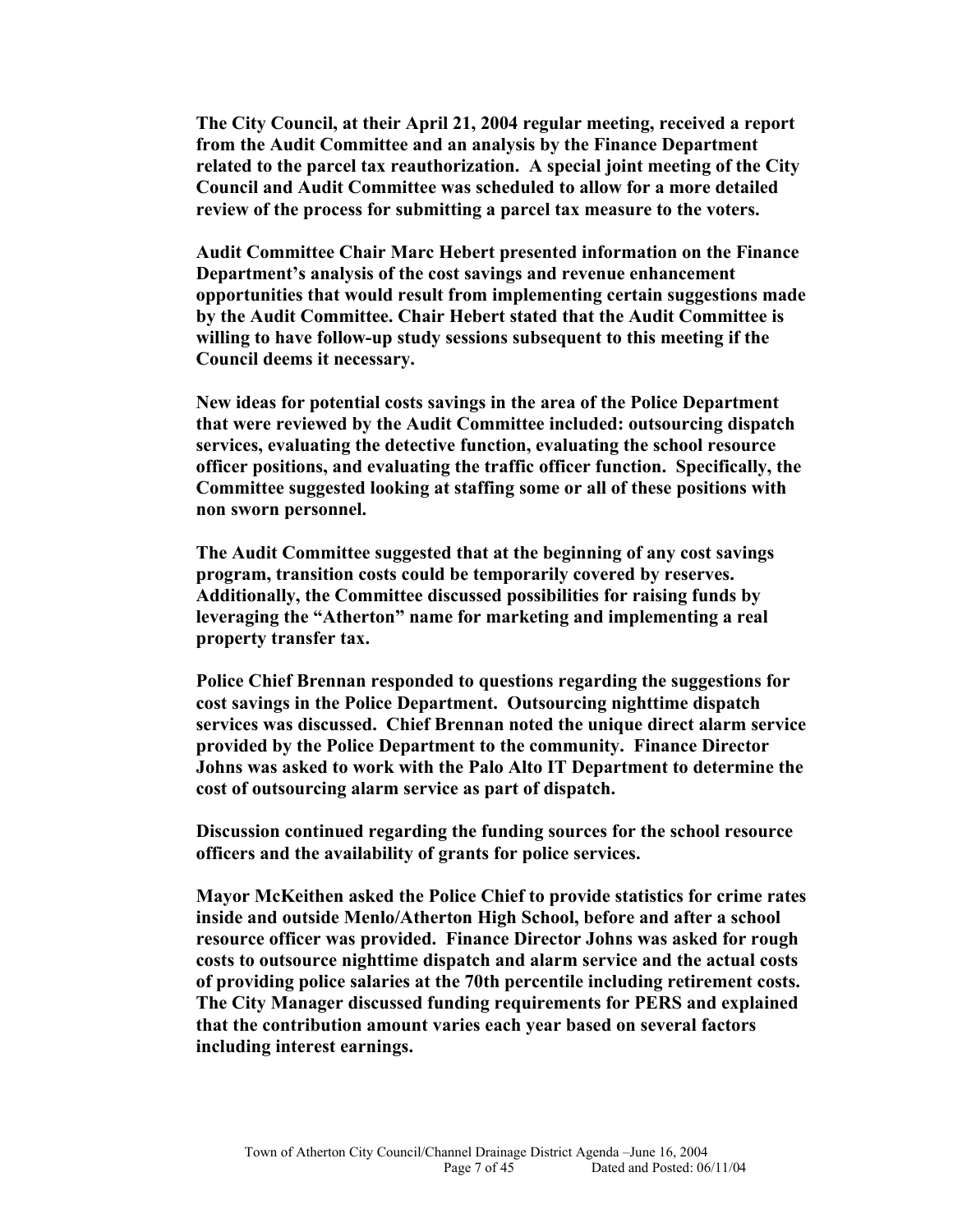**Finance Director Johns presented his report and noted that the Audit Committee had focused only on items that the Committee determined could be implemented by November.** 

**Mayor McKeithen stated that the focus should be on looking at revenue enhancements such as a transfer tax and reviewing the business license ordinance.** 

**Discussion was held regarding assumptions associated with the development and implementation of a real property transfer tax. City Attorney Marc Hynes discussed the requirements of becoming a charter city. The Council requested the City Attorney to provide information on the legality of charging real estate firms business licenses based on gross receipts and the procedure for implementing the gross receipts method.** 

**The following members of the audience spoke:** 

**John Sisson, Atherton Jan Simonds, Atherton John Ruggeiro, Atherton Sandy Crittenden, Atherton Jean Schaaf, Atherton**

**Mayor McKeithen asked that the agenda for the May 19, 2004 meeting include a follow-up discussion on the legality of increasing the business license tax, the possibility of placing a measure on the March ballot for the business license ordinance, discussion on the amount of the renewed parcel tax, and cost cutting measures. Council Member Carlson asked that sometime in the near future the current Town fee structure be reviewed and that the Town consider the implementation of landscape permits including road impact fees.** 

**City Manager Jim Robinson stated that staff is putting together a balanced budget for Fiscal Year 2004/05 and that the Town will continue to monitor staffing levels and looking at reducing staff by attrition. He stated that the May 19 agenda will include an item for setting a public hearing date for the parcel tax ordinance.** 

#### **4. ADJOURN**

**The meeting adjourned at 9:50 p.m.** 

**Respectfully submitted,** 

**\_\_\_\_\_\_\_\_\_\_\_\_\_\_\_\_\_\_\_\_\_\_\_\_ Sharon Barker, City Clerk**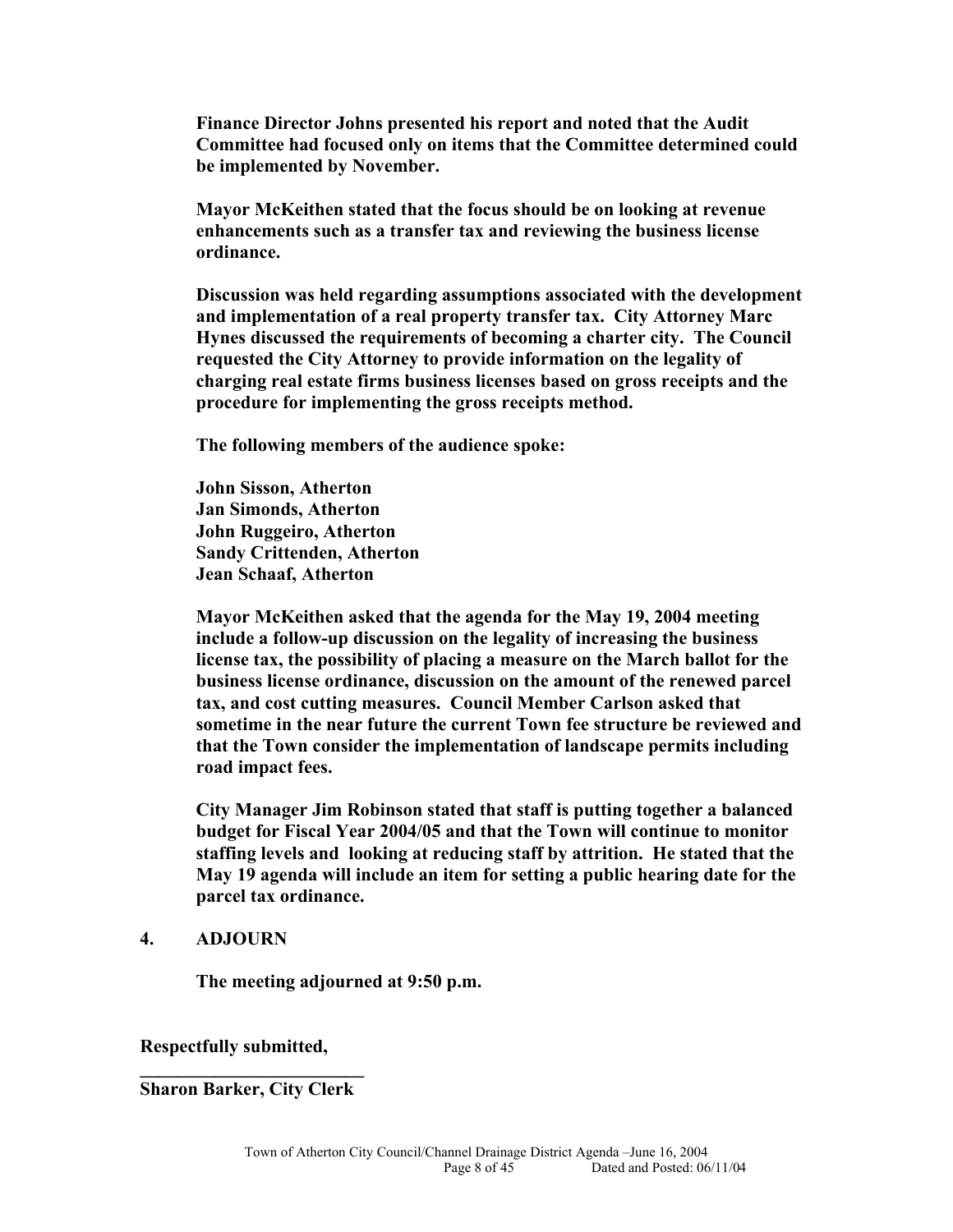

**DRAFT MINUTES ATHERTON CITY COUNCIL May 19, 2004 6:00 P.M. Meeting Room Town Administrative Offices**  91 Ashfield Road Atherton, California **Special Meeting** 

**Mayor McKeithen called the meeting to order at 6:00 p.m.** 

**ROLL CALL** 

**PRESENT: James R. Janz Charles E. Marsala Alan B. Carlson Kathy McKeithen William R. Conwell** 

**City Manager Jim Robinson and Interim City Attorney Hal Toppel were also present.** 

### **PUBLIC COMMENTS**

**There were no public comments.** 

**CLOSED SESSION** 

**The Council adjourned to Closed Session at 6:05 p.m.** 

### **RECONVENE TO OPEN SESSION**

**The Council reconvened to Open Session. The following action was taken:** 

**A. CONFERENCE WITH LEGAL COUNSEL – Anticipated Litigation Initiation of litigation pursuant to Government Code Section 54956.9(c) 1 potential case.** 

**No reportable action.**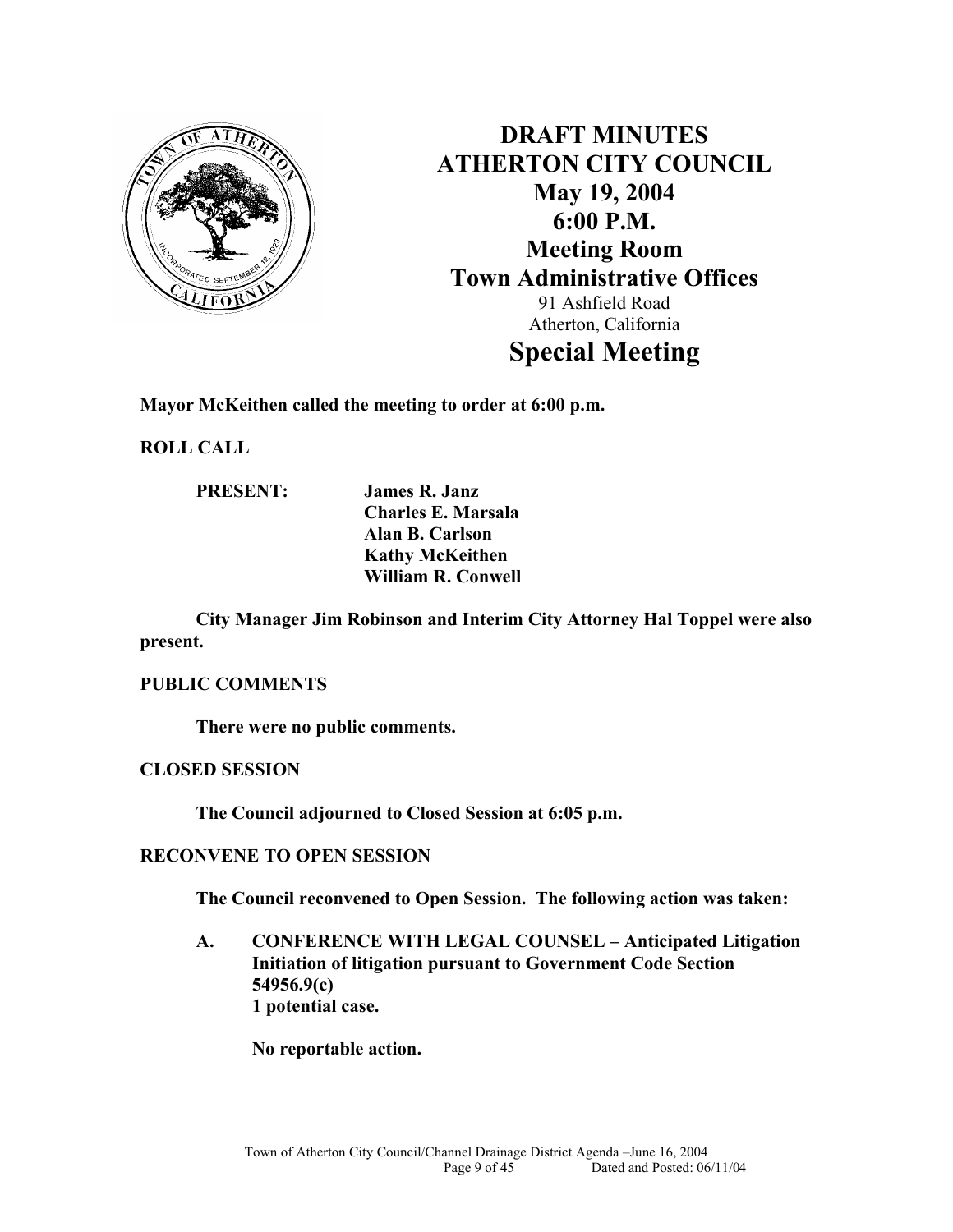**B. CONFERENCE WITH LEGAL COUNSEL – Existing Litigation Government Code Section 54956.9 (a)** 

**Karen and Bill Murphy v. Town of Atherton San Mateo County Superior Court Case No. 437591** 

**No reportable action.** 

### **ADJOURN**

**The meeting adjourned at 6:55 p.m.** 

**Respectfully submitted,** 

**\_\_\_\_\_\_\_\_\_\_\_\_\_\_\_\_\_\_\_\_\_\_\_\_ Kathy McKeithen, Mayor**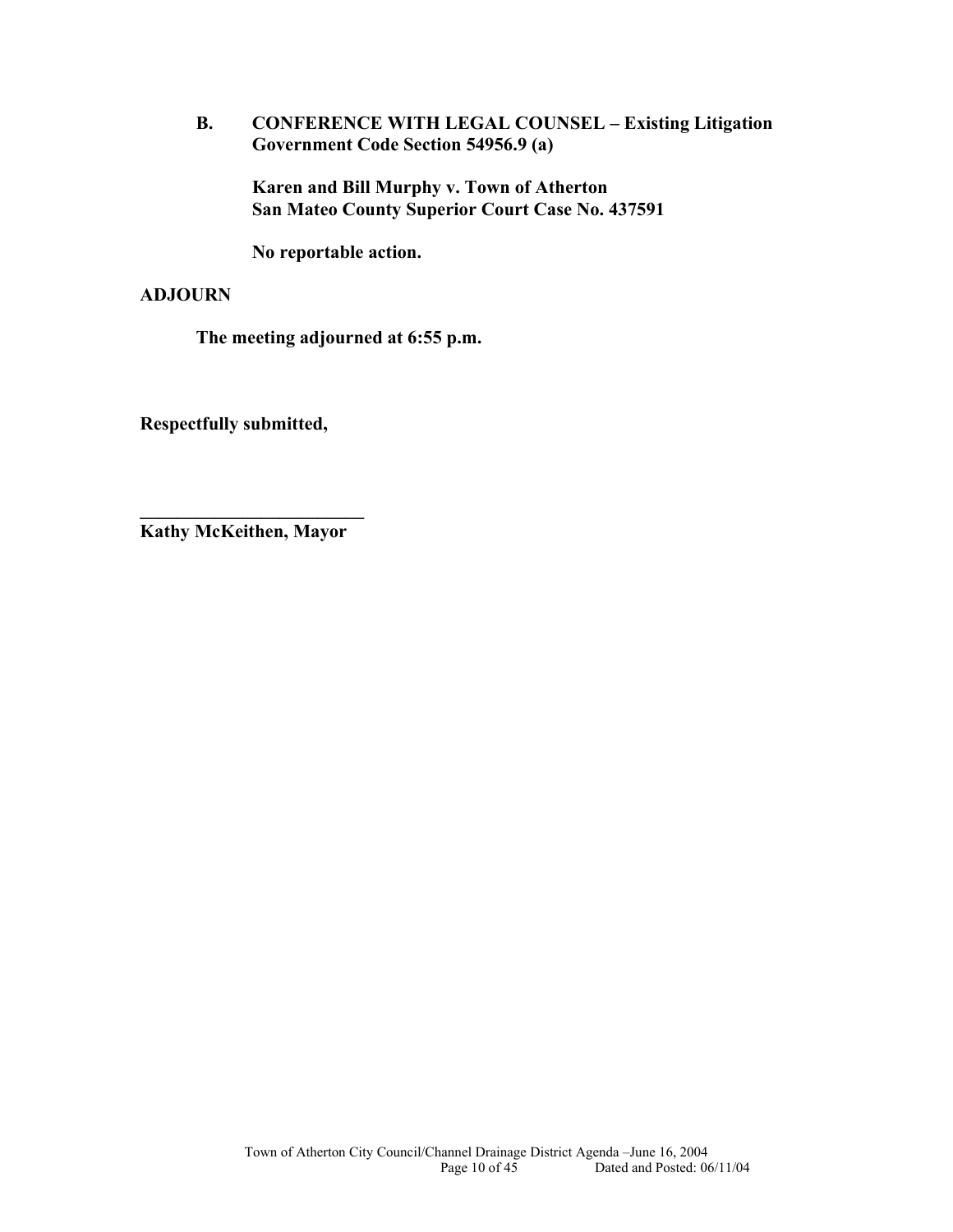

**DRAFT MINUTES Town of Atherton CITY COUNCIL/ATHERTON CHANNEL DRAINAGE DISTRICT MAY 19, 2004 7:00 p.m. TOWN COUNCIL CHAMBERS** 94 Ashfield Road Atherton, California

# **REGULAR MEETING**

**Mayor McKeithen called the meeting to order at 7:03 p.m.** 

- **1. PLEDGE OF ALLEGIANCE**
- **2. ROLL CALL**

**PRESENT: James R. Janz Charles E. Marsala Alan B. Carlson William R. Conwell Kathy McKeithen**

**City Manager Jim Robinson and Interim City Attorney Hal Toppel were present.** 

- **3. PRESENTATIONS** 
	- **A. Certifications of Appreciation for Outgoing Commission and Committee Members:**

**Mayor McKeithen presented certificates in recognition of the following outgoing Town Commission and Committee members:** 

**Phil Lively, Planning Commission Jennifer Acheson, Planning Commission Catherine Westover, Park and Recreation Commission**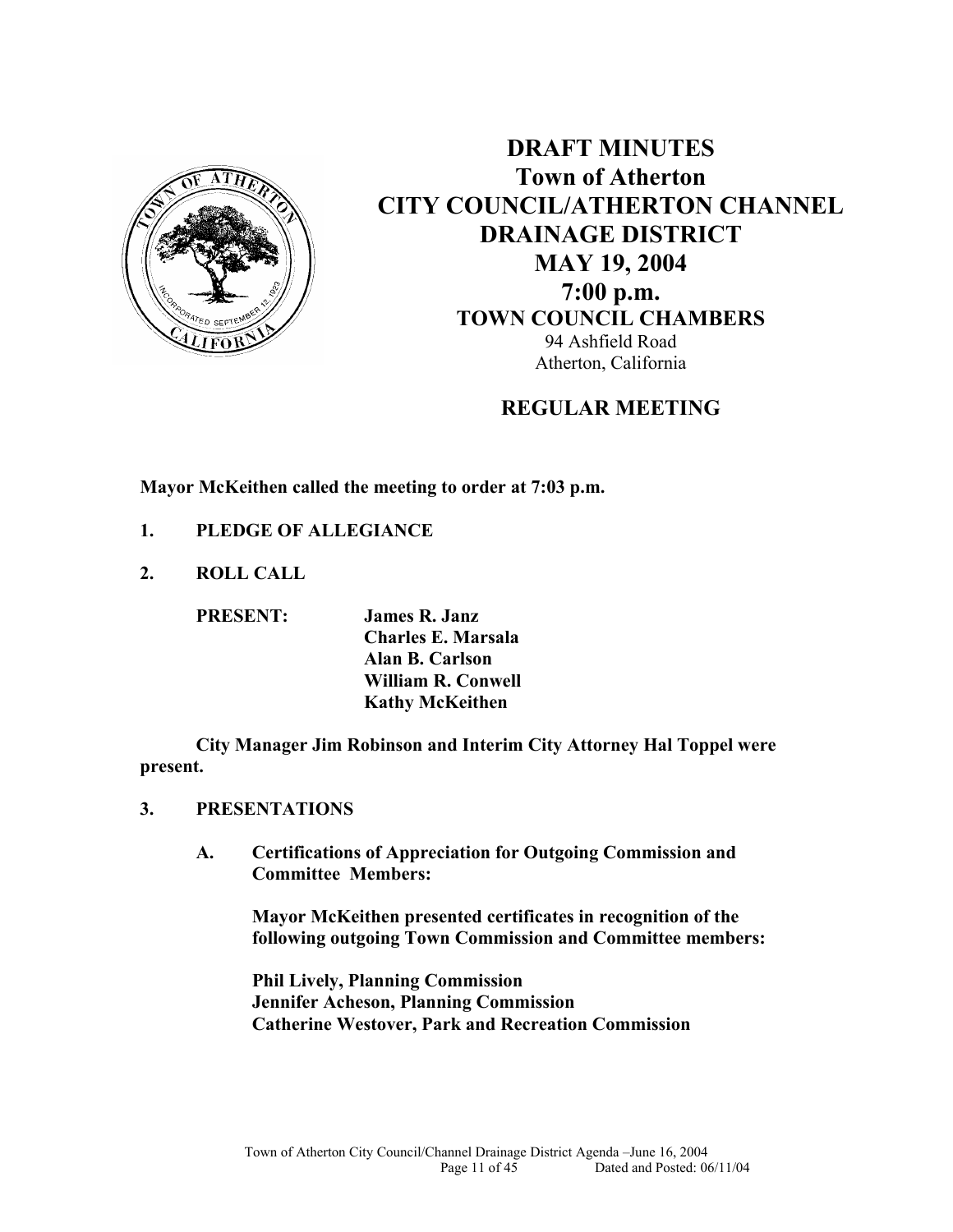**Vivian Kral, Planning Commission, Kristi Waldron, General Plan Committee, Arlan Kertz, Audit Committee, and Robert O'Donnell, Audit Committee, were not present.** 

**B. City / County Association of Governments (C/CAG) Presentation on Traffic Congestion Study** 

**C/CAG Executive Director Richard Napier gave a short presentation on a study being conducted by C/CAG and the Santa Clara Valley Transportation Authority to identify potential ways to improve traffic congestion in the vicinity of the western end of the Dumbarton Bridge. Transportation Systems Coordinator Walter Martone was also present and provided information on the 2020 Peninsula Gateway Corridor Study.** 

**C. Recognition of Retiring City Clerk** 

**Mayor McKeithen presented a plaque to City Clerk Sharon Barker in appreciation for her years of service to the Town. She will retire on June 1, 2004. The City Manager presented a bouquet of flowers and recognized Sharon Barker for her outstanding service to the Town of Atherton.** 

### **4. COUNCIL REPORTS**

- **Council Member Janz reported on the Housing Endowment and Trust (HEAT) meeting he attended, stating that the organization will consider a name change at their next meeting. HEAT was formed to study ways to improve housing development in the county. The Caltrain Corridor Subcommittee met May 4. Public Works Director Duncan Jones reported on studies for alternative funds for grade separations. At the next Subcommittee meeting on June 1, the group will receive a presentation from Caltrain on widening the boarding area at the Atherton station. Council Member Janz attended the ACIL Town meeting on May 6, where a presentation was given on High Speed Rail.**
- **Council Member Marsala attended the Association of Bay Area Governments (ABAG) spring assembly in Oakland. Next year's budget was approved. He also attended a Library Joint Powers Authority meeting. An amending agreement to the JPA is on this agenda. He attended the Holbrook-Palmer Park Foundation meeting on Monday where plans were made to hold a tree dedication in memory of Henry Cartan. The Selby Lane Education Foundation held a fundraising carnival recently at the school. In regards to the parcel tax renewal, Council Member Marsala suggested the possibility of holding more joint meetings with the Audit Committee.**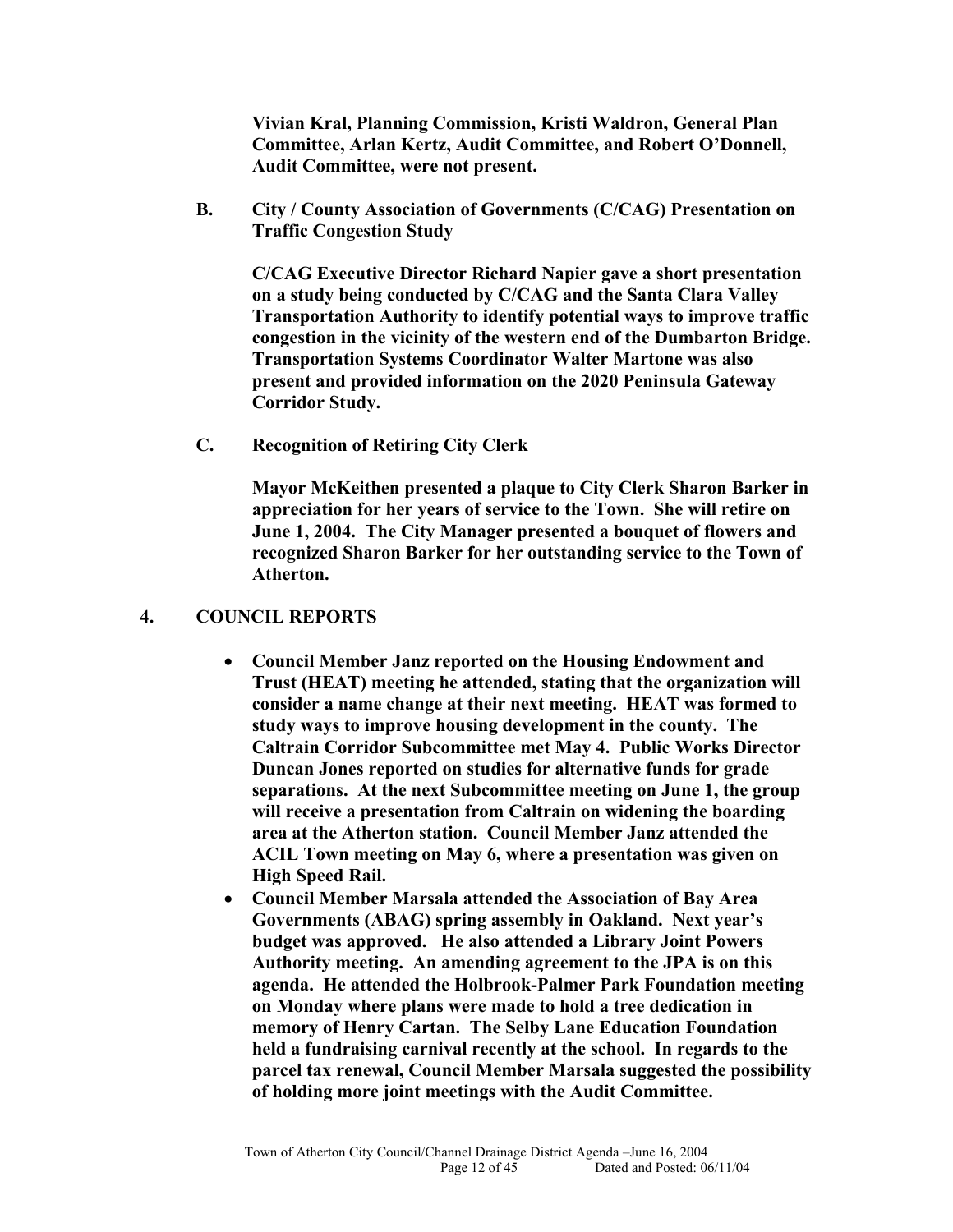- **Council Member Carlson attended the May 4 Caltrain Subcommittee meeting. He encouraged increased communication with other cities along the corridor. He also attended the last Planning Commission meeting. He commended outgoing commissioners Phil Lively and Jennifer Acheson for their years of service.**
- **Vice Mayor Conwell attended a San Francisco Airport Roundtable meeting. He reported that the budget was addressed and a program developed to explain to residents the actions the Roundtable has taken in the last few years to reduce airport noise. He also attended the C/CAG meeting where next year's budget was reviewed. The Criminal Justice Commission met today and received a presentation from a representative of the State Correctional Department.**
- **Mayor McKeithen attended a County Office of Emergency Services meeting on April 22. They received a report on a recent earthquake exercise and adopted the budget. She also attended a meeting with Town staff and representatives of Menlo College regarding noise on the athletic fields. Several resolutions to the noise issues have been implemented. The General Plan Committee met and discussed possible revisions to the Special Events Ordinance. The Committee is looking into what other jurisdictions are doing. She spoke at the ACIL Town meeting on May 6, and met with a student from Las Lomitas School last week.**

### **5. PUBLIC COMMENTS**

**John Sisson, Atherton, spoke to the Council.** 

### **6. STAFF REPORTS**

- **City Manager Jim Robinson reported that the Town will host the Council of Cities dinner meeting Friday, May 21, 2004 in the Pavilion. He asked the Council to set a date for a budget hearing in June. The Council agreed to set a special meeting date for Monday, June 14 at 6:00 p.m.**
- **Public Works Director Duncan Jones reported on a study to be conducted on grade separations. He also announced that the Holbrook-Palmer Park restrooms have been taken out of service and temporary restrooms have been installed during construction of the new restrooms.**
- **Finance Director John Johns announced that the amount of revenue expected to be lost from state take-aways has been reduced.**
- **Interim City Attorney Hal Toppel reported that no action had been taken as a result of the closed session held at 6:00 p.m.**

### **7. COMMUNITY ORGANIZATION ROUNDTABLE REPORT**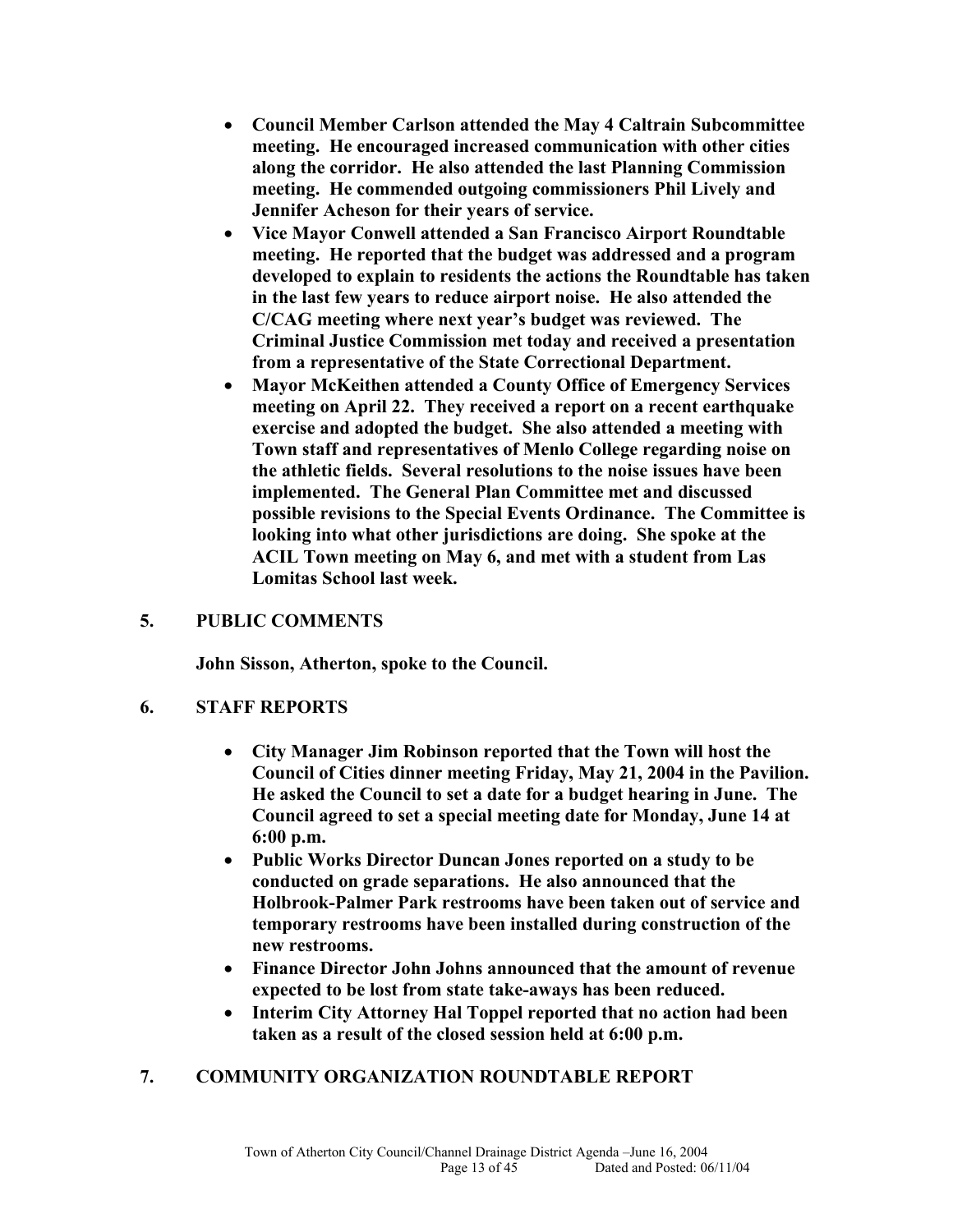**No Report.** 

### **CONSENT CALENDAR**

**Mayor McKeithen had questions on Items 14 and 15. Police Chief Brennan and Finance Director Johns explained the funding for the taser defensive weapons. Council Member Janz suggested under Item 16, the General Plan Committee also address setbacks where property abuts to properties not in the Town's jurisdiction. Council Member Carlson asked that Item 13 be removed from the Consent Agenda.** 

**MOTION – to approve the items as presented on the Consent Agenda with the change to Item 16 as requested by Council Member Janz, and excepting Item No. 13, which was placed on the Regular Agenda.** 

- **M/S Carlson/Janz Ayes: 5 Noes: 0 Absent: 0 Abstain: 0**
- **8. APPROVED MINUTES OF REGULAR AND SPECIAL MEETINGS OF APRIL 21, 2004**
- **9. APPROVED BILLS AND CLAIMS FOR APRIL 2004 IN THE AMOUNT OF \$860,134**
- **10. ACCEPTED MONTHLY FINANCIAL REPORT FOR APRIL 2004**
- **11. APPROVED AMENDED STREET CENTERLINE MARKING LIST**

**Approved the amended Centerline Marking List to include a single stripe on Greenoaks Drive from Oak Grove Road to 170 Greenoaks Drive.** 

**12. ADOPTED RESOLUTION NO. 04-06 RECOMMENDING THAT THE SAN MATEO COUNTY FLOOD CONTROL DISTRICT IMPOSE CHARGES FOR FUNDING THE 2004/05 COUNTYWIDE NATIONAL POLLUTION DISCHARGE ELIMINATION SYSTEM (NPDES) GENERAL PROGRAM** 

**Adopted Resolution No. 04-06 recommending that the San Mateo County Flood Control District impose charges for funding the 2004/05 Countywide National Pollution Discharge Elimination System (NPDES) General Program** 

**13.** *REMOVED FROM CONSENT AND PLACED ON THE REGULAR AGENDA -* **APPROVE THE RECORDATION AND REMOVAL OF THE OLD GAZEBO IN HOLBROOK-PALMER PARK**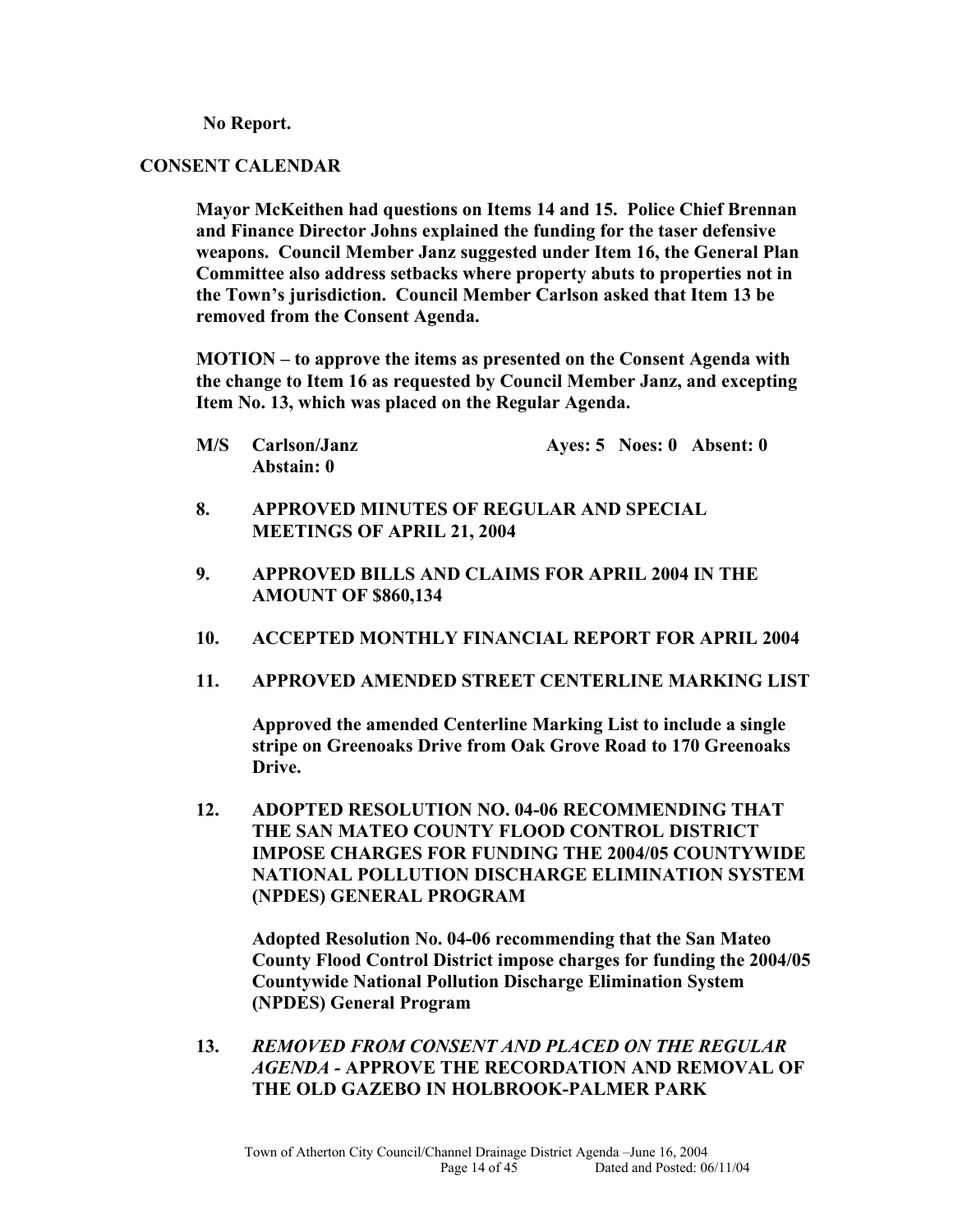**14. APPROVED PURCHASE OF TASER DEFENSIVE WEAPON FOR POLICE DEPARTMENT** 

**Approved authorization of funds to cover the 50 percent matching grant provided by ABAG for the purchase of 20 Taser defensive weapon stun guns.** 

### **15. APPROVED PLANS AND SPECIFICATIONS BARRY LANE – ATHERTON CHANNEL BOX CULVERT REPLACEMENT**

**Approved the plans and specifications for the Barry Lane – Atherton Channel Box Culvert Replacement, Project 03-006.** 

**16. REQUESTED REFERRAL OF TO GENERAL PLAN COMMITTEE TO REVIEW SETBACK REQUIREMENTS FOR ACCESSORY STRUCTURES TO THE GENERAL PLAN COMMITTEE** 

**Refered the review of setback requirements for accessory structures to the General Plan Committee, and requested that the Committee also consider review of setbacks where property abuts properties not in the jurisdiction of the Town.** 

### **REGULAR AGENDA**

### **17. CONSIDER ADOPTION OF A RESOLUTION ADOPTING A DRAFT TRANSPORTATION EXPENDITURE PLAN**

**City Manager Jim Robinson presented the staff report for this item. The Draft Transportation Expenditure Plan recommends the extension of the Measure A half-cent sales tax for a 25-year term. The Draft Plan must be approved by a majority of cities representing the majority of the population of the incorporated area of San Mateo County. The Board of Supervisors must also approve it and will then recommend whether the approved Plan and the extension of the local sales tax will be placed on the November 2004 ballot.** 

**The City Manager reported that the list of proposed projects includes funding for grade separation projects at Fair Oaks and Watkins Avenues.** 

**Vice Mayor Conwell referred to the letter previously submitted by the City Council opposing the proposal in the Draft Expenditure Plan to extend the term to 25 years and include funding \$24 million for the BART extension and \$25 million for ferries.**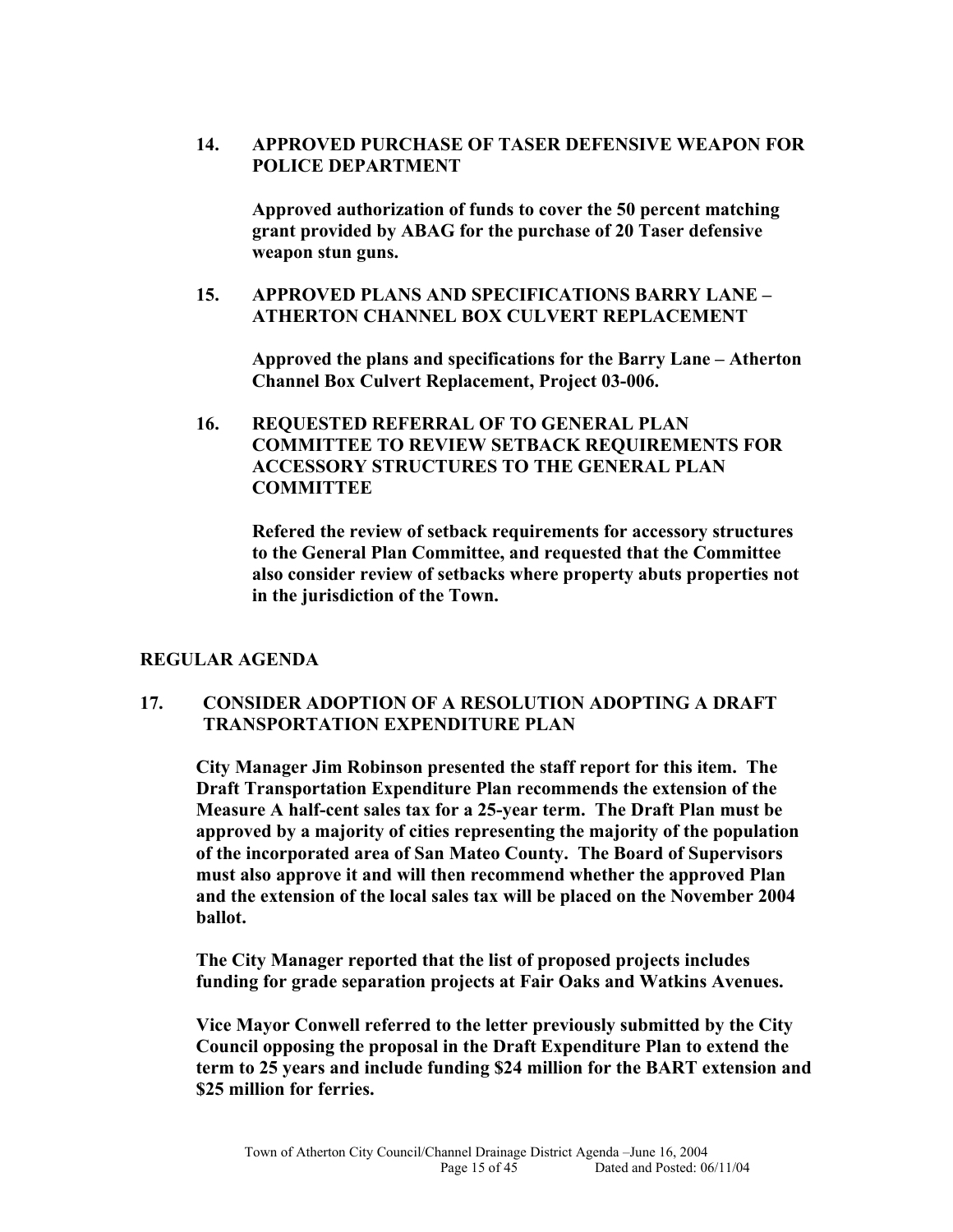**Howard Goode, Executive Director of the San Mateo County Transportation Authority was present and spoke on the Draft Plan. He stated that the Draft Plan has been developed over the last year and that the funding for ferries and Bart were items advocated by other communities. He noted that Bridge toll monies provide the core funding for the ferries. Eleven cities would represent a majority of the population needed to pass the Plan.** 

**The following members of the audience spoke:** 

**John Sisson, Atherton, on electrification of Caltrain Bob Huber, Atherton, on proposed ferry service** 

**MOTION - to adopt Resolution No. 04-07 authorizing the adoption of the Draft Transportation Expenditure Plan for the Extension of Measure A.** 

**M/S McKeithen/Janz Ayes: 5 Noes: 0 Absent: 0 Abstain: 0** 

**Item 20 was taken out of order on the agenda.** 

**20. CONSIDER RECOMMENDATION FROM PARKS AND RECREATION COMMISSION AND THE ADOPTION OF A RESOLUTION TO SUPPORT ENABLING LEGISLATION FOR A COUNTYWIDE SPECIAL PARK AND RECREATION DISTRICT** 

**San Mateo County parks supporter, Linda Liebes, spoke on this proposal to create a countywide special park district committee. She stated that the group is trying to get legislation passed at the state level that would allow San Mateo County voters to vote on the formation of a special park district to provide additional support to the County and City parks systems. The proposal would take at least a year before it would go to the voters.** 

**In response to questions by the Council, Ms. Liebes stated that each city would retain control of its own parks, but that the joint funding mechanism may be a benefit to the cities. Council Member Carlson stated his concerns with going to the voters with so many assessments.** 

**MOTION – to adopt Resolution No. 04-09 supporting enabling legislation for a Countywide Special Park District.** 

| M/S Janz/McKeithen |  | Ayes: $5$ Noes: $0$ Absent: $0$ |
|--------------------|--|---------------------------------|
| <b>Abstain: 0</b>  |  |                                 |

**18. PARCEL TAX DISCUSSION – SET PUBLIC HEARING DATE FOR AN ORDINANCE CALLING AN ELECTION TO SUBMIT TO THE VOTERS**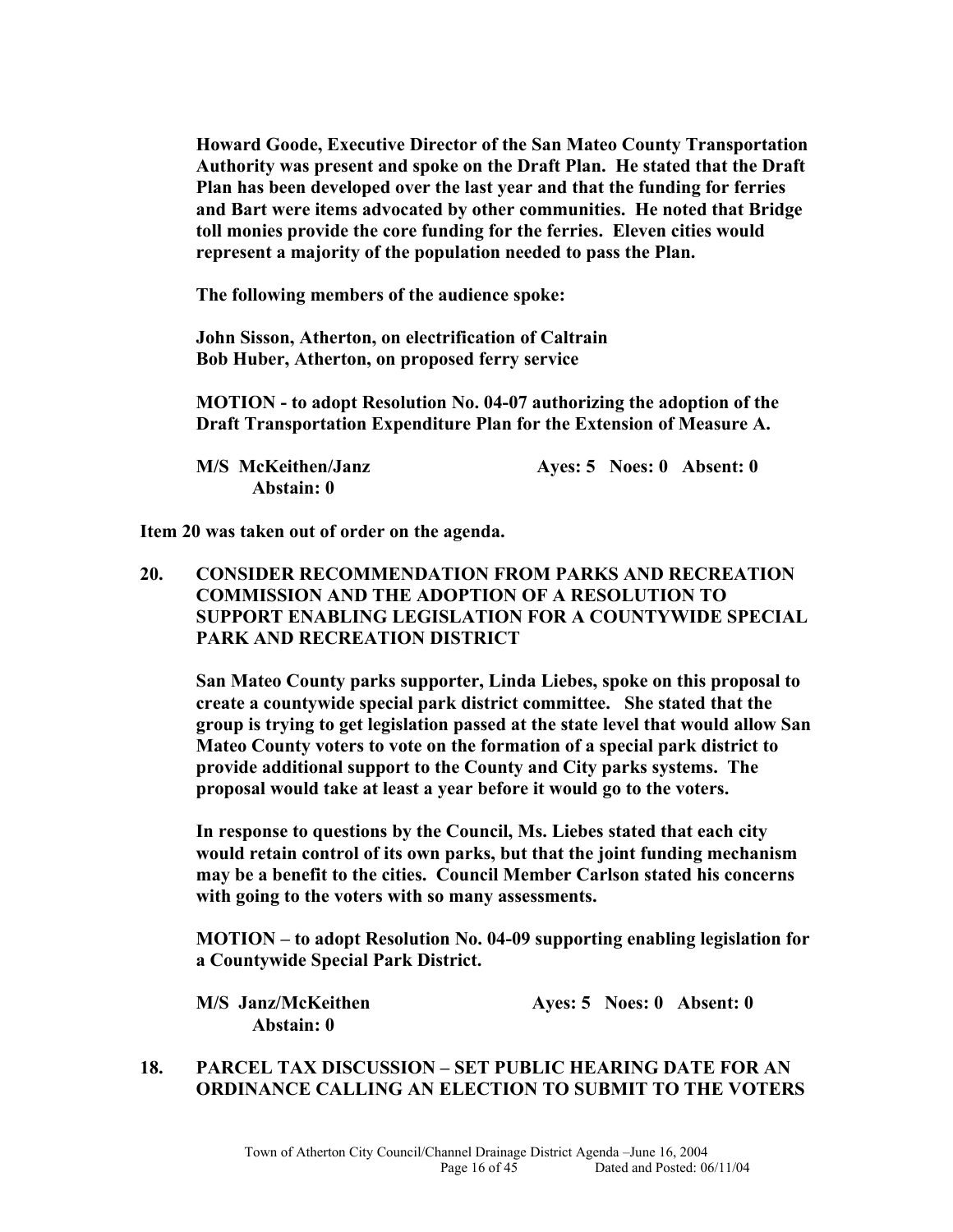### **AN ORDINANCE AUTHORIZING THE LEVY OF A SPECIAL TAX FOR MUNICIPAL SERVICES AND CAPITAL IMPROVEMENTS**

**Finance Director John Johns presented the staff report for this item. Staff recommends that the Council adopt the schedule attached to the staff report to begin the process to place a measure on the November 2004 ballot authorizing renewal of the parcel tax. He reported that an addendum to the staff report has been provided in response to issues brought forth at the Joint City Council / Audit Committee meeting on May 12, 2004.** 

**Discussion ensued regarding possibly amending the Business License ordinance. City Attorney Marc Hynes provided a memorandum to the Council suggesting that if the Town proceeds further with the Business License amendment, the Council may wish to have this issue reviewed by special legal counsel. The Finance Director was asked to find out how the City of Pleasanton arrived at the amount they charge for business license gross receipts on real estate firms.** 

**Finance Director Johns reported that he has contacted the supervisor of contracts for San Mateo County Dispatch to obtain costs involved with outsourcing the Town's alarm service and dispatch. The County has the ability to place dispatch on an existing channel and the cost will depend on the level of service provided. The Sheriff's Department is planning on providing direct connect alarm service to the Towns of Woodside and Portola Valley, and will need to obtain approval from the Board of Supervisors in order to charge for this service. Chief Brennan noted that dispatch outsourcing would not include records maintenance, and that costs for this would have to be budgeted.** 

**Council Member Carlson asked Chief Brennan to research a previous contract between the Town and the City of Menlo Park for nighttime dispatch. He asked for information on what problems were encountered, what the benefits were, and why the contract was not continued.** 

**Vice Mayor Conwell suggested that the Council retain the current rate for the parcel tax, and stated that the Town has not realized the full result of charging the maximum annual amount of \$750. He stated that if the parcel tax is renewed at \$750, and the Town is able to implement business license fee changes for real estate firms, the Council could review the police dispatch issues in December.** 

**Concerns were expressed by Council Member Carlson that the residents have not voted to reduce Town services. He also stated his concern that the Audit Committee's recommendation is to set the parcel tax a half million dollars lower than staff's recommendation, and cited the need for a long term solution to the Town's financial needs.**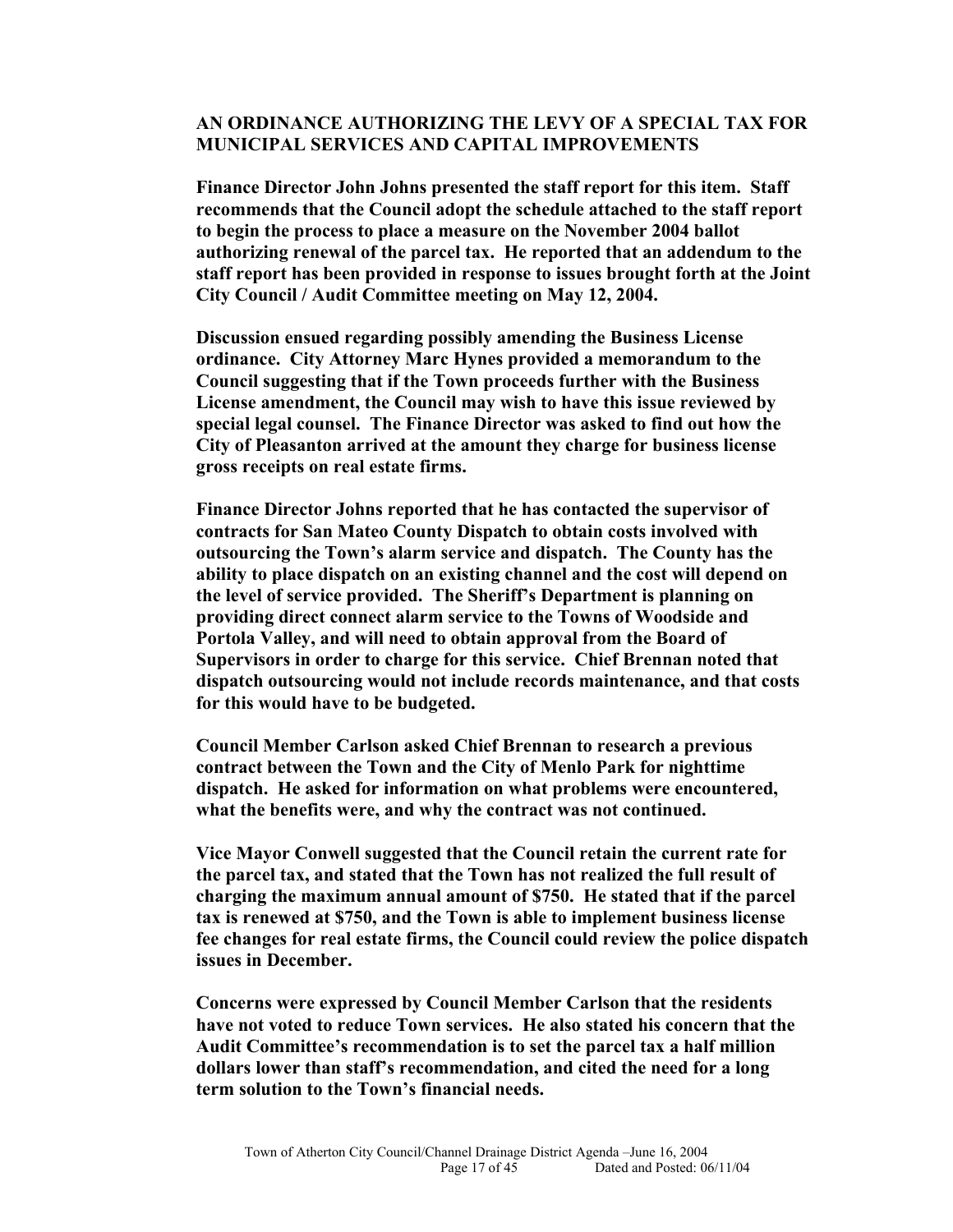**Council Member Marsala stated that the parcel tax allows for fairness in that each household is asked to contribute funding for Town services. He noted that the parcel tax is tax deductible for most residents.** 

**Council Member Janz agreed with Vice Mayor Conwell's suggestion of keeping the parcel tax at the current level and working to bridge the funding gap with increased business license revenues.**

**Atherton residents Jack Ringham and John Sisson spoke from the audience.** 

**MOTION – to set June 16, 2004 as a date for a public hearing to consider adoption of an ordinance calling an election to submit to the voters an ordinance authorizing the levy of a special tax for municipal services and capital improvements.**

| <b>M/S</b> Carlson/Conwell |  | Ayes: $5$ Noes: $0$ Absent: $0$ |
|----------------------------|--|---------------------------------|
| Abstain: 0                 |  |                                 |

**Item 13 was removed from the Consent Agenda and placed on the Regular Agenda.** 

### **13. APPROVE THE RECORDATION AND REMOVAL OF THE OLD GAZEBO IN HOLBROOK-PALMER PARK**

**Council Member Carlson asked that this item be removed from the Consent Agenda because of the possibility there may be some historical significance to the Old Gazebo.** 

**Marion Oster, representing the Atherton Heritage Association, spoke against the proposal to remove the Gazebo in Holbrook-Palmer Park. She gave a report stating that the Gazebo had been part of the original estate and is currently being used. She asked that the Heritage Association be given time to study how renovation might be funded. Public Works Director Duncan Jones stated his concern that the Gazebo's roof structure appears to be coming apart. He stated it is a safety issue and could be closed to the public by erecting a chain link fence to secure the structure.** 

**City Manager Jim Robinson reported that during the Park and Recreation Commission's Annual Walk-through, the condition of the gazebo was discussed. It was the Commission's unanimous recommendation that the structure be removed. The historical significance was not addressed.** 

**MOTION – that the Old Gazebo be fenced off for at least six months to allow time to evaluate its condition, determine the costs necessary for renovation and make a recommendation for relocating the structure. The Heritage**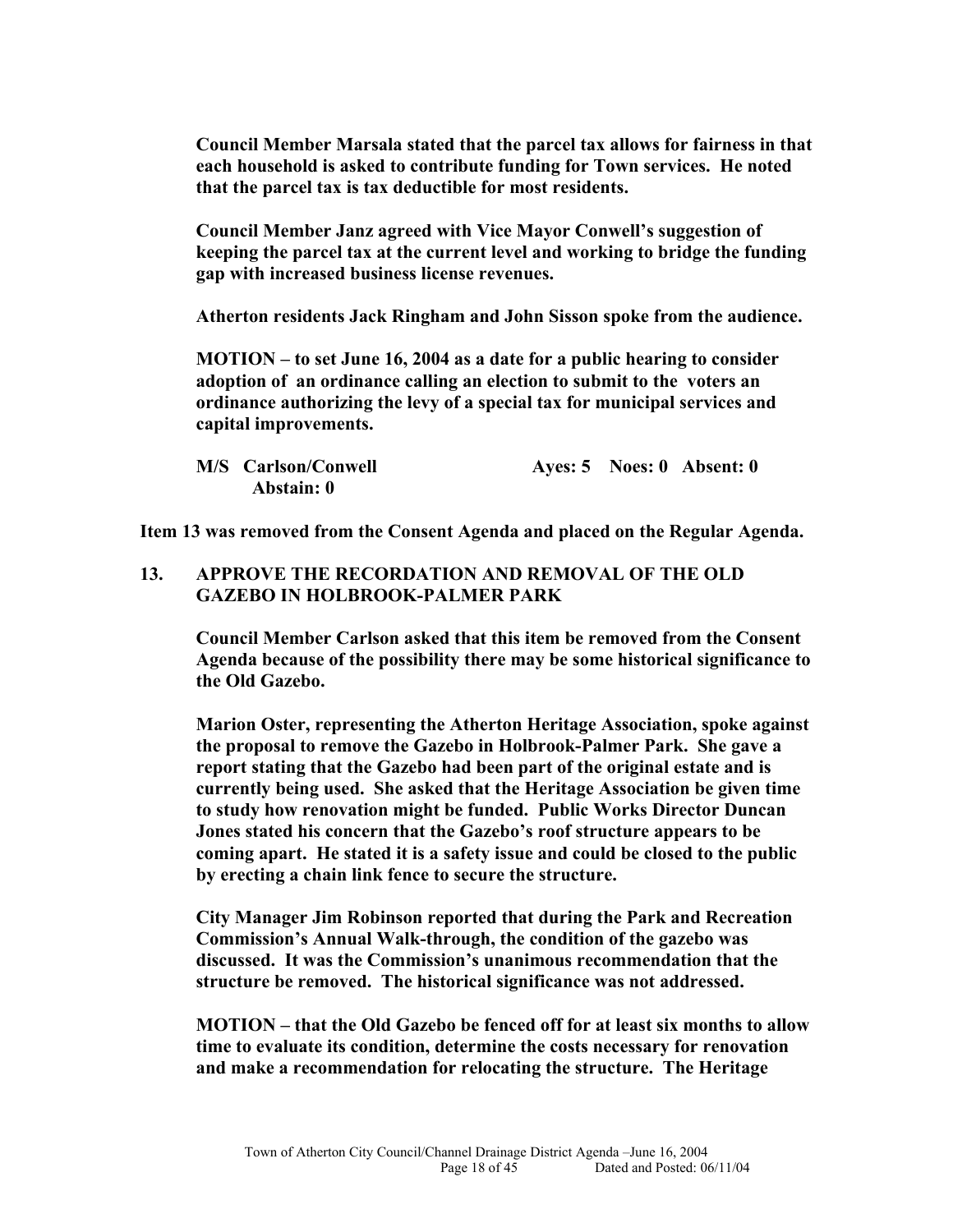**Association will look into fundraising for the renovation and report back to the City Council in six months.** 

| <b>M/S Carlson/Conwell</b> |  | Ayes: $5$ Noes: $0$ Absent: $0$ |
|----------------------------|--|---------------------------------|
| Abstain: 0                 |  |                                 |

### **19. CONSIDER ADOPTION OF A RESOLUTION FOR APPROVAL OF LIBRARY STAFF AND SERVICES AGREEMENT AND AMENDED LIBRARY JPA AGREEMENT**

**As a result of a study conducted by Management Partners, Inc., certain changes have been recommended related to the administration and operation of the San Mateo County Library Joint Powers Authority. A resolution amending the JPA agreement has been presented to the members for adoption.** 

**MOTION – to approve the proposed amendments to the original San Mateo County Library Joint Powers Authority Agreement in the form of the new First Restated Joint Powers Agreement, adopt Resolution No. 04-08 approving the new Agreement, and authorize the Mayor to sign and execute the Agreement on behalf of the Town.** 

**M/S Janz/Conwell Ayes: 5 Noes: 0 Absent: 0 Abstain: 0** 

### **21. CONSIDER REQUEST FOR MEMBERSHIP IN THE PENINSULA POLICY PARTNERSHIP**

**The Peninsula Policy Partnership, an organization in San Mateo County that is designed to bring agencies together to find mutual solutions to many interdependent issues, has asked the Town to join membership at an annual dues rate of \$2,000.** 

**The Council agreed that the Town would benefit from membership in the Peninsula Policy Partnership.** 

**MOTION – to approve the membership in the Peninsula Policy Partnership at a dues rate of \$2,000.** 

**M/S Janz/Conwell Ayes: 5 Noes: 0 Absent: 0 Abstain: 0** 

### **22. APPROVAL OF RESPONSE TO THE CALTRAIN ELECTRIFICATION DRAFT ENVIRONMENTAL ASSESSMENT/ENVIRONMENTAL IMPACT REPORT**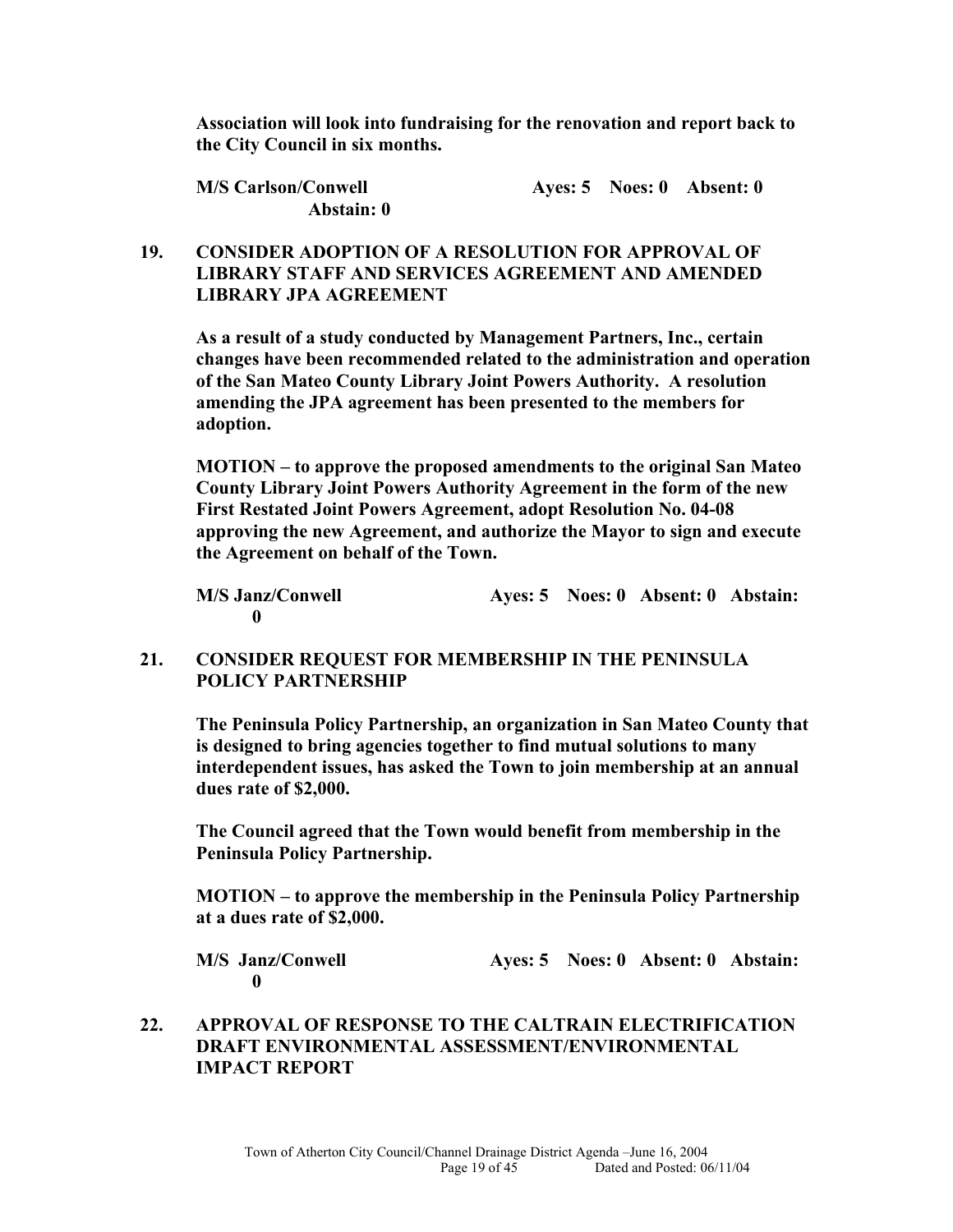**Public Works Director Duncan Jones presented the staff report on this item. The Atherton Caltrain Corridor Subcommittee met May 4, 2004, and discussed five issues related to the Caltrain Electrification Draft Environmental Assessment/Environmental Impact Report. (DEA/EIR). The Subcommittee has requested that the City Council send a letter to Caltrain in response to the Electrification DEA/EIR. Comments are due by May 25. Public Works Director Jones stated that the critical issue is the planned removal of trees along the corridor.** 

**Mayor McKeithen suggested the letter include a request for information on the potential interference for homeowners' cell phone and home electronics reception.** 

**Public Works Director Jones stated that the electrification project would not take any Town right of way, but that the draft document does not address whether four tracks are being planned. He stated that when he met with Caltrain subsequent to writing the staff report, they indicated plans to fourtrack the whole corridor.** 

**Council Member Janz stated that he would like to revise the response letter to provide comments on the Draft EIR document that were discussed tonight.** 

**The following members of the audience spoke: Jack Ringham, Atherton, on proposed Caltrain improvements. Rosemary Maulbetsch, on various issues including the recent advertising on the trains.** 

**MOTION – to approve the letter in response to the Caltrain Electrification Draft EIR and authorize Council Member Janz to work with the Public Works Director to provide slight changes in the language and to add questions covering right of way and effects on personal electronics.**

| M/S Carlson/Marsala |  | Ayes: $5$ Noes: $0$ Absent: $0$ |
|---------------------|--|---------------------------------|
| Abstain: 0          |  |                                 |

### **23. CONSIDER REQUEST TO REFER THE REVIEW OF BUILDING PERMIT REQUIREMENTS TO INCLUDE PAVING PROJECTS TO THE GENERAL PLAN COMMITTEE**

**Building Official Mike Hood presented the staff report for this item.** 

**Atherton resident Marion Oster submitted a letter to the City Manager asking that the General Plan Committee be authorized to look into the issue of pavement related construction that does not fall under the current code. She referred to a recent construction project that involved the removal of a circular driveway, pool decking, and an alleged heritage tree. The project**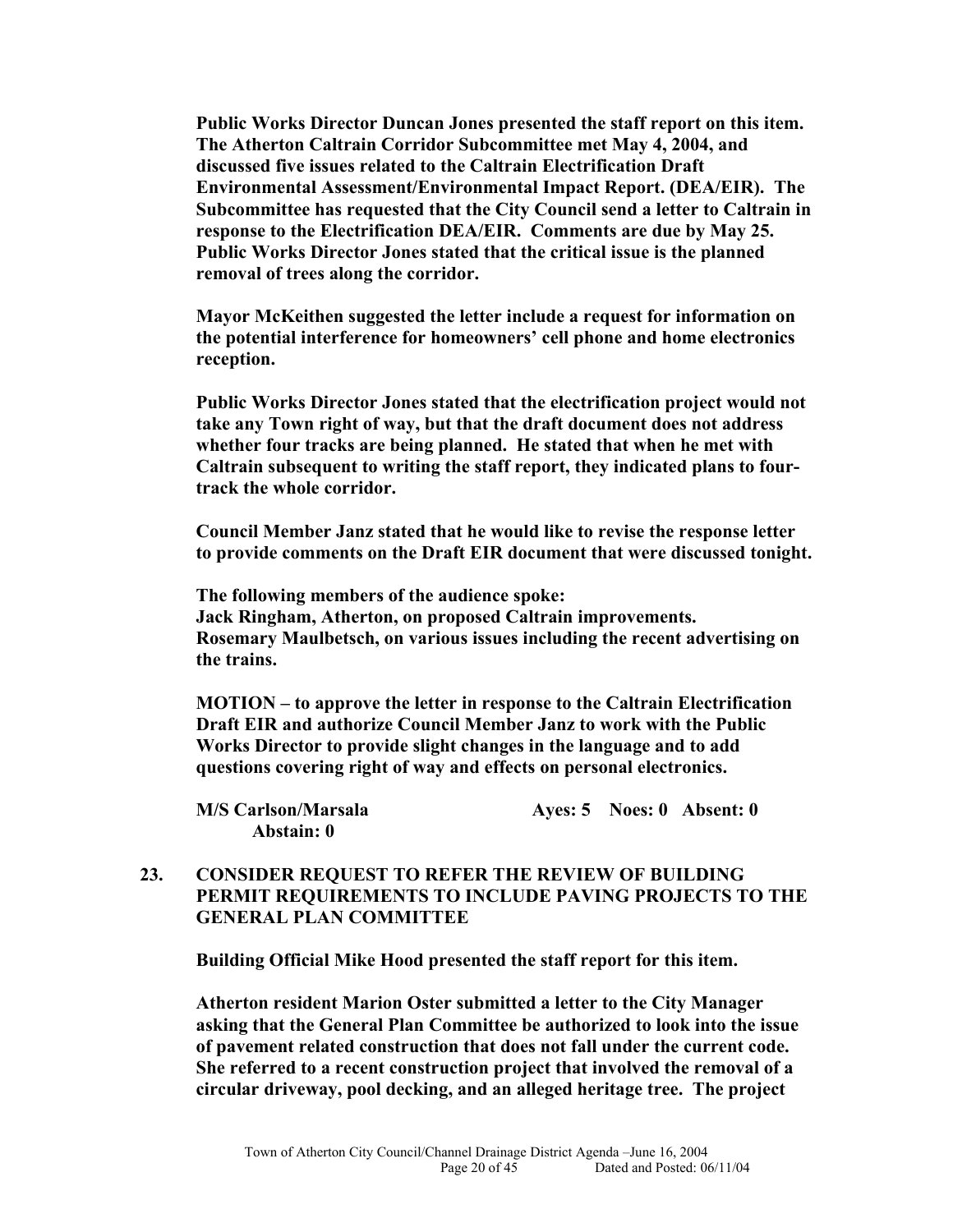**did not require a building permit and as such, there was a lack of compliance by the contractor to the Town's code requirements.** 

**MOTION – to authorize the General Plan Committee to review the current Town ordinances and to make recommendations to the City Council regarding projects which do not require a building permit, but are subject to the ordinances of the Town.** 

**Abstain: 0** 

M/S Conwell/Janz **Ayes: 5 Noes: 0 Absent: 0** 

**24. PUBLIC COMMENTS** 

**There were no public comments.** 

### **25. ADJOURNMENT**

**The meeting adjourned at 10:22 p.m.** 

**Respectfully submitted,** 

**Sharon Barker, City Clerk** 

**\_\_\_\_\_\_\_\_\_\_\_\_\_\_\_\_\_\_\_\_\_\_\_\_\_\_**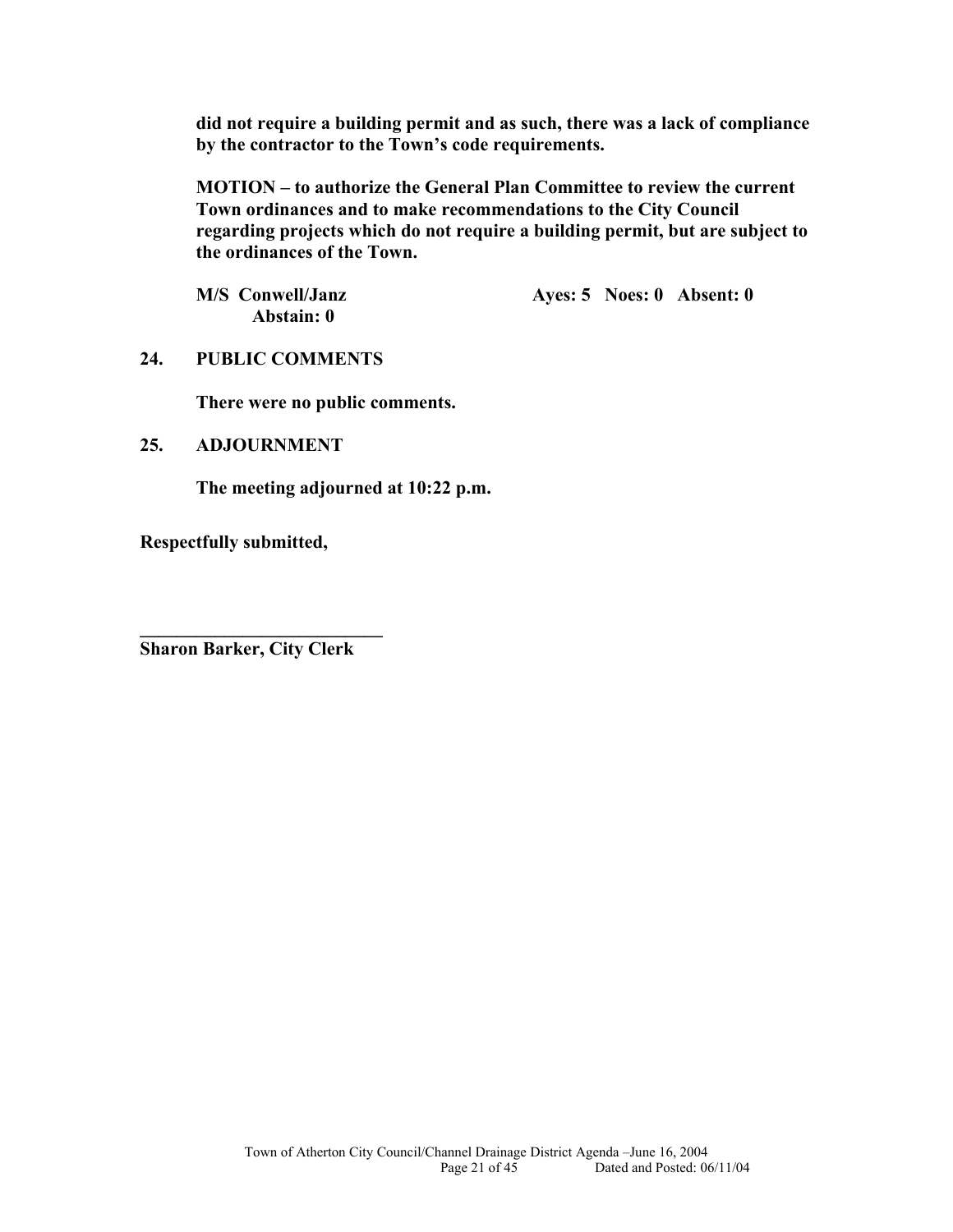# **TOWN OF ATHERTON**

CLAIMS LIST May, 2004

Payroll Checks Electronic Transfers A/P Checks 17526 - 17669 495,445

4143 - 4218 \$ 30,919

303,943

TOTAL \$ 830,307

**I, James H. Robinson, City Manager of the Town of Atherton, do hereby certify under penalty of perjury that the demands listed above, check numbers 4143 - 4218 (payroll) and 17526 - 17669 (accounts payable), and electronic transfers for employees federal payroll taxes and fees, inclusive, amount to \$ 830,307; are true and correct, and that there are sufficient funds for payment.** 

> James H. Robinson City Manager

**The above claims, check numbers 4143 - 4218 (payroll) and 17526 - 17669 (accounts payable), and electronic transfers for employees federal payroll taxes and fees, inclusive, amount to** 

**\$ 830,307; are true and correct, and are authorized for payment.** 

Kathy McKeithen Mayor, Town of Atherton

 $\mathcal{L}_\text{max}$ 

| <b>SOURCE OF FUNDS</b> |                                       |         |
|------------------------|---------------------------------------|---------|
| 101                    | General Fund                          | 613,500 |
| 105                    | Tennis Fund                           |         |
| 201                    | Special Parcel Tax                    | 152,953 |
| 202                    | Transportation                        |         |
| 203                    | Gas Tax Fund                          |         |
| 210                    | Road Construction Impact Fees         |         |
| 211                    | Park Grants Fund                      |         |
| 213                    | Library Special Revenue Fund          | 20,839  |
| 401                    | <b>General Capital Projects</b>       |         |
| 402                    | <b>Storm Drainage</b>                 |         |
| 403                    | <b>Atherton Channel District</b>      |         |
| 404                    | Park Playground Improvement           | 28,512  |
| 406                    | <b>Facilities Construction</b>        |         |
| 610                    | Vehicle Replacement                   | 1,509   |
| 611                    | Computer Maint. & Replacement         | 3,309   |
| 612                    | <b>Administrative Services</b>        | 7,610   |
| 614                    | <b>Workers Compensation Insurance</b> |         |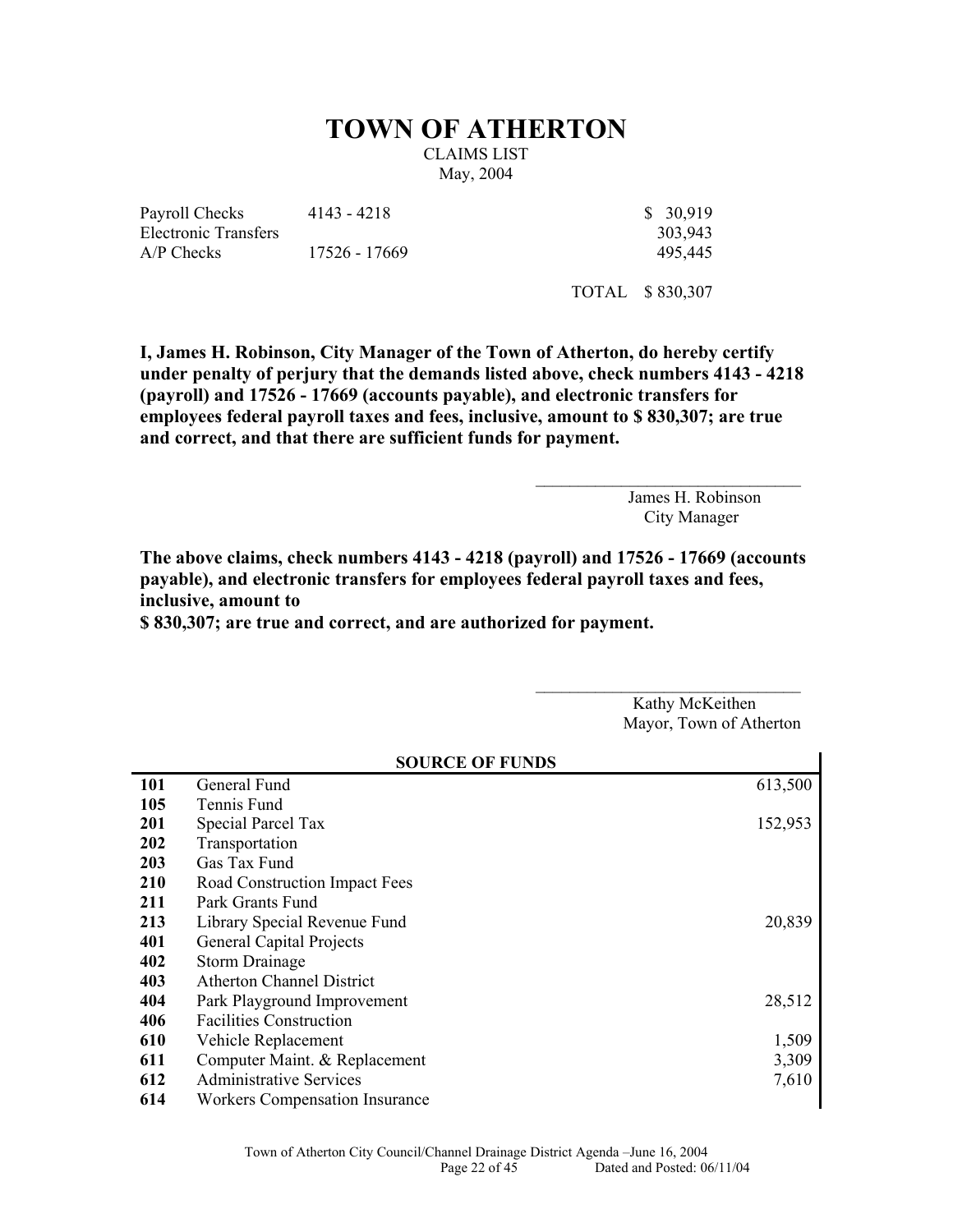**715 Evans Estate 2007 TOTAL** 

 $\begin{bmatrix} 2{,}075 \\ 830{,}307 \end{bmatrix}$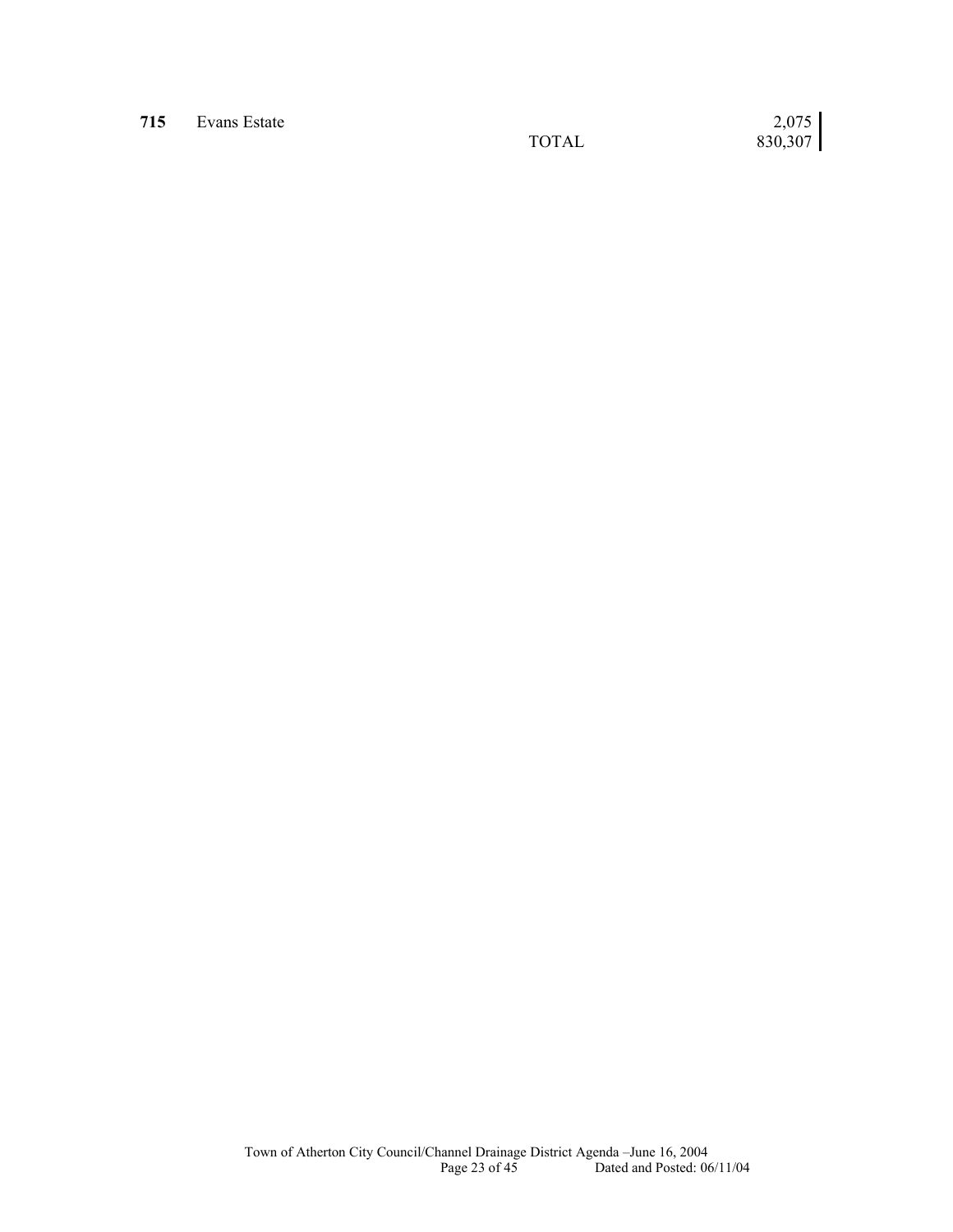**Item No. 10** 



# **Town of Atherton**

# **CITY COUNCIL STAFF REPORT**

**TO: HONORABLE MAYOR AND CITY COUNCIL** 

**FROM: JOHN P. JOHNS, FINANCE DIRECTOR** 

**DATE: FOR THE MEETING OF JUNE 16, 2004** 

**SUBJECT: MONTHLY FINANCIAL REPORT, MAY 2004** 

### **RECOMMENDATION:**

### **Receive the Monthly Financial Report for May 2004.**

### **INTRODUCTION:**

The attached schedules show revenues and expenditures and fund balance for all funds as of May 31, 2004.

# **HIGHLIGHTS**

General Fund expenditures for the eleven months ended May 31, 2004, have amounted to \$6,351,775 or 84% of the \$7,596,290 budgeted for the fiscal year. For the eleven months ending May 31, 2004, General Fund revenues have amounted to \$6,984,043 or 89% of the \$7,841,362 estimated for the year. By comparison, General Fund expenditures amounted to 91% of budgeted expenditures for the first eleven months of FY 2002-03. Additionally, General Fund revenues amounted to 82% of estimated revenues for the first eleven months of FY 2002-03.

### **FISCAL IMPACT:**

None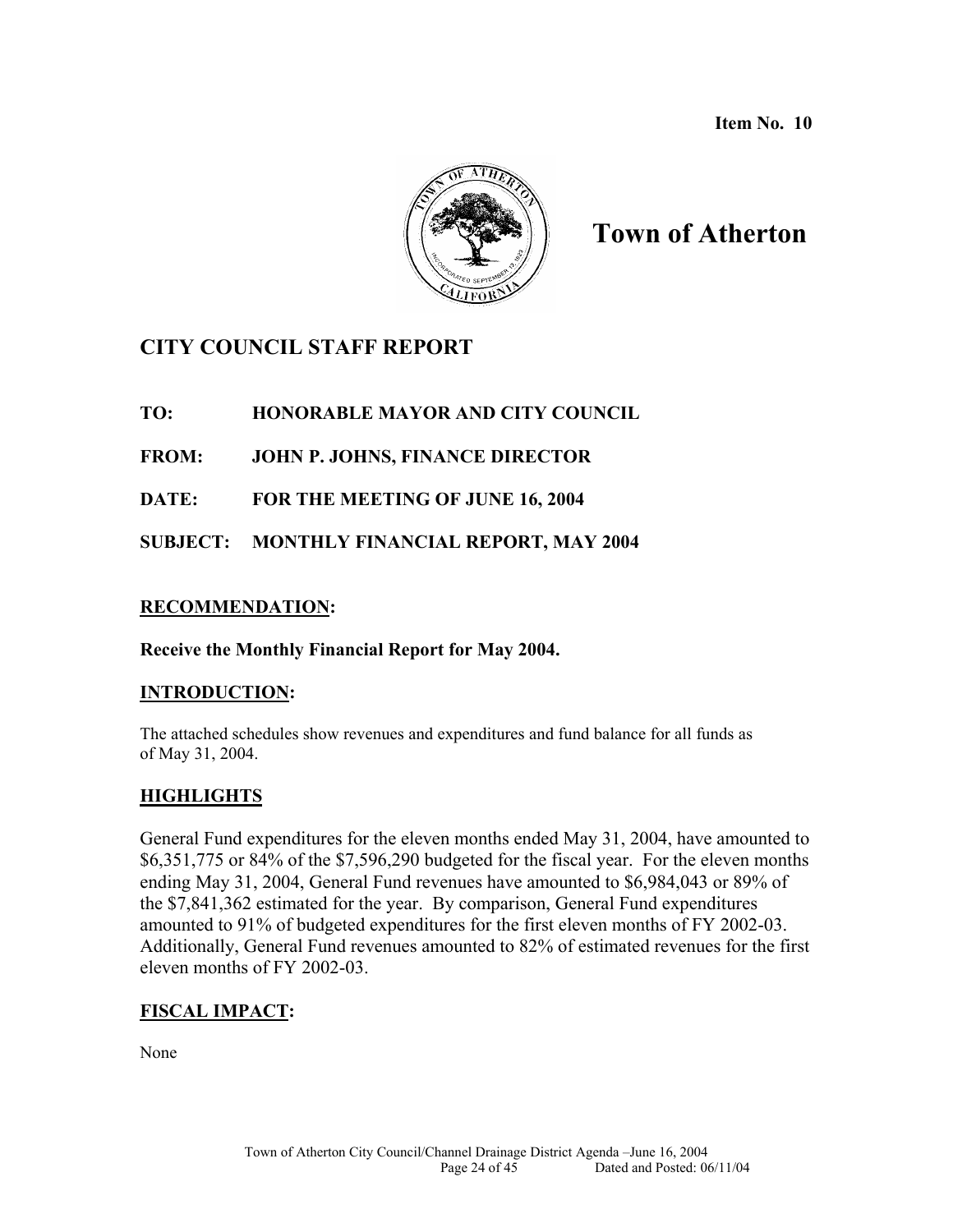Prepared by: Approved by:

 $\mathcal{L}_\text{max}$  , and the contract of the contract of the contract of the contract of the contract of the contract of

Finance Director

John P. Johns James H. Robinson<br>Finance Director City Manager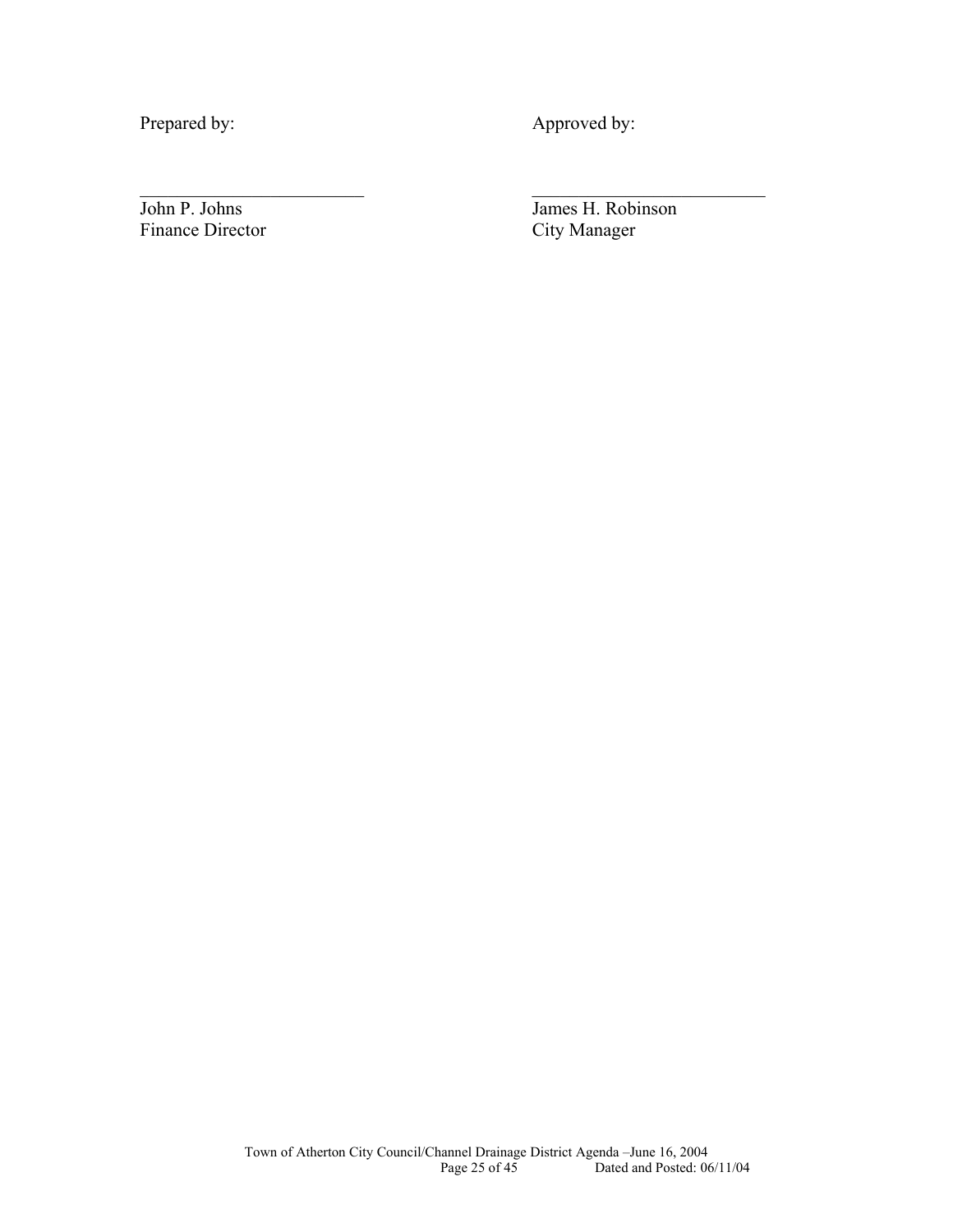# **TOWN OF ATHERTON Revenue Summary For the Month ended May 31st, 2004**

| $\mathbf S$<br>$\mathbf S$<br>3,035,934<br>Property Tax<br>371,623<br>3,294,350<br>Sales and Use Tax<br>10,294<br>200,640<br>132,182<br>Other Taxes<br>95,535<br>775,647<br>882,115<br>Licenses & Permits<br>209,250<br>1,563,730<br>1,541,673<br>Fines & Forfeitures<br>70,000<br>1,064<br>58,420<br>Revenue from Other Agencies<br>139,000<br>5,249<br>110,531<br>Charges for Services<br>472,700<br>29,507<br>289,481<br>Investment & Rental Income<br>347,300<br>5,187<br>168,238<br>923<br>Other Revenues<br>3,000<br>16,984<br><b>Total General Fund Revenues</b><br>6,692,362<br>728,632<br>6,409,563<br>Interfund (Operating) Transfers In<br>1,149,000<br>574,480<br>$\blacksquare$<br>728,632<br>101 General Fund Total<br>7,841,362<br>6,984,043<br><b>Special Revenue Funds:</b><br>105<br>Tennis<br>9,000<br>3,400<br>15,790<br>201<br>Special Parcel Tax<br>1,770,000<br>1,649,990<br>202<br>Transportation<br>177,740<br>31,521<br>173,915<br>203<br>Street Improvement (Gas Tax)<br>149,309<br>140,164<br>$\blacksquare$<br>209<br>Law Enforcement<br>100,000<br>100,416<br>210<br>Road Construction Impact Fees<br>340,000<br>72,465<br>456,078<br>211<br><b>State Park Grants Fund</b><br>93,040<br>ä,<br>213<br>200,000<br>92,550<br>Library<br>Total<br>2,839,089<br>107,386<br>2,628,903<br><b>Capital Project Funds:</b><br>401<br>Capital Improvement<br>402<br><b>Storm Drainage</b><br>403<br>Channel Drainage District<br>46,000<br>3,420<br>43,608<br>Park Playground Improvement<br>404<br>1,500<br>405<br>Middlefield Road Grants<br>1,514<br>406<br><b>Facilities Construction</b><br>Total<br>46,000<br>3,420<br>46,622<br><b>Internal Service Funds:</b> | <b>Received</b> |
|------------------------------------------------------------------------------------------------------------------------------------------------------------------------------------------------------------------------------------------------------------------------------------------------------------------------------------------------------------------------------------------------------------------------------------------------------------------------------------------------------------------------------------------------------------------------------------------------------------------------------------------------------------------------------------------------------------------------------------------------------------------------------------------------------------------------------------------------------------------------------------------------------------------------------------------------------------------------------------------------------------------------------------------------------------------------------------------------------------------------------------------------------------------------------------------------------------------------------------------------------------------------------------------------------------------------------------------------------------------------------------------------------------------------------------------------------------------------------------------------------------------------------------------------------------------------------------------------------------------------------------------------------------------------------------------|-----------------|
|                                                                                                                                                                                                                                                                                                                                                                                                                                                                                                                                                                                                                                                                                                                                                                                                                                                                                                                                                                                                                                                                                                                                                                                                                                                                                                                                                                                                                                                                                                                                                                                                                                                                                          | 109%            |
|                                                                                                                                                                                                                                                                                                                                                                                                                                                                                                                                                                                                                                                                                                                                                                                                                                                                                                                                                                                                                                                                                                                                                                                                                                                                                                                                                                                                                                                                                                                                                                                                                                                                                          | 66%             |
|                                                                                                                                                                                                                                                                                                                                                                                                                                                                                                                                                                                                                                                                                                                                                                                                                                                                                                                                                                                                                                                                                                                                                                                                                                                                                                                                                                                                                                                                                                                                                                                                                                                                                          | 88%             |
|                                                                                                                                                                                                                                                                                                                                                                                                                                                                                                                                                                                                                                                                                                                                                                                                                                                                                                                                                                                                                                                                                                                                                                                                                                                                                                                                                                                                                                                                                                                                                                                                                                                                                          | 101%            |
|                                                                                                                                                                                                                                                                                                                                                                                                                                                                                                                                                                                                                                                                                                                                                                                                                                                                                                                                                                                                                                                                                                                                                                                                                                                                                                                                                                                                                                                                                                                                                                                                                                                                                          | 83%             |
|                                                                                                                                                                                                                                                                                                                                                                                                                                                                                                                                                                                                                                                                                                                                                                                                                                                                                                                                                                                                                                                                                                                                                                                                                                                                                                                                                                                                                                                                                                                                                                                                                                                                                          | 80%             |
|                                                                                                                                                                                                                                                                                                                                                                                                                                                                                                                                                                                                                                                                                                                                                                                                                                                                                                                                                                                                                                                                                                                                                                                                                                                                                                                                                                                                                                                                                                                                                                                                                                                                                          | 61%             |
|                                                                                                                                                                                                                                                                                                                                                                                                                                                                                                                                                                                                                                                                                                                                                                                                                                                                                                                                                                                                                                                                                                                                                                                                                                                                                                                                                                                                                                                                                                                                                                                                                                                                                          | 48%             |
|                                                                                                                                                                                                                                                                                                                                                                                                                                                                                                                                                                                                                                                                                                                                                                                                                                                                                                                                                                                                                                                                                                                                                                                                                                                                                                                                                                                                                                                                                                                                                                                                                                                                                          | 566%            |
|                                                                                                                                                                                                                                                                                                                                                                                                                                                                                                                                                                                                                                                                                                                                                                                                                                                                                                                                                                                                                                                                                                                                                                                                                                                                                                                                                                                                                                                                                                                                                                                                                                                                                          | 96%             |
|                                                                                                                                                                                                                                                                                                                                                                                                                                                                                                                                                                                                                                                                                                                                                                                                                                                                                                                                                                                                                                                                                                                                                                                                                                                                                                                                                                                                                                                                                                                                                                                                                                                                                          | 50%             |
|                                                                                                                                                                                                                                                                                                                                                                                                                                                                                                                                                                                                                                                                                                                                                                                                                                                                                                                                                                                                                                                                                                                                                                                                                                                                                                                                                                                                                                                                                                                                                                                                                                                                                          | 89%             |
|                                                                                                                                                                                                                                                                                                                                                                                                                                                                                                                                                                                                                                                                                                                                                                                                                                                                                                                                                                                                                                                                                                                                                                                                                                                                                                                                                                                                                                                                                                                                                                                                                                                                                          |                 |
|                                                                                                                                                                                                                                                                                                                                                                                                                                                                                                                                                                                                                                                                                                                                                                                                                                                                                                                                                                                                                                                                                                                                                                                                                                                                                                                                                                                                                                                                                                                                                                                                                                                                                          | 175%            |
|                                                                                                                                                                                                                                                                                                                                                                                                                                                                                                                                                                                                                                                                                                                                                                                                                                                                                                                                                                                                                                                                                                                                                                                                                                                                                                                                                                                                                                                                                                                                                                                                                                                                                          | 93%             |
|                                                                                                                                                                                                                                                                                                                                                                                                                                                                                                                                                                                                                                                                                                                                                                                                                                                                                                                                                                                                                                                                                                                                                                                                                                                                                                                                                                                                                                                                                                                                                                                                                                                                                          | 98%             |
|                                                                                                                                                                                                                                                                                                                                                                                                                                                                                                                                                                                                                                                                                                                                                                                                                                                                                                                                                                                                                                                                                                                                                                                                                                                                                                                                                                                                                                                                                                                                                                                                                                                                                          | 94%             |
|                                                                                                                                                                                                                                                                                                                                                                                                                                                                                                                                                                                                                                                                                                                                                                                                                                                                                                                                                                                                                                                                                                                                                                                                                                                                                                                                                                                                                                                                                                                                                                                                                                                                                          | 100%            |
|                                                                                                                                                                                                                                                                                                                                                                                                                                                                                                                                                                                                                                                                                                                                                                                                                                                                                                                                                                                                                                                                                                                                                                                                                                                                                                                                                                                                                                                                                                                                                                                                                                                                                          | 134%            |
|                                                                                                                                                                                                                                                                                                                                                                                                                                                                                                                                                                                                                                                                                                                                                                                                                                                                                                                                                                                                                                                                                                                                                                                                                                                                                                                                                                                                                                                                                                                                                                                                                                                                                          | $0\%$           |
|                                                                                                                                                                                                                                                                                                                                                                                                                                                                                                                                                                                                                                                                                                                                                                                                                                                                                                                                                                                                                                                                                                                                                                                                                                                                                                                                                                                                                                                                                                                                                                                                                                                                                          | 46%             |
|                                                                                                                                                                                                                                                                                                                                                                                                                                                                                                                                                                                                                                                                                                                                                                                                                                                                                                                                                                                                                                                                                                                                                                                                                                                                                                                                                                                                                                                                                                                                                                                                                                                                                          | 93%             |
|                                                                                                                                                                                                                                                                                                                                                                                                                                                                                                                                                                                                                                                                                                                                                                                                                                                                                                                                                                                                                                                                                                                                                                                                                                                                                                                                                                                                                                                                                                                                                                                                                                                                                          |                 |
|                                                                                                                                                                                                                                                                                                                                                                                                                                                                                                                                                                                                                                                                                                                                                                                                                                                                                                                                                                                                                                                                                                                                                                                                                                                                                                                                                                                                                                                                                                                                                                                                                                                                                          |                 |
|                                                                                                                                                                                                                                                                                                                                                                                                                                                                                                                                                                                                                                                                                                                                                                                                                                                                                                                                                                                                                                                                                                                                                                                                                                                                                                                                                                                                                                                                                                                                                                                                                                                                                          |                 |
|                                                                                                                                                                                                                                                                                                                                                                                                                                                                                                                                                                                                                                                                                                                                                                                                                                                                                                                                                                                                                                                                                                                                                                                                                                                                                                                                                                                                                                                                                                                                                                                                                                                                                          | 95%             |
|                                                                                                                                                                                                                                                                                                                                                                                                                                                                                                                                                                                                                                                                                                                                                                                                                                                                                                                                                                                                                                                                                                                                                                                                                                                                                                                                                                                                                                                                                                                                                                                                                                                                                          | $0\%$           |
|                                                                                                                                                                                                                                                                                                                                                                                                                                                                                                                                                                                                                                                                                                                                                                                                                                                                                                                                                                                                                                                                                                                                                                                                                                                                                                                                                                                                                                                                                                                                                                                                                                                                                          |                 |
|                                                                                                                                                                                                                                                                                                                                                                                                                                                                                                                                                                                                                                                                                                                                                                                                                                                                                                                                                                                                                                                                                                                                                                                                                                                                                                                                                                                                                                                                                                                                                                                                                                                                                          |                 |
|                                                                                                                                                                                                                                                                                                                                                                                                                                                                                                                                                                                                                                                                                                                                                                                                                                                                                                                                                                                                                                                                                                                                                                                                                                                                                                                                                                                                                                                                                                                                                                                                                                                                                          | 101%            |
|                                                                                                                                                                                                                                                                                                                                                                                                                                                                                                                                                                                                                                                                                                                                                                                                                                                                                                                                                                                                                                                                                                                                                                                                                                                                                                                                                                                                                                                                                                                                                                                                                                                                                          |                 |
| 610<br>Vehicle Replacement                                                                                                                                                                                                                                                                                                                                                                                                                                                                                                                                                                                                                                                                                                                                                                                                                                                                                                                                                                                                                                                                                                                                                                                                                                                                                                                                                                                                                                                                                                                                                                                                                                                               |                 |
| 611<br><b>Information Technology</b><br>96,043<br>30,782                                                                                                                                                                                                                                                                                                                                                                                                                                                                                                                                                                                                                                                                                                                                                                                                                                                                                                                                                                                                                                                                                                                                                                                                                                                                                                                                                                                                                                                                                                                                                                                                                                 | 32%             |
| 612<br><b>Administrative Services</b><br>283,128<br>64,011                                                                                                                                                                                                                                                                                                                                                                                                                                                                                                                                                                                                                                                                                                                                                                                                                                                                                                                                                                                                                                                                                                                                                                                                                                                                                                                                                                                                                                                                                                                                                                                                                               | 23%             |
| 614<br>Workers Compensation Insurance<br>5,436<br>L,<br>٠                                                                                                                                                                                                                                                                                                                                                                                                                                                                                                                                                                                                                                                                                                                                                                                                                                                                                                                                                                                                                                                                                                                                                                                                                                                                                                                                                                                                                                                                                                                                                                                                                                |                 |
| 379,171<br>100,229<br>Total<br>÷,                                                                                                                                                                                                                                                                                                                                                                                                                                                                                                                                                                                                                                                                                                                                                                                                                                                                                                                                                                                                                                                                                                                                                                                                                                                                                                                                                                                                                                                                                                                                                                                                                                                        | 26%             |
| <b>Trust and Agency Funds:</b>                                                                                                                                                                                                                                                                                                                                                                                                                                                                                                                                                                                                                                                                                                                                                                                                                                                                                                                                                                                                                                                                                                                                                                                                                                                                                                                                                                                                                                                                                                                                                                                                                                                           |                 |
| <b>Evans Creative Design</b><br>715<br>74,000<br>6,217<br>32,658                                                                                                                                                                                                                                                                                                                                                                                                                                                                                                                                                                                                                                                                                                                                                                                                                                                                                                                                                                                                                                                                                                                                                                                                                                                                                                                                                                                                                                                                                                                                                                                                                         | 44%             |
| 74,000<br>6,217<br>32,658<br>Total                                                                                                                                                                                                                                                                                                                                                                                                                                                                                                                                                                                                                                                                                                                                                                                                                                                                                                                                                                                                                                                                                                                                                                                                                                                                                                                                                                                                                                                                                                                                                                                                                                                       | 44%             |
| 11,179,622<br>9,792,455<br><b>Total Revenues</b><br>845,655                                                                                                                                                                                                                                                                                                                                                                                                                                                                                                                                                                                                                                                                                                                                                                                                                                                                                                                                                                                                                                                                                                                                                                                                                                                                                                                                                                                                                                                                                                                                                                                                                              | 88%             |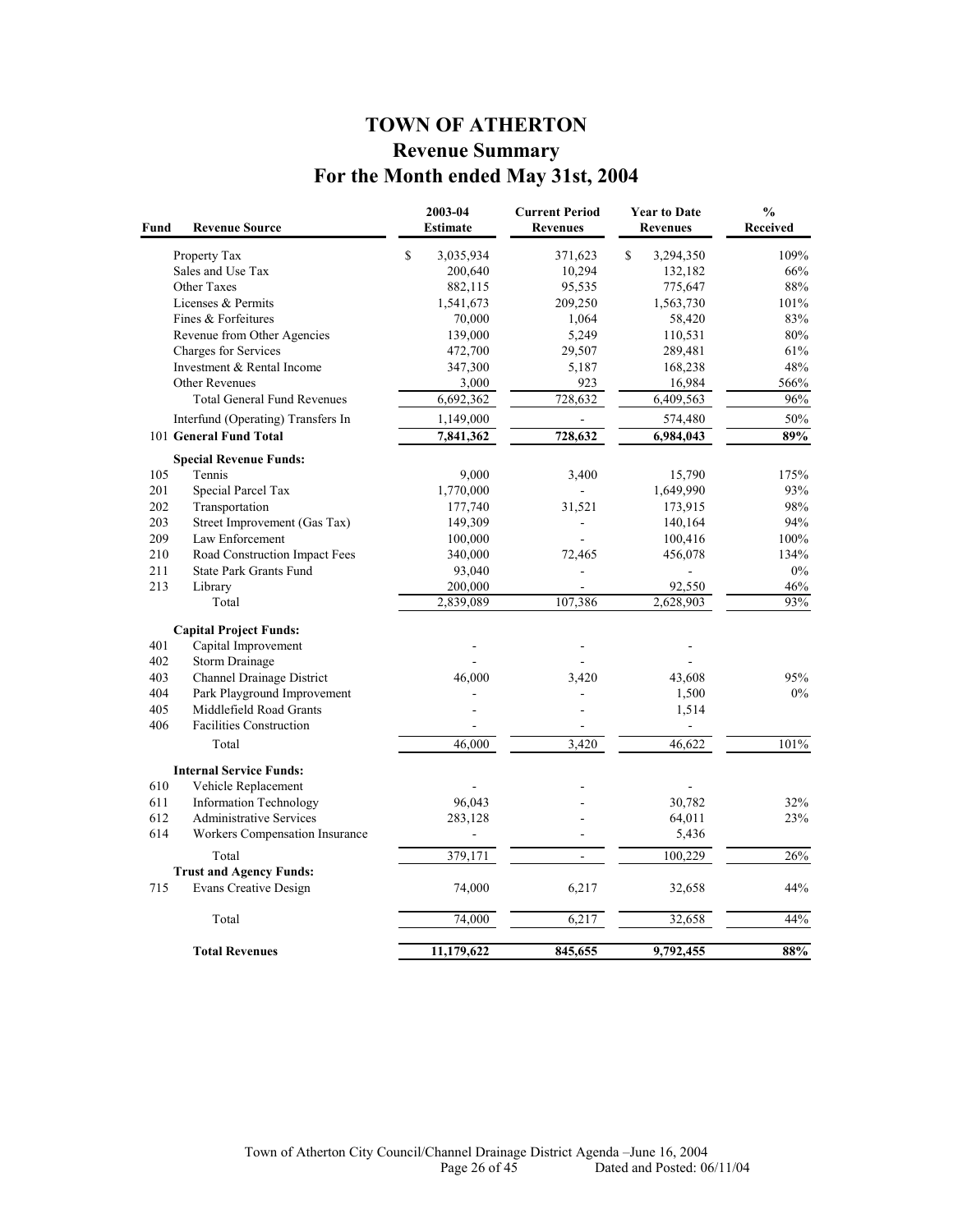# **As of May 31st, 2004 Fiscal Year 2003-04 Budget Summary TOWN OF ATHERTON**

| Fund | <b>Description</b>               | <b>Beginning</b><br><b>Fund Balance</b><br><b>July 1, 2004</b> | <b>Revenues</b><br>to Date | <b>Transfers</b><br>to Date | <b>Expenditures</b><br><b>To Date</b> | Ending<br><b>Fund Balance</b><br>to Date |
|------|----------------------------------|----------------------------------------------------------------|----------------------------|-----------------------------|---------------------------------------|------------------------------------------|
|      | 101 General Fund                 | 5,284,633                                                      | 6,409,563                  | 574,480                     | 6,351,775                             | 5,916,901                                |
|      | <b>Special Revenue Funds:</b>    |                                                                |                            |                             |                                       |                                          |
| 105  | Tennis                           | 10,543                                                         | 15,790                     |                             | 12,794                                | 13,539                                   |
| 201  | Special Municipal Tax            | 895,443                                                        | 1,649,990                  |                             | 1,205,110                             | 1,340,323                                |
| 202  | Transportation                   | 14,728                                                         | 173,915                    |                             | 123,789                               | 64,854                                   |
| 203  | Street Improvement (Gas Tax)     | 126,605                                                        | 140,164                    |                             | 37,107                                | 229,662                                  |
| 209  | Law Enforcement                  | 22,911                                                         | 100,416                    |                             | 102,829                               | 20,498                                   |
| 210  | Road Construction Impact Fees    | 650,346                                                        | 456,078                    |                             | 453,353                               | 653,071                                  |
| 211  | <b>State Park Grants</b>         | (5,362)                                                        |                            |                             | 6,653                                 | (12,015)                                 |
| 213  | Library Special Revenue Fund     | 723,832                                                        | 92,550                     |                             | 56,280                                | 760,102                                  |
|      | Sub Total                        | 2,439,047                                                      | 2,628,903                  | $\overline{\phantom{a}}$    | 1,997,915                             | 3,070,035                                |
|      | <b>Capital Projects Funds:</b>   |                                                                |                            |                             |                                       |                                          |
| 401  | Capital Improvement              | 358,152                                                        |                            |                             | 43,892                                | 314,260                                  |
| 402  | <b>Storm Drainage</b>            | 48,225                                                         |                            |                             | $\overline{a}$                        | 48,225                                   |
| 403  | <b>Channel Drainage District</b> | 405,865                                                        | 43,608                     |                             | 43,736                                | 405,737                                  |
| 404  | Park Playground Improvement      | 28,958                                                         | 1,500                      |                             | 637                                   | 29,821                                   |
| 405  | Middlefield Road Grants          |                                                                | 1,514                      |                             | $\overline{a}$                        | 1,514                                    |
| 406  | <b>Facilities Construction</b>   | 274,654                                                        | $\overline{a}$             |                             | 45,256                                | 229,398                                  |
|      | Sub Total                        |                                                                | 46,622                     | $\mathbf{r}$                | 133,521                               |                                          |
|      |                                  | 1,115,854                                                      |                            |                             |                                       | 1,028,955                                |
|      | <b>Internal Service Fund</b>     |                                                                |                            |                             |                                       |                                          |
| 610  | Vehicle Replacement              | 402,633                                                        |                            |                             | 74,758                                | 327,875                                  |
| 611  | <b>Information Technology</b>    | 78,723                                                         | 30,782                     |                             | 91,228                                | 18,277                                   |
| 612  | <b>Administrative Services</b>   | 134,052                                                        | 64,011                     |                             | 234,818                               | (36, 755)                                |
| 614  | Workers Compensation Insurance   |                                                                | 5,436                      |                             |                                       | 5,436                                    |
|      | Sub Total                        | 615,408                                                        | 100,229                    | $\overline{\phantom{a}}$    | 400,804                               | 314,833                                  |
|      | <b>Trust and Agency Funds</b>    |                                                                |                            |                             |                                       |                                          |
| 715  | <b>Evans Creative Design</b>     | 116,028                                                        | 32,658                     |                             | 27,711                                | 120,975                                  |
|      | Sub Total                        | 116,028                                                        | 32,658                     | $\overline{a}$              | 27,711                                | 120,975                                  |
|      | <b>Grand Total</b>               | $\boldsymbol{s}$<br>9,570,970                                  | 9,217,975<br>\$            | S<br>574,480                | 8,911,726<br>S                        | 10,451,699<br>S                          |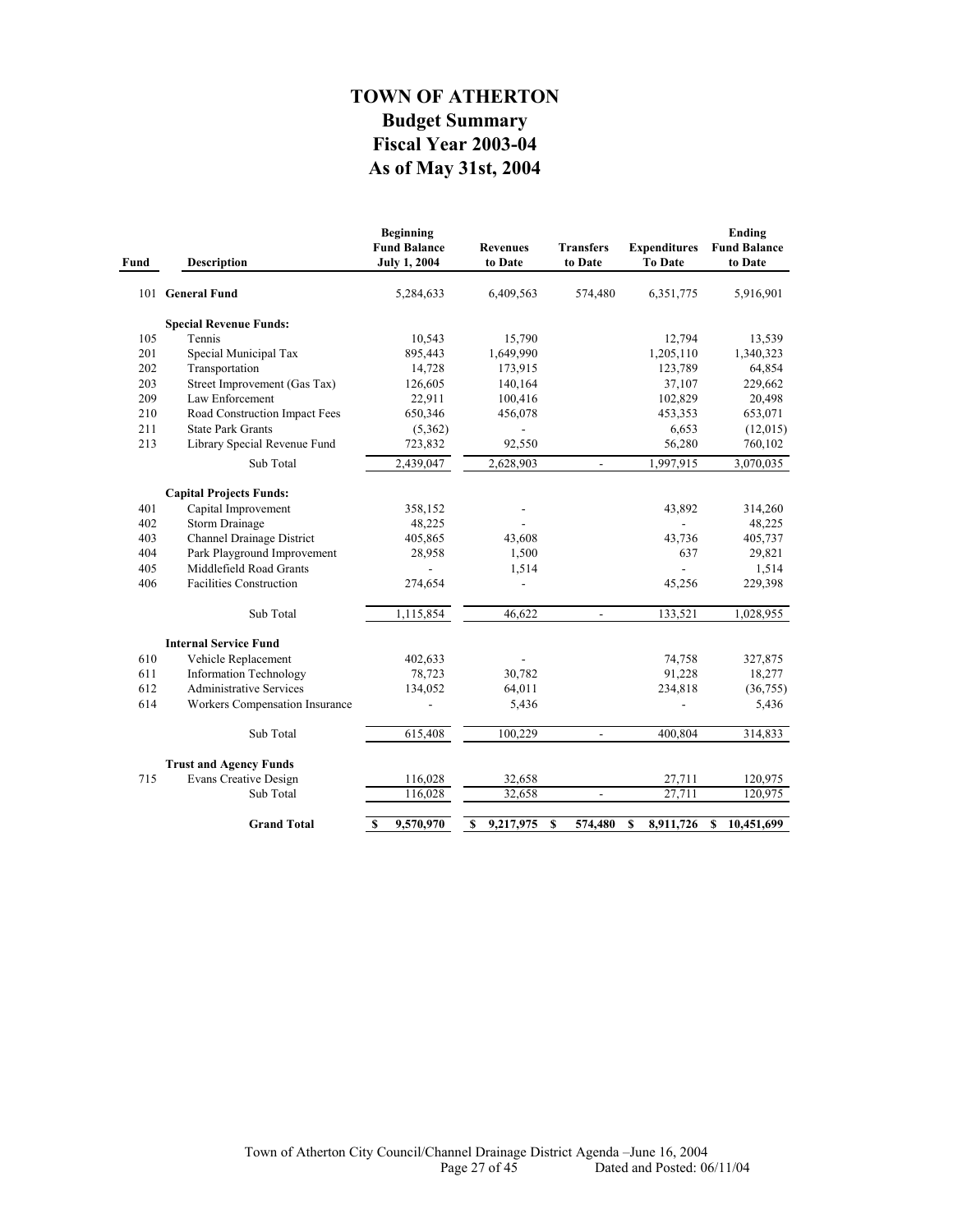# **TOWN OF ATHERTON Expenditure Summary For the Month Ended May31st, 2004**

| Fund | <b>Description</b><br>Department       | 2003-04<br><b>Budget</b> | <b>Current Period</b><br><b>Expenditures</b> | <b>Year to Date</b><br><b>Expenditures</b> | $\frac{0}{0}$<br><b>Spent</b> |
|------|----------------------------------------|--------------------------|----------------------------------------------|--------------------------------------------|-------------------------------|
| 101  | General Fund                           |                          |                                              |                                            |                               |
|      | 11 City Council                        | \$<br>20,174             | $\mathbb S$<br>3,506                         | 13,805                                     | 68%                           |
|      | 12 City Manager                        | 497,895                  | 42,325                                       | 461,917                                    | 93%                           |
|      | 16 City Attorney                       | 175,551                  | 14,694                                       | 103,129                                    | 59%                           |
|      | 18 Finance                             | 434,137                  | 23,065                                       | 335,980                                    | 77%                           |
|      | 25 Building                            | 952,873                  | 57,950                                       | 697,029                                    | 73%                           |
|      | 40 Police                              | 3,629,233                | 262,885                                      | 3,281,055                                  | 90%                           |
|      | 50 Public Works                        | 1,786,427                | 139,618                                      | 1,450,118                                  | 81%                           |
|      | Contingency                            | 100,000                  | 2,963                                        | 8,742                                      | $9\%$                         |
|      | <b>Total General Fund Expenditures</b> | 7,596,290                | 547,006                                      | 6,351,775                                  | 84%                           |
|      | Interfund (Operating) Transfers Out    |                          |                                              |                                            | $0\%$                         |
|      | 101 General Fund Total                 | 7,596,290<br>S           | $\overline{\mathbf{s}}$<br>547,006           | \$6,351,775                                | 84%                           |
|      | <b>Special Revenue Funds:</b>          |                          |                                              |                                            |                               |
| 105  | Tennis                                 | 22,936                   | 732                                          | 12,794                                     | 56%                           |
| 201  | Special Parcel Tax                     | 1,986,917                | 152,953                                      | 1,205,110                                  | 61%                           |
| 202  | Transportation                         | 177,740                  |                                              | 123,789                                    | 70%                           |
| 203  | Street Improvement (Gas Tax)           | 180,080                  | $\overline{a}$                               | 37,107                                     | 21%                           |
| 209  | Law Enforcement                        | 100,000                  | 8,549                                        | 102,829                                    | 103%                          |
| 210  | Road Impact Fees                       | 588,682                  | $\overline{a}$                               | 453,353                                    | 77%                           |
| 211  | <b>State Park Grants</b>               | 81,660                   |                                              | 6,653                                      | 8%                            |
| 213  | Library Fund                           | 15,720                   | 21,708                                       | 56,280                                     | 358%                          |
|      | Total                                  | 3,153,735                | 183,942                                      | 1,997,915                                  | 63%                           |
|      | <b>Capital Project Funds:</b>          |                          |                                              |                                            |                               |
| 401  | Capital Improvement                    | 284,451                  |                                              | 43,892                                     | 15%                           |
| 402  | <b>Storm Drainage</b>                  | 25,713                   |                                              |                                            | $0\%$                         |
| 403  | Channel Drainage District              | 411,554                  |                                              | 43,736                                     | 11%                           |
| 404  | Park Playground Fund                   |                          |                                              | 637                                        | $\overline{\phantom{0}}$      |
| 405  | Middlefield Road Grants                |                          | $\overline{a}$                               | $\overline{a}$                             |                               |
| 406  | <b>Facilities Construction</b>         | 287,267                  | 713                                          | 45,256                                     | 16%                           |
|      | Total                                  | 1,008,985                | 713                                          | 133,521                                    | 13%                           |
|      | <b>Internal Service Funds:</b>         |                          |                                              |                                            |                               |
| 610  | Vehicle Replacement                    | 10,000                   | 1,509                                        | 74,758                                     | 748%                          |
| 611  | <b>Information Technology</b>          | 107,500                  | 3,309                                        | 91,228                                     | 85%                           |
| 612  | <b>Administrative Services</b>         | 328,151                  | 14,370                                       | 234,818                                    | 72%                           |
| 614  | <b>Workers Compensation Insurance</b>  |                          |                                              |                                            |                               |
|      | Total                                  | 445,651                  | 19,188                                       | 400,804                                    | $90\%$                        |
|      | <b>Trust and Agency Funds:</b>         |                          |                                              |                                            |                               |
| 715  | <b>Evans Creative Design</b>           | 62,100                   | 2,075                                        | 27,711                                     | 45%                           |
|      | Total                                  | 62,100                   | 2,075                                        | 27,711                                     | 45%                           |
|      | <b>Total Expenditures</b>              | 12,266,761               | 752,924                                      | 8,911,726                                  | 73%                           |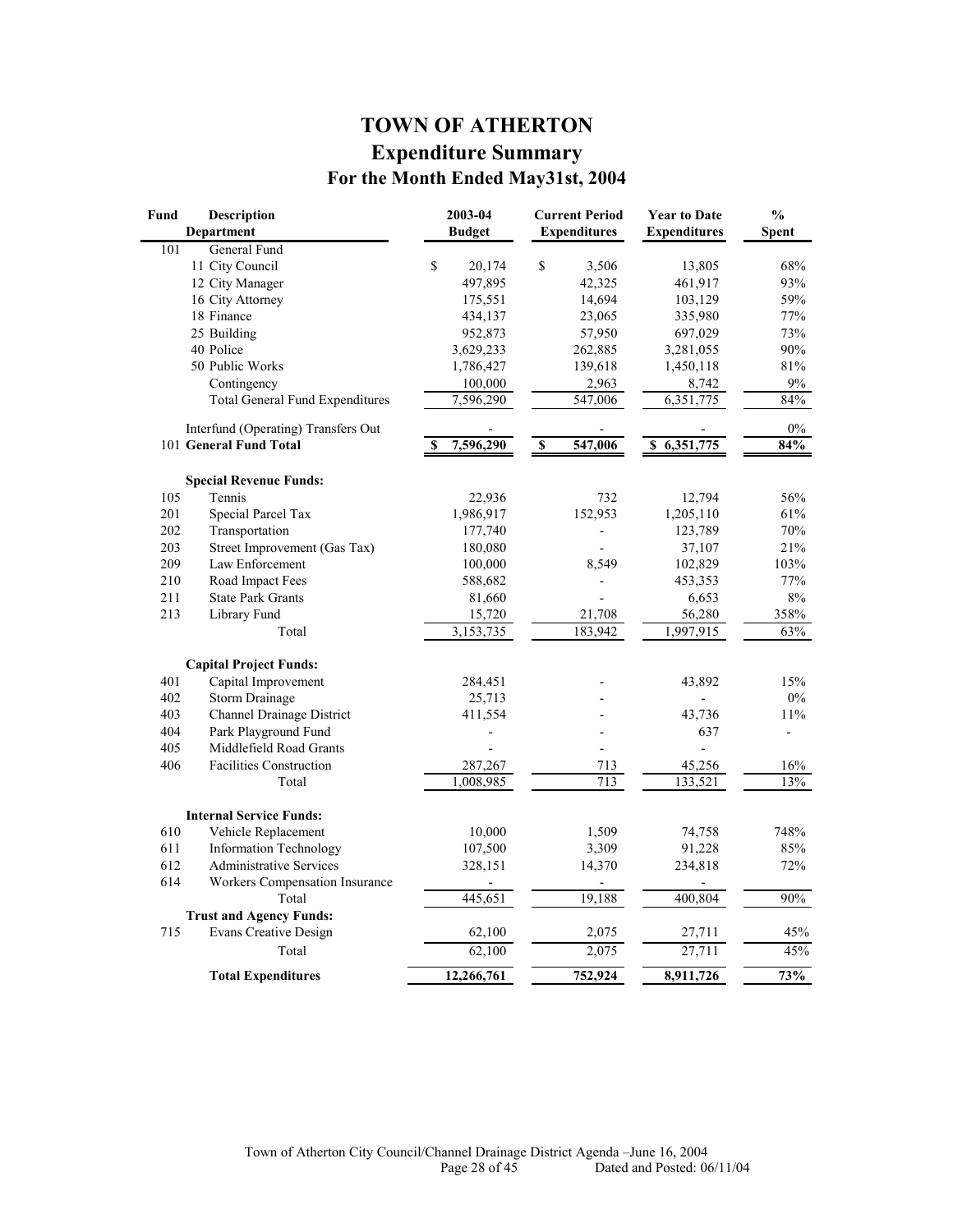**Item No. 11** 



# **Town of Atherton**

 **City Council** 

# **TO: HONORABLE MAYOR AND CITY COUNCIL JAMES H. ROBINSON, CITY MANAGER**

- **FROM: CHIEF ROBERT BRENNAN**
- **DATE: FOR THE MEETING OF JUNE 16, 2004**

### **SUBJECT: APPROVE AMENDED AGREEMENT BETWEEN THE TOWN OF ATHERTON AND CITY OF REDWOOD CITY FOR VEHICLE MAINTENANCE SERVICES AND FUEL PURCHASING**

# **RECOMMENDATION:**

It is recommended that the City Council approve Amendment No. 2 to the Redwood City Agreement for Vehicle Maintenance Services and Fuel Purchasing and authorize the Mayor to execute the Amended Agreement.

# **INTRODUCTION:**

An agreement was made and entered into with the City of Redwood City on April 27, 2000. The City of Redwood City operates and maintains a motor vehicle maintenance facility on city property in Redwood City at its Municipal Service Center. Since the Town of Atherton owns a commercial fleet of vehicles to provide police, public works and park maintenance services, it had a need to look for an entity to provide services and maintenance for these vehicles. We also must purchase fuel and other fluids to keep the fleet operational and in good repair.

An agreement was entered into that would provide all the services needed by the Town. The scope of this agreement covered Maintenance Services, Scheduling Priority, Limited Warranty, Hold Harmless, Terms, Termination, and Amendments.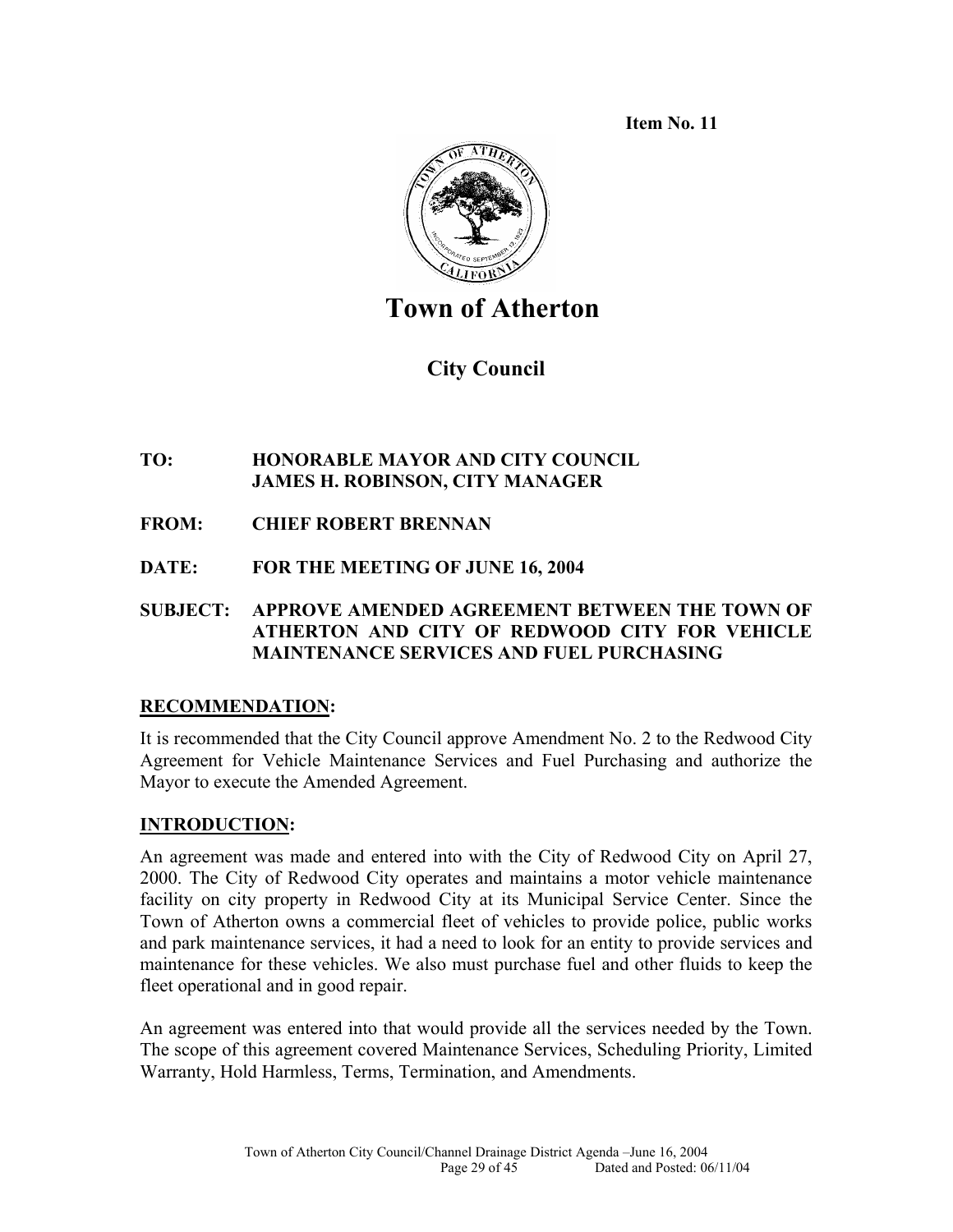The original agreement was amended in 2002 and subsequently agreed to by all parties. Although the amendment addressed only the shop hourly rate it was never changed by resolution. That rate increased from the original shop rate of \$69.59 an hour to \$ 75.26 an hour. The shop rate was the only section of the agreement that was modified. This rate reflected an increase of costs associated with the pay and benefits of the vehicle maintenance personnel. The Amendment #2, addresses only the shop hourly rate that again reflects the increase in costs associated with pay and benefits of the maintenance shop personnel.

# **ANALYSIS:**

Contact was made with several area vehicle maintenance shops in an effort to compare hourly rates. The following are the result of the survey:

| <b>AGENCY</b>                          | <b>HOURLY RATE</b>                |
|----------------------------------------|-----------------------------------|
| Town Ford - Redwood City               | \$112 per hour                    |
| Peninsula Ford - Menlo Park            | \$105 per hour                    |
| City of Redwood City Corp. Yard        | $$95.21$ per hour – proposed rate |
| City of Mountain View Corporation Yard | \$90 per hour*                    |
| City of Palo Alto Corporation Yard     | \$72 per hour**                   |

NOTE: \***Internal service charge to department. Outside contracts would be billed at a** 

 **higher rate. \*\*Rate under review, has not increased in six years** 

### **FISCAL IMPACT:**

**An 11% increase in vehicle service costs has been factored into the FY 2004/2005 budget to help cover the increased costs associated with the increased hourly rate. The marked police fleet will be increasing its service intervals from 4,000 to 5,000 miles between preventative maintenance servicing. Two new marked cars will be placed into service in July of the 2004/05 budget cycle, replacing two of the older more maintenance intensive police vehicles. Staff is making arrangements for Public Works, HP Park and the Police Department's unmarked vehicles to have the fluids changed at a local low cost service center. These changes should help mitigate the increased shop rate.** 

Prepared By: Approved:

 $\overline{a}$ 

Robert J. Brennan James H. Robinson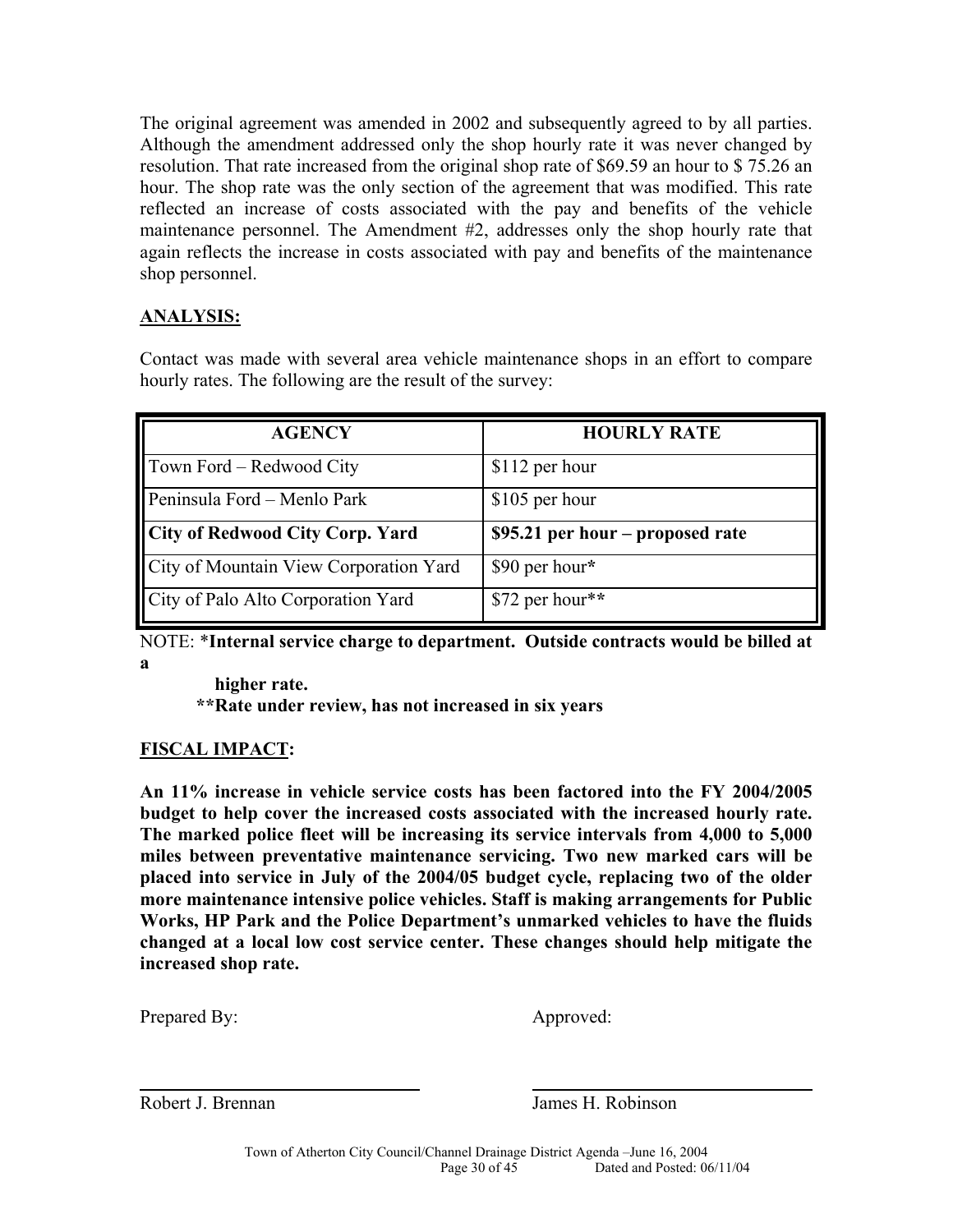Police Chief City Manager

### Attachments:

- 1. Original Vehicle Maintenance Services and Fuel Services Purchasing Agreement.
- 2. Amendment No.2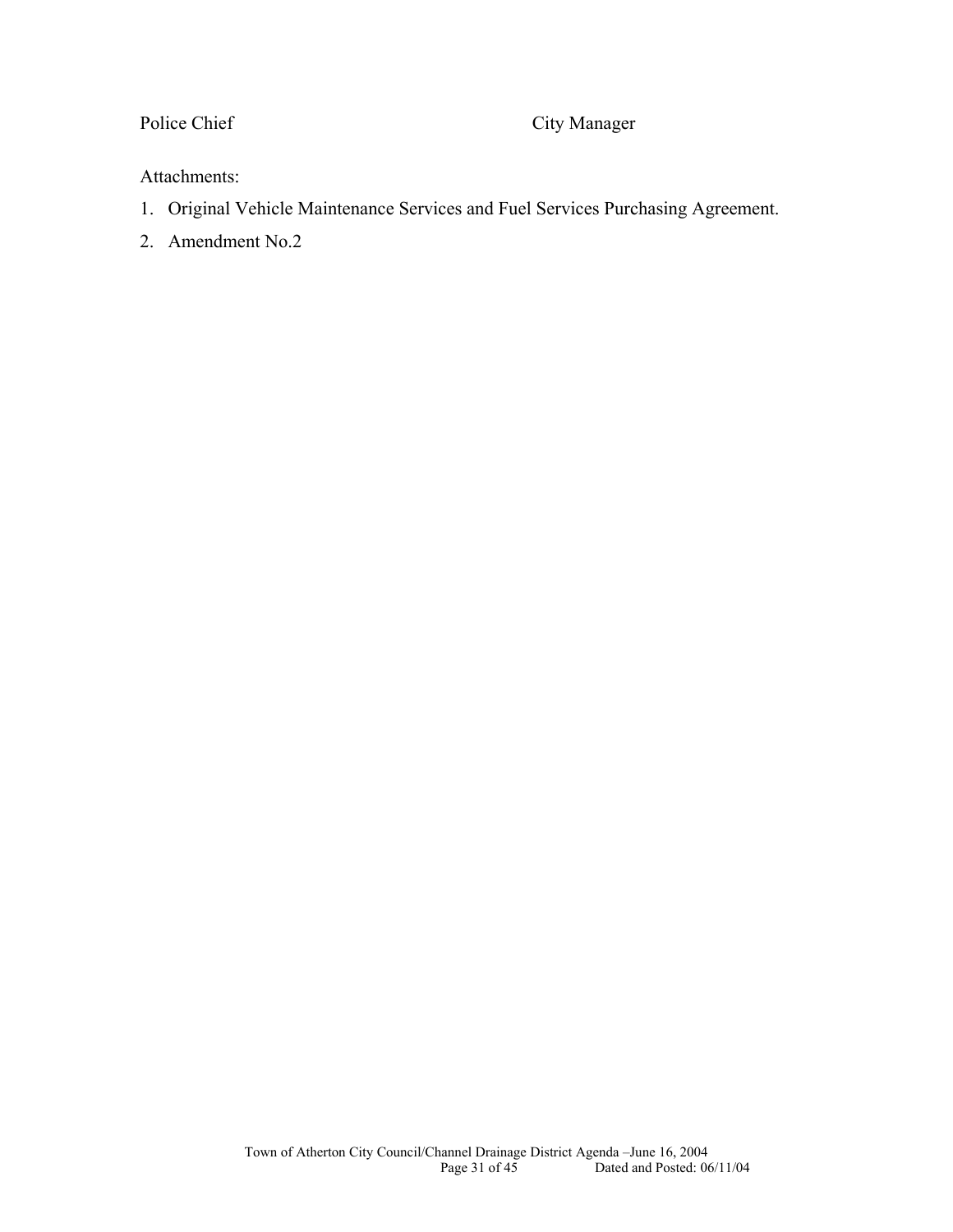**Item No. 12**



# **Town of Atherton**

# **CITY COUNCIL STAFF REPORT**

**TO: HONORABLE MAYOR AND CITY COUNCIL** 

**FROM: DUNCAN JONES, PUBLIC WORKS DIRECTOR** 

### **DATE: FOR THE MEETING OF JUNE 16, 2004**

### **SUBJECT: AWARD OF CONTRACT FOR 2004 STREET MICROSURFACING PROJECT NUMBER 03-012**

### **RECOMMENDATION:**

Pass a motion to award the contract for 2004 Street Microsurfacing Project, project number 03-012 to California Pavement Maintenance Co., the low bidder of the May 19, 2004 bids, for \$75,000.00

# **INTRODUCTION:**

This project is for preventive maintenance on a specified group of streets in Atherton. This project was bid on a "square foot to be accomplished" for a fixed amount of \$75,000. The 2003 MTC Street Condition Survey was used along with staff field inspections to identify the appropriate streets for this type of application.

Preventative maintenance is the best "bang for your buck" portion of our Town's pavement maintenance program. Research has shown that money put into streets that are still in good condition will realize cost savings many times over the dollars invested, by extending the life of that particular street.

| The streets that will receive this treatment are as follows. |                        |                      |  |  |
|--------------------------------------------------------------|------------------------|----------------------|--|--|
| Alejandra Avenue                                             | Arthur Lane            | <b>Austin Avenue</b> |  |  |
| <b>Broadacres Road</b>                                       | Catalpa Drive          | DeBell Drive         |  |  |
| Encinal Avenue                                               | <b>Fairview Avenue</b> | Hawthorn Drive       |  |  |
| <b>Heather Drive</b>                                         | Irving Avenue          | Isabella Avenue      |  |  |
| Linda Vista Avenue                                           | Marsh Road             | Oak Grove Avenue     |  |  |
| Oakwood Boulevard                                            | Patricia Drive         | Ringwood Avenue      |  |  |
| Robleda Drive                                                | Southgate Street       | Stockbridge Avenue   |  |  |
| Tuscaloosa Avenue                                            | Wilburn Avenue         |                      |  |  |

The streets that will receive this treatment are as follows: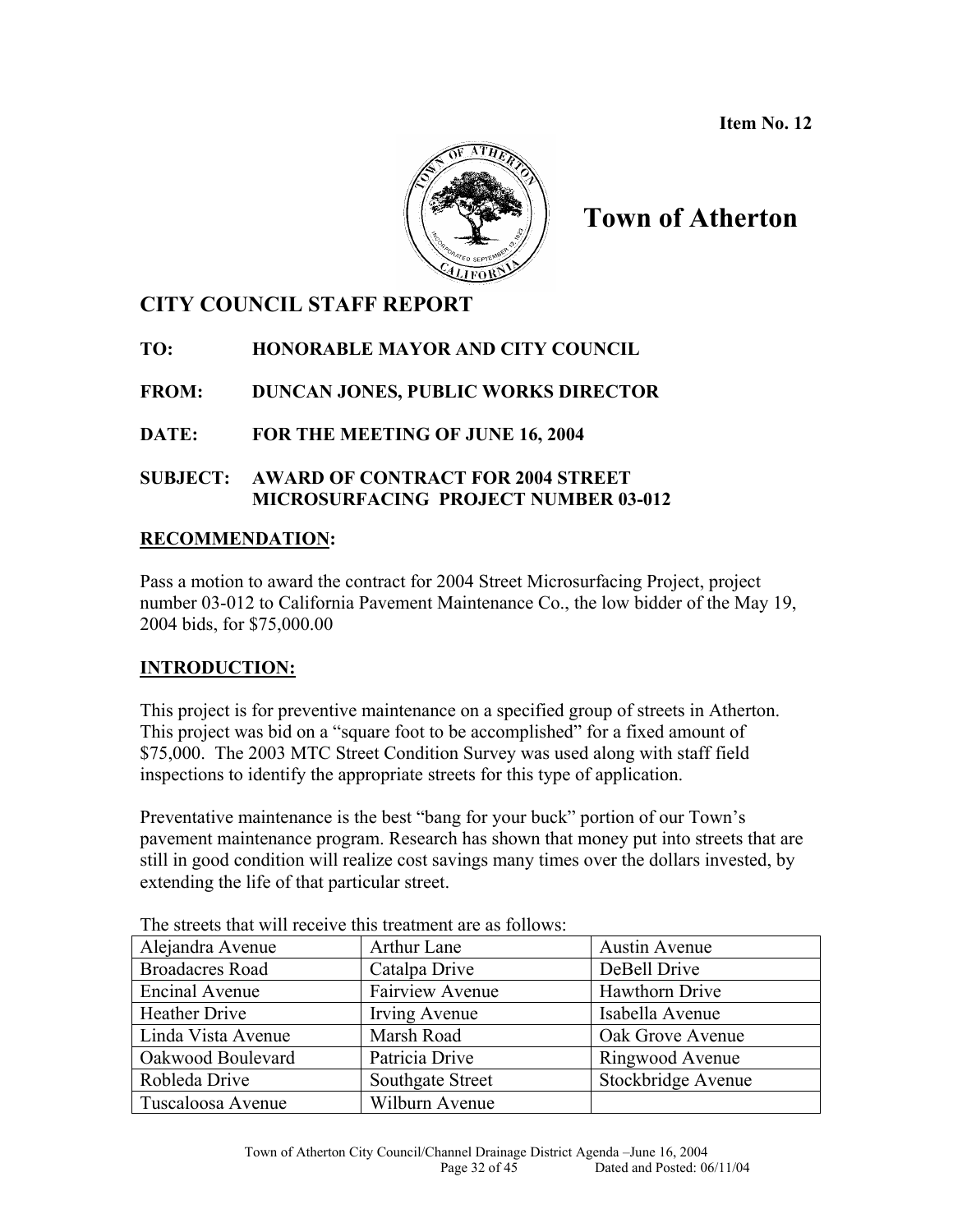### **ANALYSIS:**

4 bids were received for the 2004 Street Microsurfacing Project as follows:

| 1. Graham Contractors              | San Jose   | $451,807$ sq. ft  |
|------------------------------------|------------|-------------------|
| 2. American Asphalt                | Hayward    | 557,080 sq. ft    |
| 3. Valley Slurry Seal              | Sacramento | $576,923$ sq. ft  |
| 4. California Pavement Maintenance | Sacramento | $630,252$ sq. ft. |

### **FISCAL IMPACT:**

\$75,000 in capital improvement funds are budgeted for this project in FY 2003-04. Bids were received for the project on May 19, 2004. California Pavement Maintenance Company was the winning bidder at 630,252 square feet to be sealed for the fixed amount of \$75,000. This bid price works out to \$0.119 cents per square foot of surfacing.

Prepared By: Approved:

l

Duncan L. Jones, PE James Robinson Public Works Director City Manager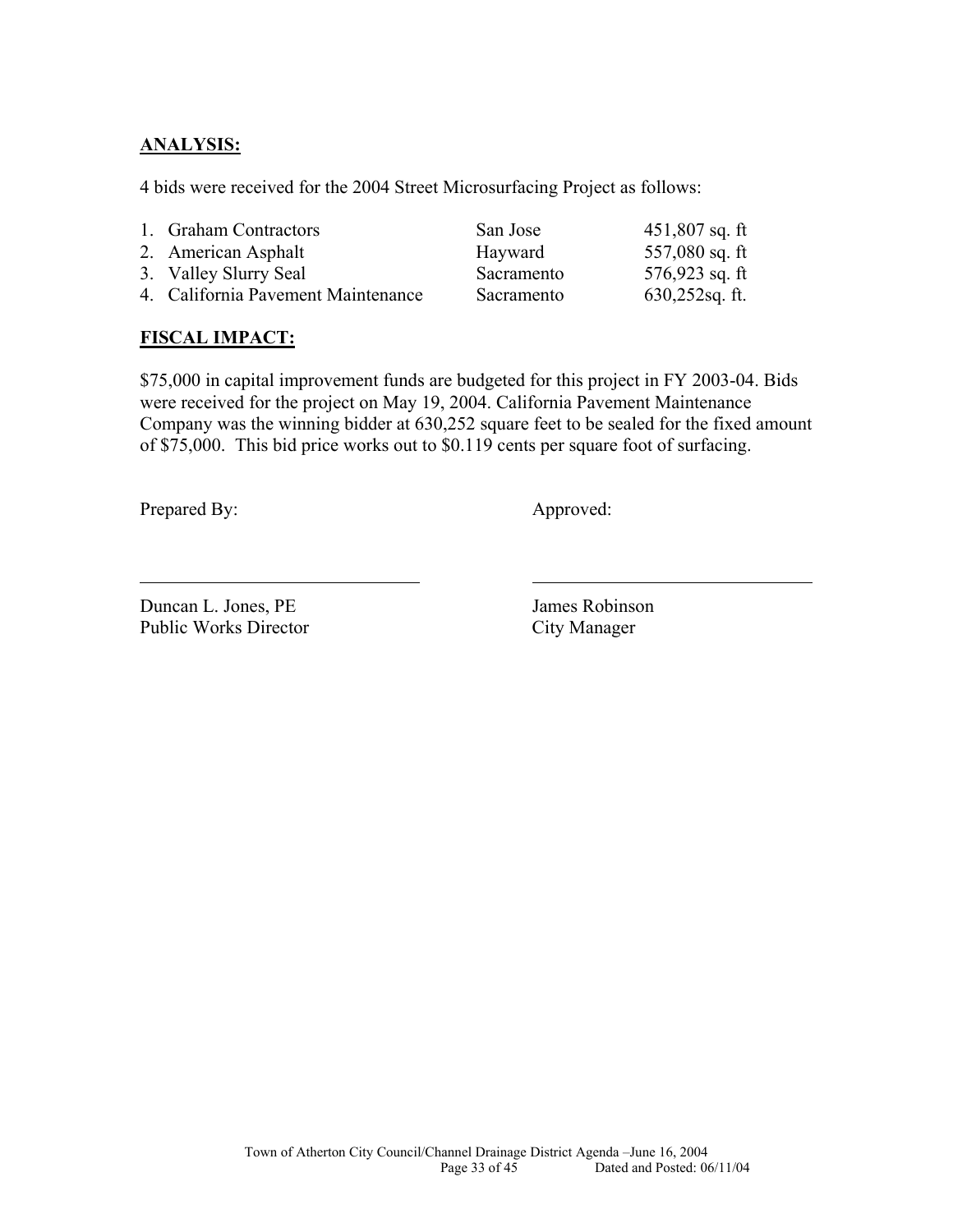**Item No. 13**



# **Town of Atherton**

# **CITY COUNCIL STAFF REPORT**

**TO: HONORABLE MAYOR AND CITY COUNCIL** 

**FROM: DUNCAN JONES, PUBLIC WORKS DIRECTOR** 

**DATE: FOR THE MEETING OF JUNE 16, 2004** 

### **SUBJECT: AWARD OF CONTRACT FOR 2004 STREET RECONSTRUCTION - PHASE 1, PROJECT NUMBER 03-011**

### **RECOMMENDATION:**

Pass a motion to award the contract for 2004 Street Reconstruction Project - Phase 1, project number 03-011 to the low bidder to be determined by the June 15, 2004 bids, for an amount to be determined based on the bid results.

# **INTRODUCTION:**

Plans for the 2004 Street Reconstruction Project - Phase 1were prepared and made ready for bidding when the Selby Lane project budgeted for FY 2003-04 was delayed pending approval of Safe Routes To School Funds. The two projects have been swapped and the first phase of the 2005 Street Reconstruction Project streets will be constructed this year using the Selby Lane budget. Selby Lane will be constructed next year along with the remaining 2005 Street Reconstruction Project streets.

The project was approved for advertisement at the May Council meeting. The Phase 1 plans were completed in an expedited fashion and the bid date for the 2004 Street Reconstruction Project - Phase 1 was postponed to provide the maximum time for bidders to prepare their bids.

The streets to be included in the Phase 1 project are:

Greenoaks Dr. Larch Dr. Acorn Wy. Deodora Wy Gresham Ln. Tallwood Ct. Stockbridge cul-de-sac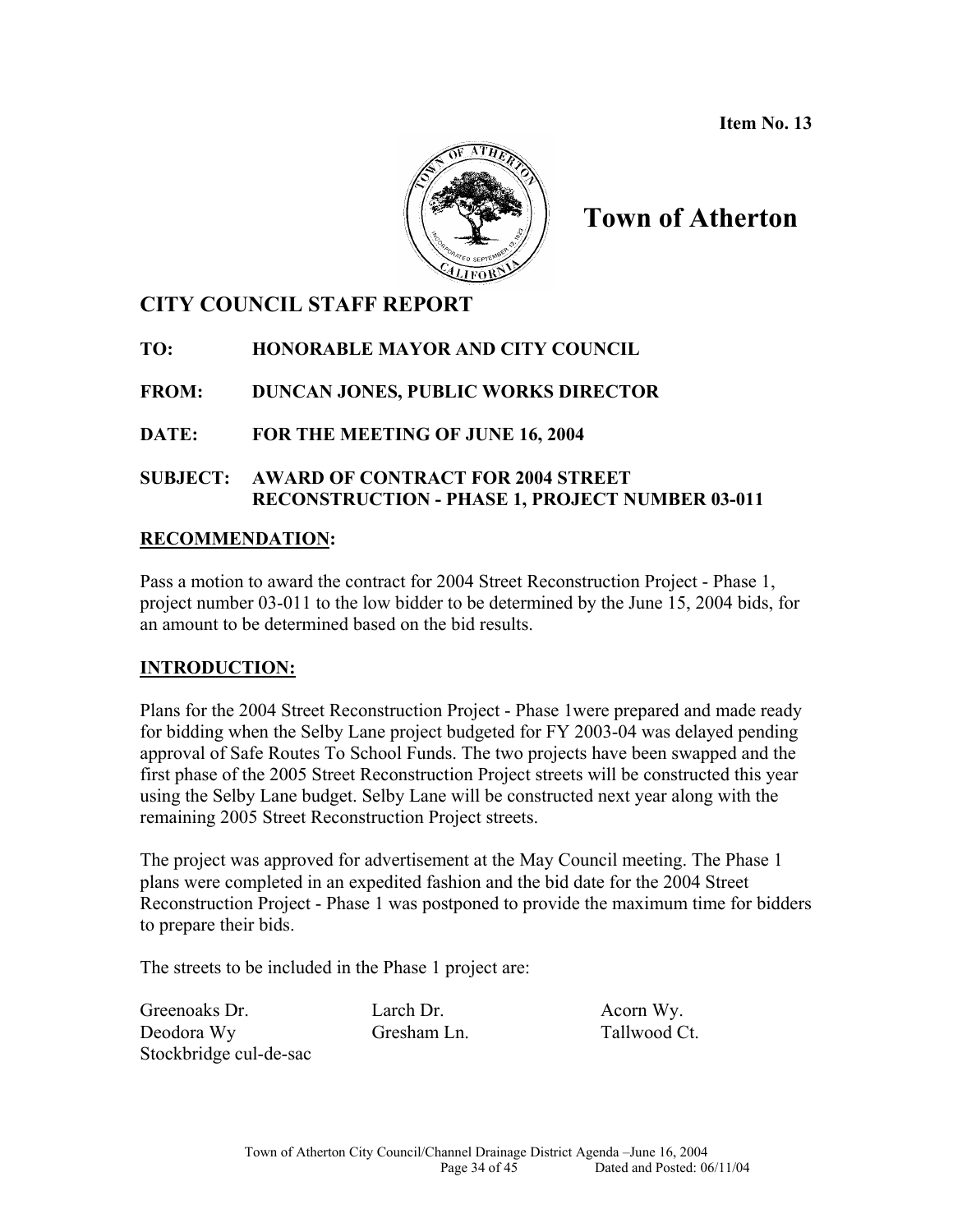In addition, corrective action is required for the 2003 Street Reconstruction Project constructed last summer. The corrections consist of replacing the top layer of paving on Lilac Drive and Lilac cul-de-sac, and crack sealing the longitudinal center joint on Lane Place. The contractor has been unwilling to make the corrections, so an addendum has been issued to include these corrections in the 2004 Street Reconstruction Project - Phase 1.

### **FISCAL IMPACT:**

\$788,000 in Parcel Tax funds is budgeted for this project in FY 2003-04. The Engineer's Estimate prepared by Public Works is \$764,275. In addition, \$52,242.71 has been retained from the 2003 Street Reconstruction Project contractor's payments for the corrections. The engineer's estimate for these corrections is \$46,710.

The project is scheduled to receive bids on June 15th and present the bid results to the Council at the June 16th meeting. The successful bidder will be determined by the lowest responsible bid on the project.

Prepared By: Approved:

l

Duncan L. Jones, PE James Robinson Public Works Director City Manager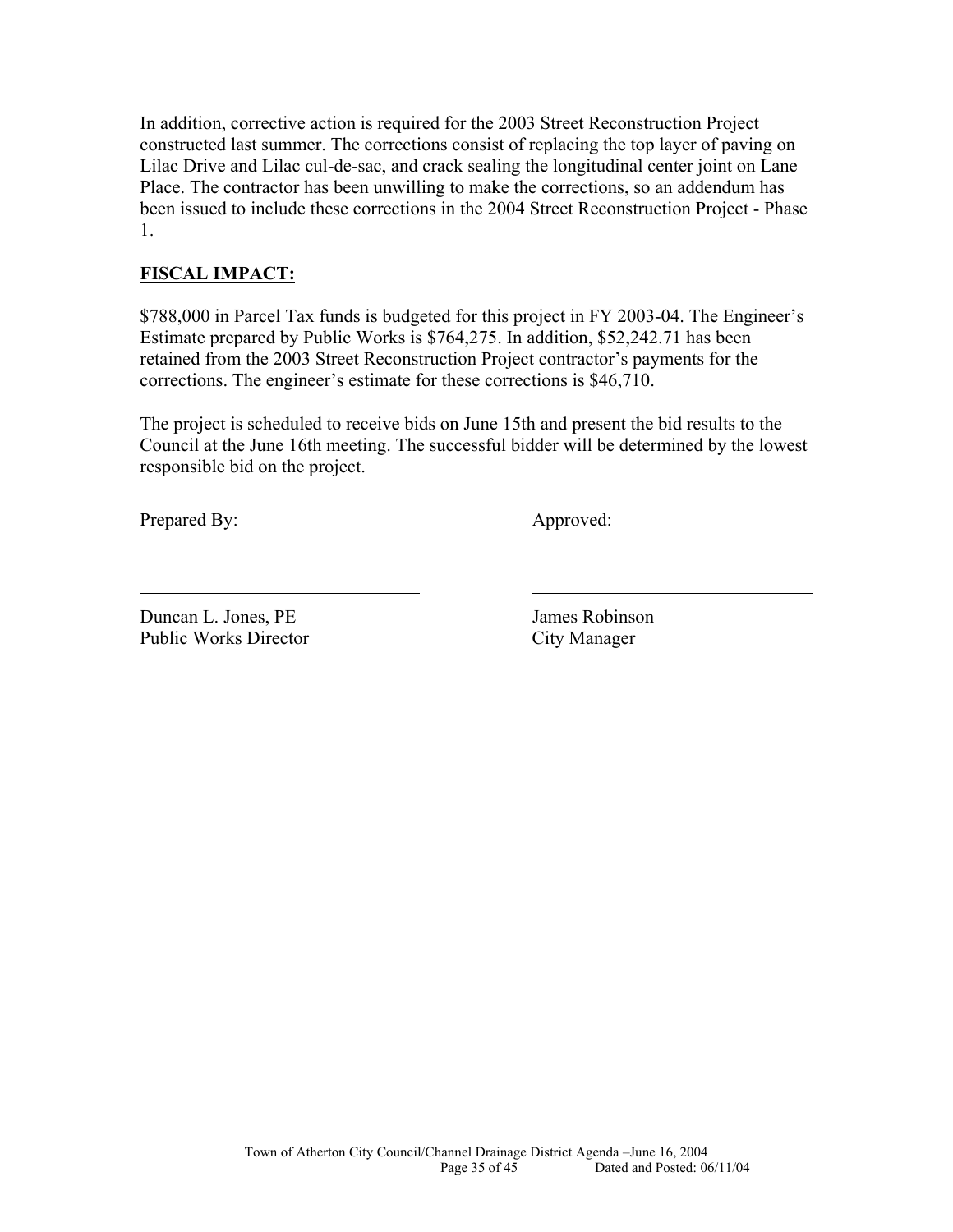**Item No. 14** 



# **Town of Atherton**

# **CITY COUNCIL STAFF REPORT**

### **TO: HONORABLE MAYOR AND CITY COUNCIL JAMES H. ROBINSON, CITY MANAGER**

- **FROM: MICHAEL A. HOOD, BUILDING OFFICIAL**
- **DATE: FOR THE MEETING OF JUNE 16, 2004**

### **SUBJECT: APPROVAL OF INDEPENDENT CONTRACTOR AGREEMENT BETWEEN THE TOWN OF ATHERTON AND KCL ASSOCIATES INC. FOR BUILDING INSPECTION SERVICES FOR FISCAL YEAR 2004-05**

### **RECOMMENDATION:**

City Council approve the Independent Contractor Agreement between the Town of Atherton and KCL Associates Inc. for Building Inspection Services for Fiscal Year 2004- 05.

### **BACKGROUND:**

 $\mathcal{L}_{\mathcal{L}}$ 

For the current Fiscal Year of 2003-04, KCL Associates has provided Building Inspection Services for the Town of Atherton. The performance of KCL Associates has been excellent.

The demand for contract Building Inspection services will continue for the 2004-05 fiscal year. Construction activity in the Town is at an all-time high. Staff recommends that the contract for Building Inspection Services be continued with KCL Associates.

The billing rate for KCL Associates will continue at \$65.00 per hour; no increase from last year. This rate is at or below the charge for comparable services from other inspection services.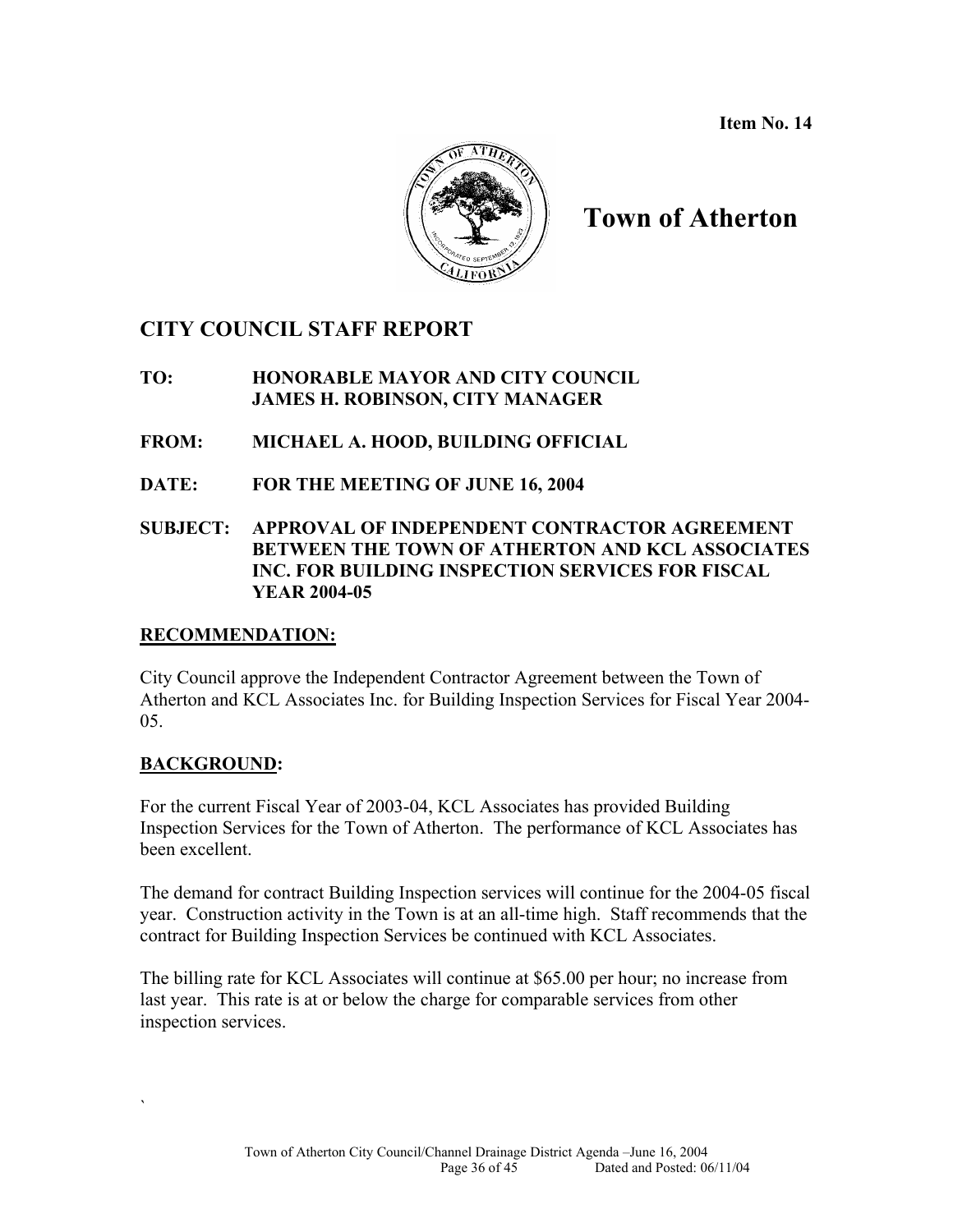One advantage of using the services of KCL Associates is that they provide inspection and plan check services at the same rate. Other service providers charge a substantially higher rate for plan check services.

KCL Associates provides liability insurance to meet the town minimum standards of \$2,000,000.

\_\_\_\_\_\_\_\_\_\_\_\_\_\_\_\_\_\_\_\_\_\_\_\_\_ \_\_\_\_\_\_\_\_\_\_\_\_\_\_\_\_\_\_\_\_\_\_\_\_\_

A copy of the existing KCL Associates 2003-2004 contract is attached. The contract for Fiscal Year 2004-05 will be the same but for the date. The contract has been reviewed as to form by the Town Attorney.

Prepared by: Approved by:

Building Official City Manager

Michael A. Hood James H. Robinson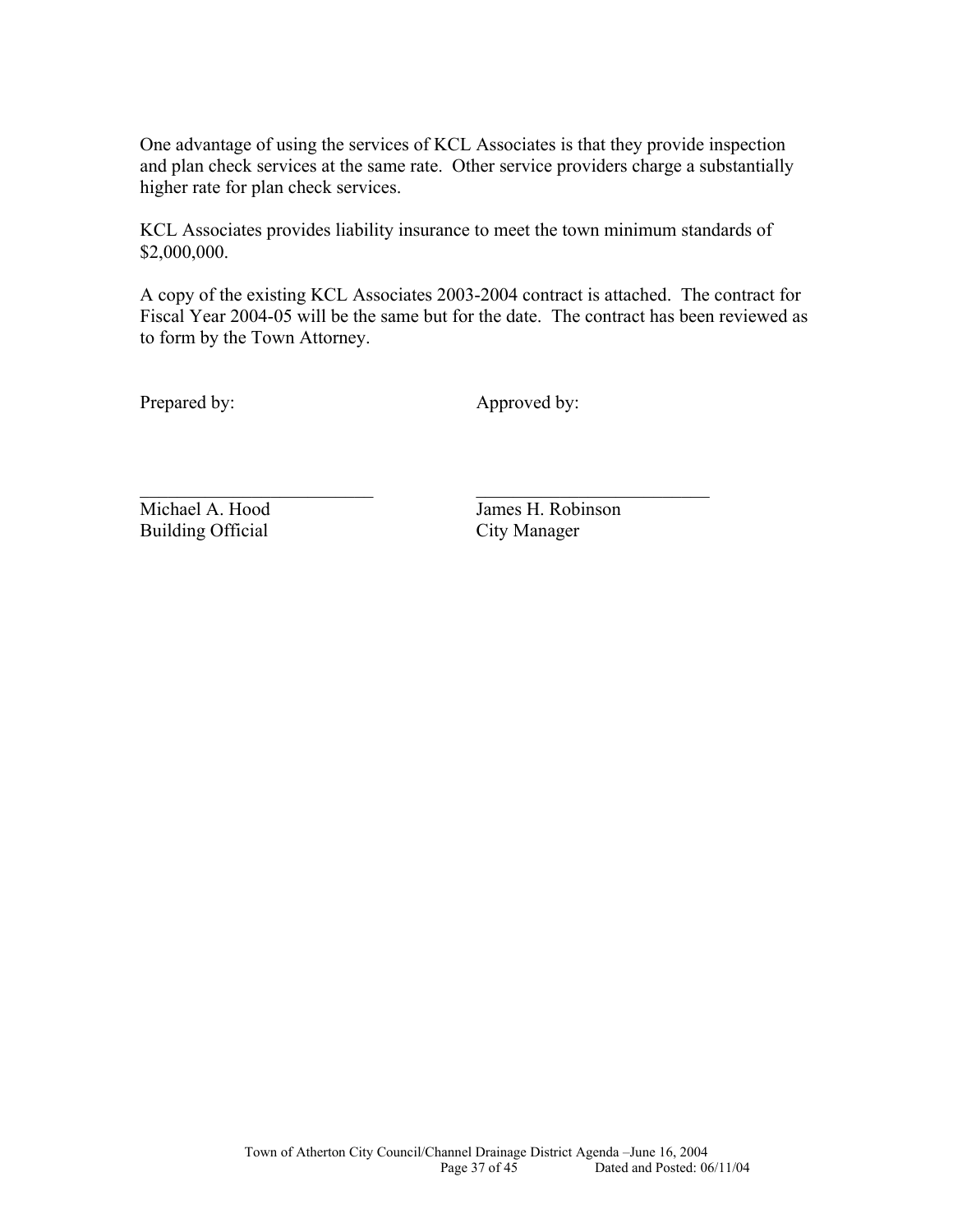**Item No. 15** 



# **Town of Atherton**

### **TO: HONORABLE MAYOR AND CITY COUNCIL JAMES H. ROBINSON, CITY MANAGER**

### **FROM: GREGORY L. SAM, INTERIM ASSISTANT TO THE CITY MANAGER**

### **DATE: FOR THE MEETING OF JUNE 16, 2004**

**SUBJECT: APPROVAL OF ABAG ELECTRIC PROGRAM "WINDUP" AGREEMENT AND ADOPTION OF A RESOLUTION AUTHORIZING THE MAYOR TO EXECUTE AGREEMENT WITH ABAG TO CONCLUDE THE ELECTRIC PROGRAM** 

### **BACKGROUND/ANALYSIS**

ABAG Publicly Owned Energy Resources (ABAG POWER) is a Joint Powers Agency created by the Association of Bay Area Governments (ABAG) in 1998 to provide electricity and natural gas aggregation services to local governments in PG&E's service territory. The Town of Atherton was a member of the ABAG POWER JPA, and was also a participant in the Electric Aggregation Program. As a result of the energy crisis, the Electric Aggregation Program was suspended in June 2001, and all of the Town's electric accounts were returned to PG&E service. At the time the program was suspended, the Town had \$18,123 on deposit (Working Capital Deposit) with ABAG POWER.

To date, these funds have been held by ABAG POWER to cover potential operating expenses of the Program, as well as program windup costs. ABAG POWER now proposes to return these funds to the Town in their entirety. These funds will be distributed as soon as a critical mass of ABAG POWER members has executed the "Windup" Agreement.

Separate from the deposit funds, ABAG POWER filed a claim in the PG&E bankruptcy case on behalf of Electric Program members to recover funds associated with Direct Access (DA) credits that PG&E had refused to pay in the months leading up to their bankruptcy filing. ABAG POWER has subsequently reached a stipulated settlement with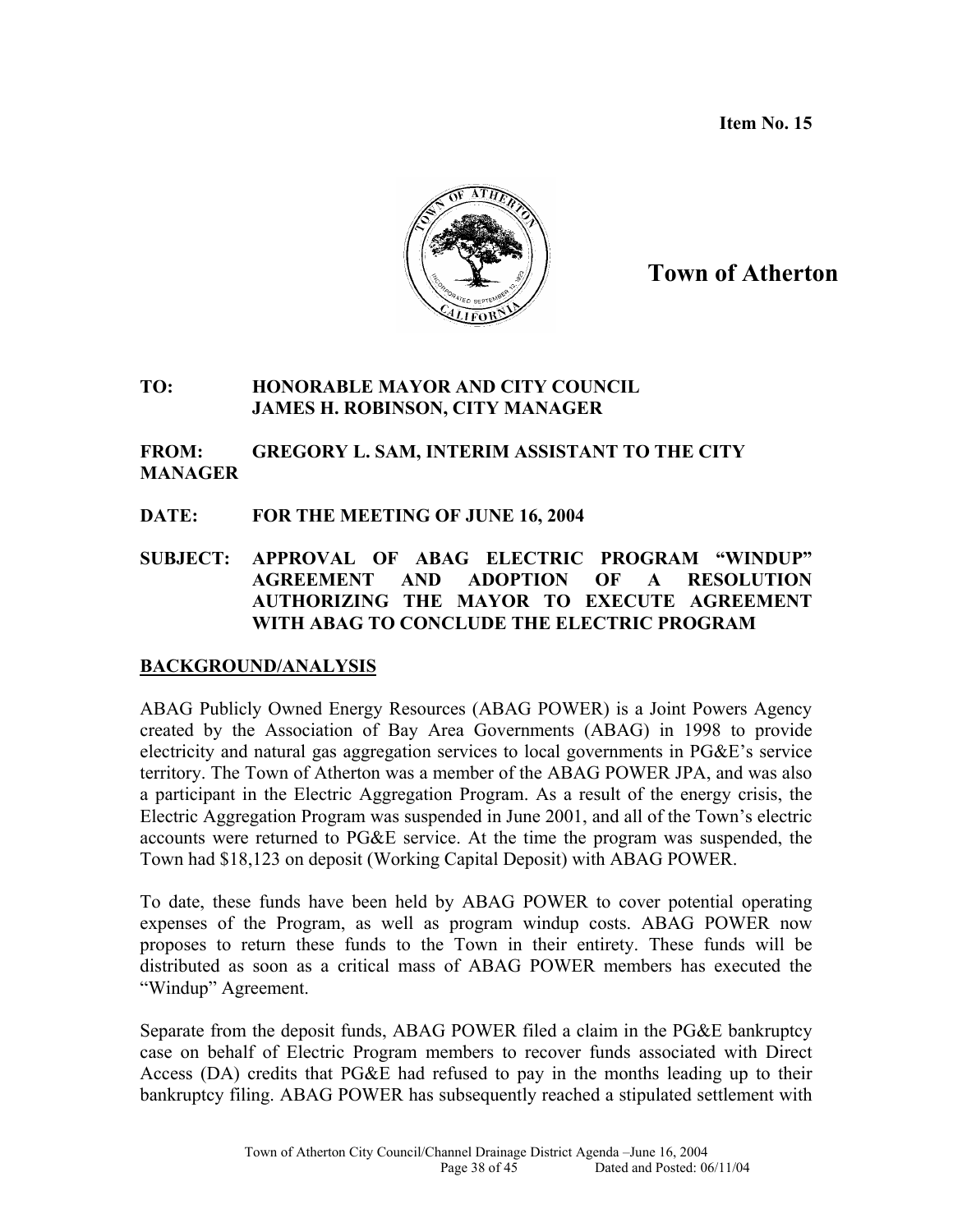PG&E as to the amount of the claim (\$17,000,000). The Town's proportional share of this claim (including interest) is \$32,047.

In addition to the amounts noted above, ABAG POWER expects to have a small surplus of funds at the completion of the windup. The Town's proportional share of this surplus will be calculated in accordance with the "Wind Up" Agreement and distributed by March 31, 2005.

Furthermore, certain amounts from the ABAG POWER Electric Aggregation Program remain on deposit with the Northern California Power Association (NCPA) to cover credit risks associated with energy purchased through the Independent Systems Operator (ISO) and California Power Exchange (PX). These amounts remain un-recovered due to court actions related to the PX bankruptcy and Federal Energy Regulatory Commission (FERC) regulatory actions related to potential ISO refunds. Should these amounts be recovered they will be proportionately distributed to former ABAG POWER Electric Program members.

### Risk of Entering into "Windup" Agreement

The "Windup" Agreement requires that certain risks be transferred from ABAG POWER to the Town. These risks are discussed in Attachment D of the Agreement and summarized as follows:

- 1 PG&E or other agencies (e.g. ISO) may try to collect charges from billing periods when the Town's accounts were part of the ABAG POWER program.
- 2 The CPUC may at some time impose a surcharge on former Direct Access customers.
- 3 The amounts on deposit with NCPA are insufficient to cover future credit requirements with the ISO and/or PX.

Because of these risks, staff is recommending that the Working Capital Contributions of \$18,123 to be received from the "Windup" Agreement not be appropriated, but be held in reserve until risks of additional obligations is deemed insignificant or are precluded by statute of limitation. Based on ABAG POWER's assessment of contingent risk associated with distribution of Direct Access Credit of \$32,047, staff is recommending that these funds do not need to be restricted, as the contingent risk is nominal.

Staff is recommending approval of the attached resolution authorizing the Mayor to execute an agreement with ABAG POWER to "windup" (or conclude) the Electric Aggregation Program. Under the agreement, ABAG POWER proposes to return to the Town \$50,170 which represents the return of previous deposits as well as the City's proportionate interest in the ABAG POWER electric program. Release of these funds is subject to the execution of the "Windup" Agreement between ABAG POWER and the Town. It is further recommended that \$18,123 of the distribution, representing the Working Capital Contribution of the Town, be reserved for possible claims related to the electric program.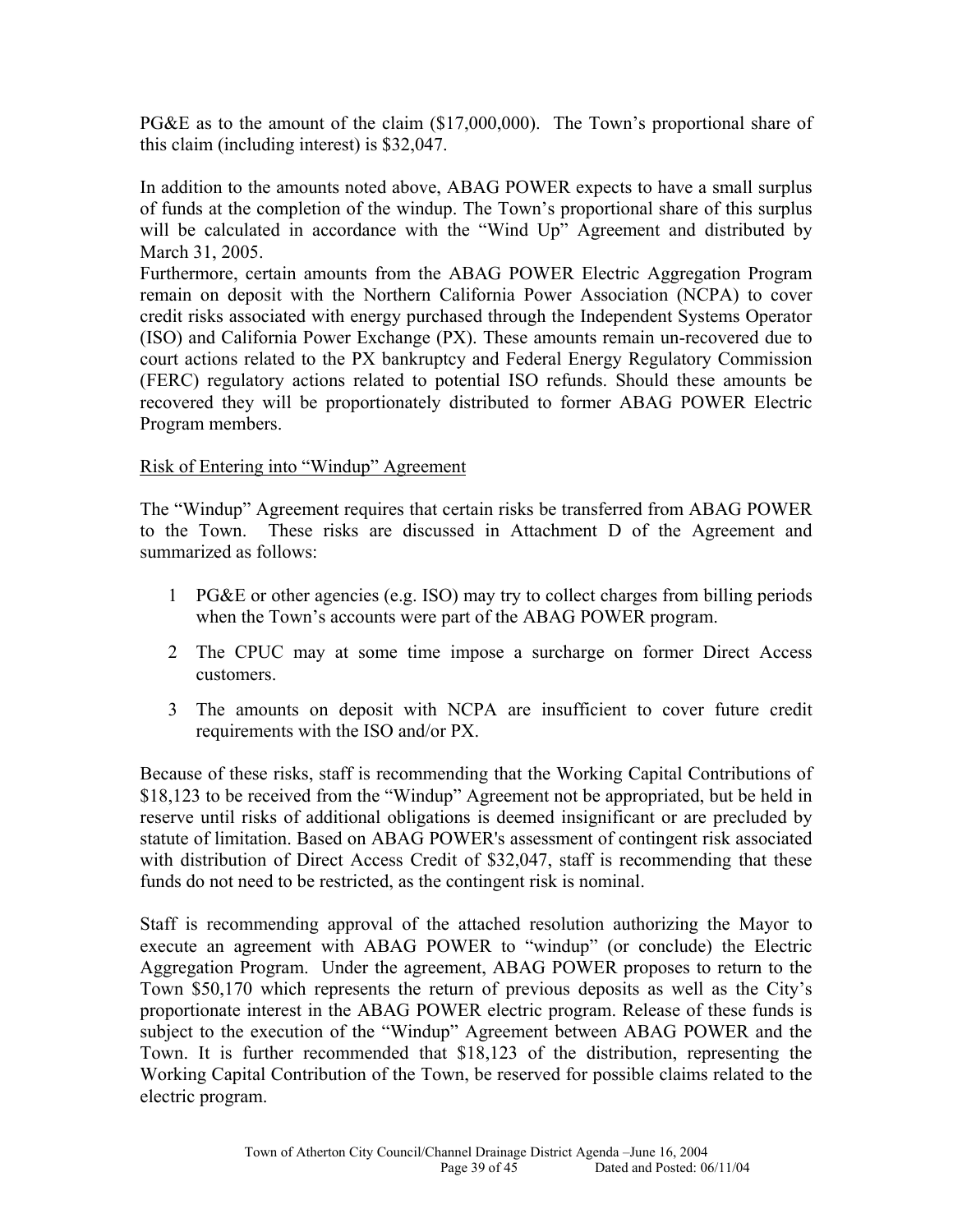### **FISCAL IMPACT**

Approval of this agreement will make the Town eligible to receive the following amounts:

| \$18,123      |       |                                   | Return of Previous Deposits (Working Capital Deposit |  |
|---------------|-------|-----------------------------------|------------------------------------------------------|--|
| Contribution) |       |                                   |                                                      |  |
| \$32,047      |       | Direct Access Credit Distribution |                                                      |  |
| \$50,170      | Total |                                   |                                                      |  |

However, staff recommends that \$18,123 of the distribution, representing the return of the Working Capital Contribution, be reserved for risks associated with conclusion of the Electric Program.

Attachments: 1) ABAG Power "Windup" Agreement 2) Proposed Resolution

Prepared By: Approved:

 $\mathcal{L}_\text{max} = \frac{1}{2} \sum_{i=1}^{n} \frac{1}{2} \sum_{i=1}^{n} \frac{1}{2} \sum_{i=1}^{n} \frac{1}{2} \sum_{i=1}^{n} \frac{1}{2} \sum_{i=1}^{n} \frac{1}{2} \sum_{i=1}^{n} \frac{1}{2} \sum_{i=1}^{n} \frac{1}{2} \sum_{i=1}^{n} \frac{1}{2} \sum_{i=1}^{n} \frac{1}{2} \sum_{i=1}^{n} \frac{1}{2} \sum_{i=1}^{n} \frac{1}{2} \sum_{i=1}^{n} \frac{1$ Gregory L. Sam James H. Robinson Interim Assistant to the City Manager City Manager

 $\mathcal{L}_\text{max}$  , where  $\mathcal{L}_\text{max}$  , we have the set of  $\mathcal{L}_\text{max}$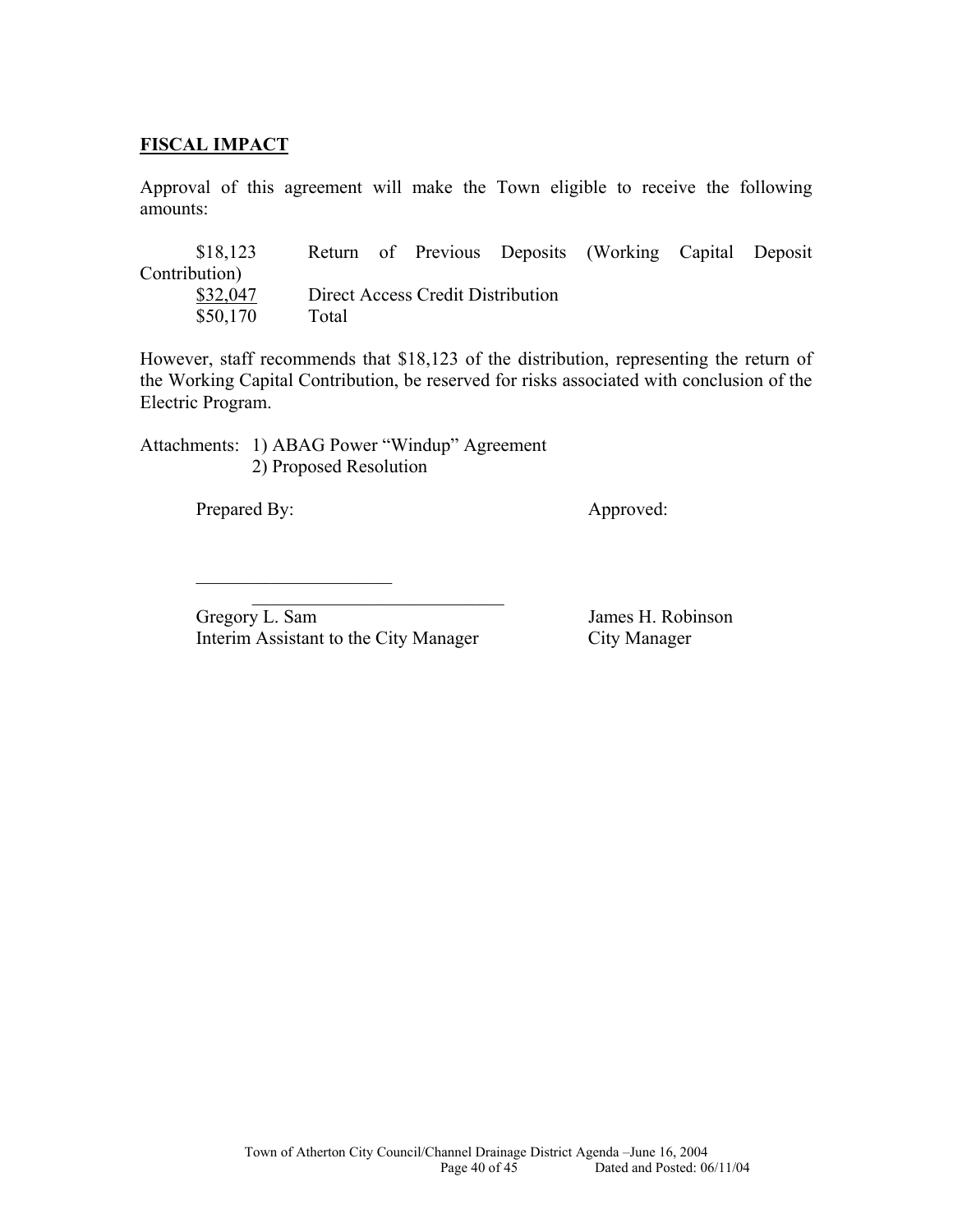### **RESOLUTION NO. 04-\_\_\_\_**

### **RESOLUTION OF THE CITY COUNCIL OF THE TOWN OF ATHERTON APPROVING THE ABAG POWER ELECTRIC PROGRAM "WINDUP" AGREEMENT AND AUTHORIZING THE MAYOR TO SIGN AND EXECUTE AGREEMENT WITH ABAG TO CONCLUDE THE ELECTRIC PROGRAM**

 **WHEREAS,** the Town of Atherton was a member of the ABAG POWER Electric Aggregation Program; and

**WHEREAS,** the ABAG POWER Electric Aggregation Program was suspended on June 30, 2001; and

 **WHEREAS**, ABAG POWER has retained certain funds owed to the Town of Atherton as an offset to certain risks and potential liabilities that would otherwise pass to the agency; and

 **WHEREAS,** ABAG POWER has received authorization from its Board of Directors to wind up the program and distribute remaining funds to members, while at the same time passing any remaining risk to members as well.

**NOW, THEREFORE, BE IT RESOLVED,** that the City Council of the Town of Atherton hereby authorizes the Mayor to sign and execute the ABAG Electric Program "Wind Up" Agreement on behalf of the Town.

\* \* \* \* \* \* \* \* \* \*

*I hereby certify that the foregoing Resolution was duly and regularly passed and adopted by the City Council of the Town of Atherton at a regular meeting thereof held on the \_\_\_\_ day of \_\_\_\_\_\_\_\_\_\_\_\_\_, 2004, by the following vote.* 

| AYES:           | Councilmembers: |
|-----------------|-----------------|
| <i>NOES:</i>    | Councilmembers: |
| <i>ABSENT:</i>  | Councilmembers: |
| <i>ABSTAIN:</i> | Councilmembers: |

 Kathy McKeithen, Mayor Town of Atherton

ATTEST:

 $\mathcal{L}=\mathcal{L}=\mathcal{L}=\mathcal{L}=\mathcal{L}=\mathcal{L}=\mathcal{L}=\mathcal{L}=\mathcal{L}=\mathcal{L}=\mathcal{L}=\mathcal{L}=\mathcal{L}=\mathcal{L}=\mathcal{L}=\mathcal{L}=\mathcal{L}=\mathcal{L}=\mathcal{L}=\mathcal{L}=\mathcal{L}=\mathcal{L}=\mathcal{L}=\mathcal{L}=\mathcal{L}=\mathcal{L}=\mathcal{L}=\mathcal{L}=\mathcal{L}=\mathcal{L}=\mathcal{L}=\mathcal{L}=\mathcal{L}=\mathcal{L}=\mathcal{L}=\mathcal{L}=\mathcal{$ Kathi Hamilton, Interim City Clerk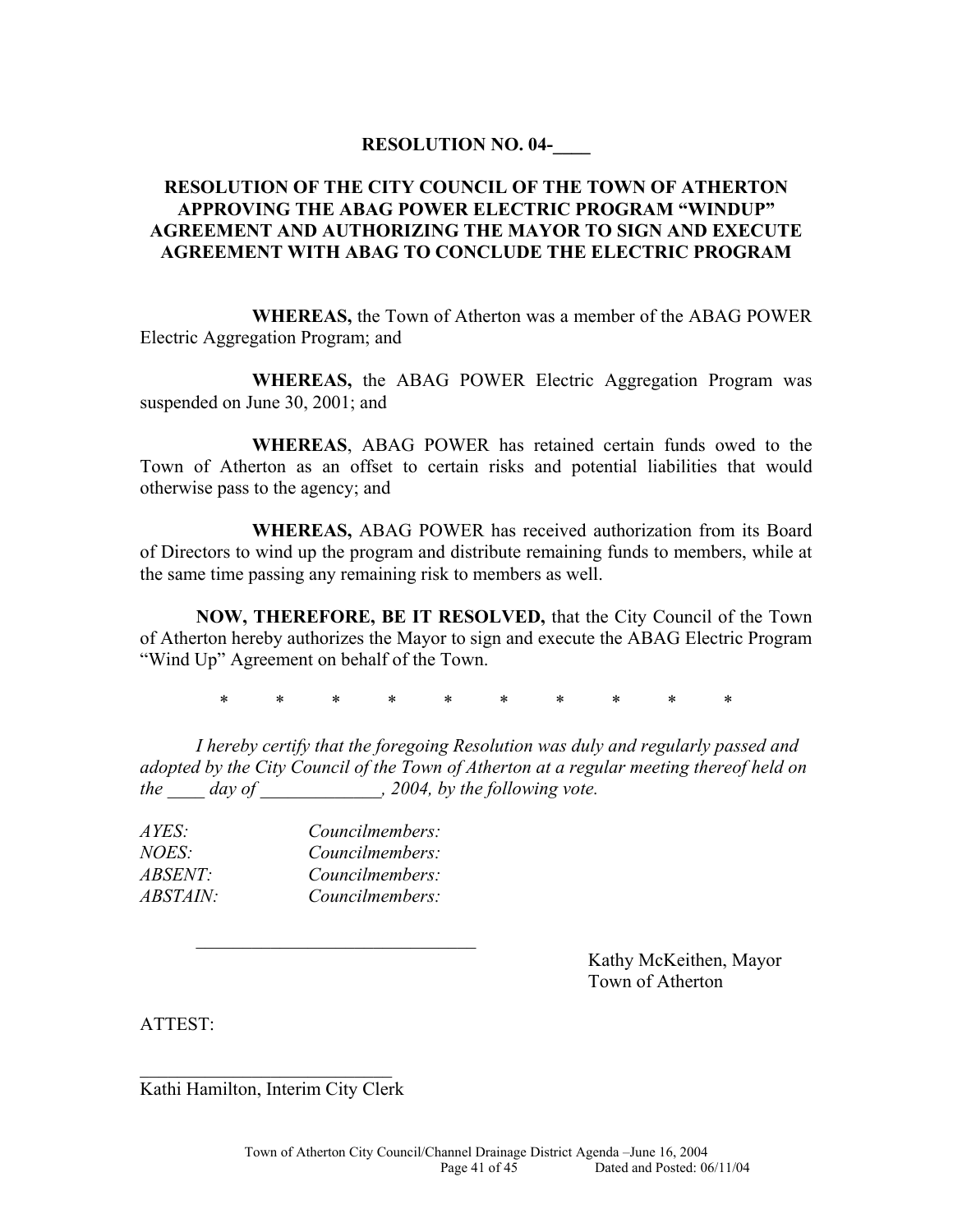APPROVED AS TO FORM:

*\_\_\_\_\_\_\_\_\_\_\_\_\_\_\_\_\_\_\_\_\_\_\_\_\_\_* 

Marc Hynes, City Attorney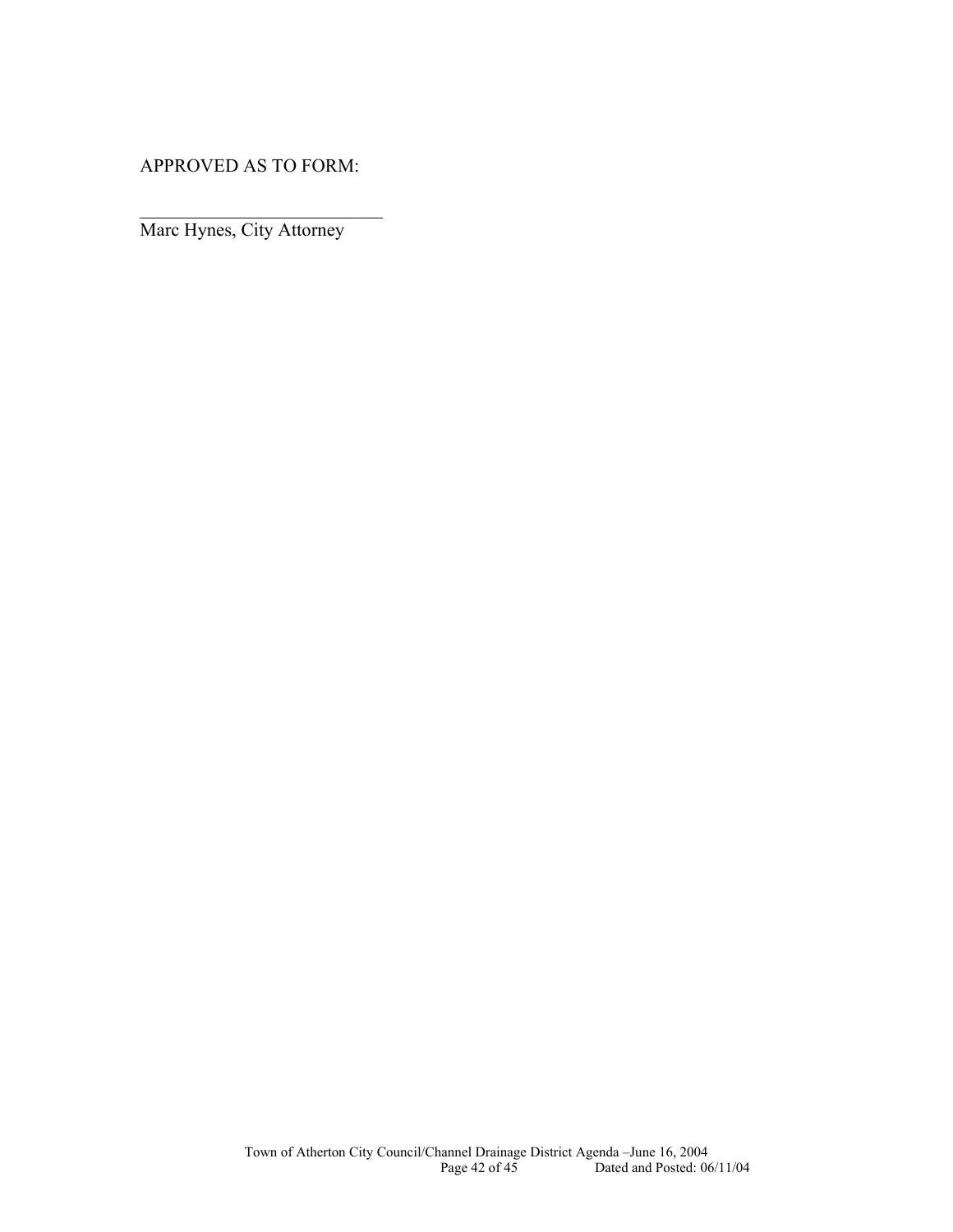**Item No. 16**



# **Town of Atherton**

# **CITY COUNCIL STAFF REPORT**

**TO: HONORABLE MAYOR AND CITY COUNCIL JAMES H. ROBINSON, CITY MANAGER**

**FROM: GREGORY L. SAM, INTERIM ASSISTANT TO THE CITY** 

 **MANAGER**

**DATE: FOR THE CITY COUNCIL MEETING OF JUNE 16, 2004** 

**SUBJECT: COMMISSION APPOINTMENT** 

### **BACKGROUND**

Each April, the City Council Screening Committee interviews applicants and makes recommendations to the Council to fill the vacancies created when terms expire on Town Commissions and Committees. This year's Screening Committee, consisting of Mayor Kathy McKeithen and Vice-Mayor Bill Conwell, has interviewed candidates for one vacancy on the Park and Recreation Commission. The Screening Committee will be interviewing a final candidate on Monday, June 14, and will recommend a candidate for appointment at the City Council Meeting of June 16. The four-year term will run from May 1, 2004 until April 30, 2008.

### **RECOMMENDATION:**

 $\mathcal{L}_\text{max}$  , where  $\mathcal{L}_\text{max}$  and  $\mathcal{L}_\text{max}$ 

\_\_\_\_\_\_\_\_\_\_\_\_\_\_\_\_\_\_\_\_\_\_\_\_\_\_\_\_\_\_\_\_\_

Approve the recommendation of the Screening Committee to appoint a new member to the Park and Recreation Commission for a four-year term to run from May 1, 2004 to April 30, 2008.

.

Prepared by: Approved by: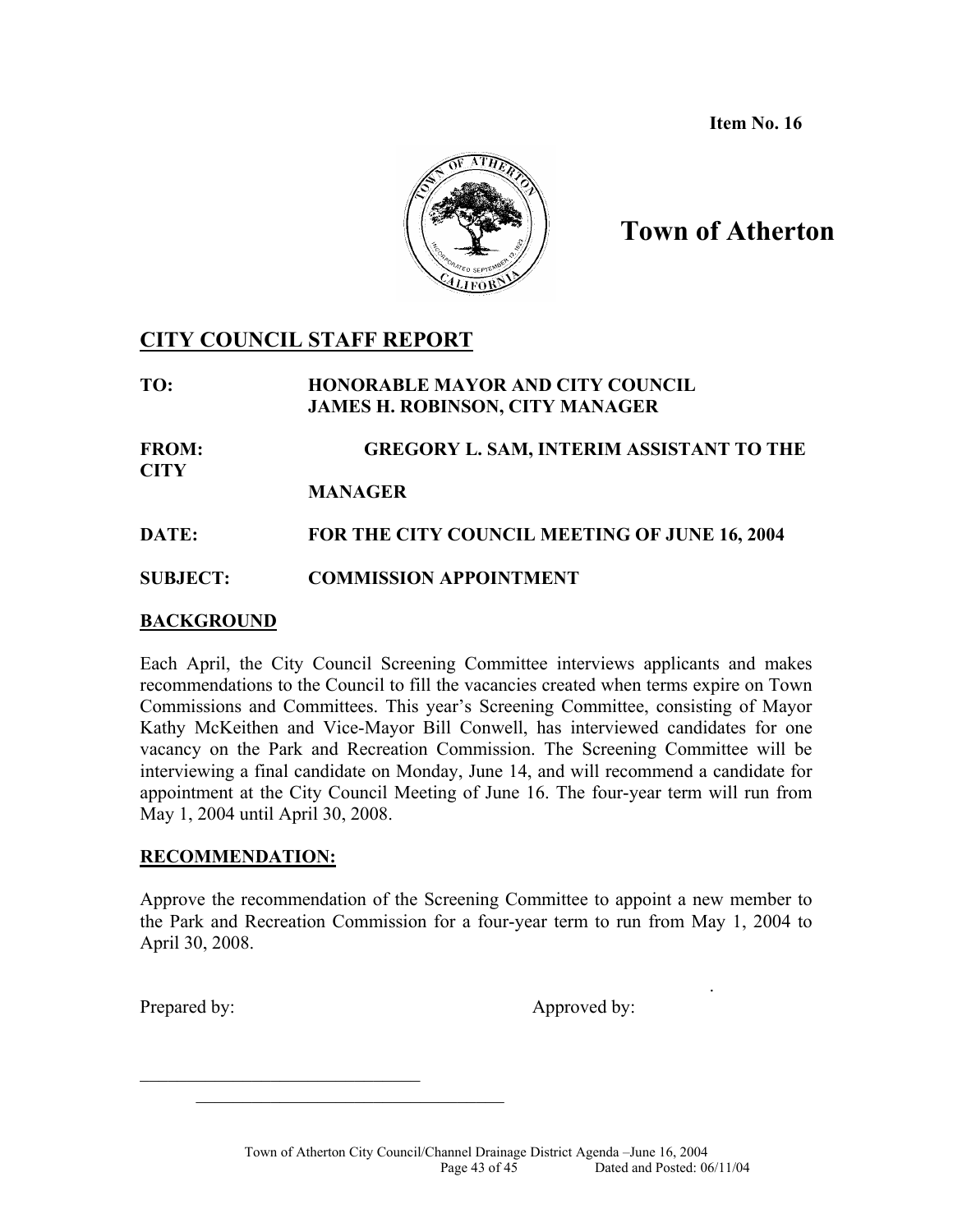Gregory L. Sam James H. Robinson<br>Interim Assistant to the City Manager City Manager Interim Assistant to the City Manager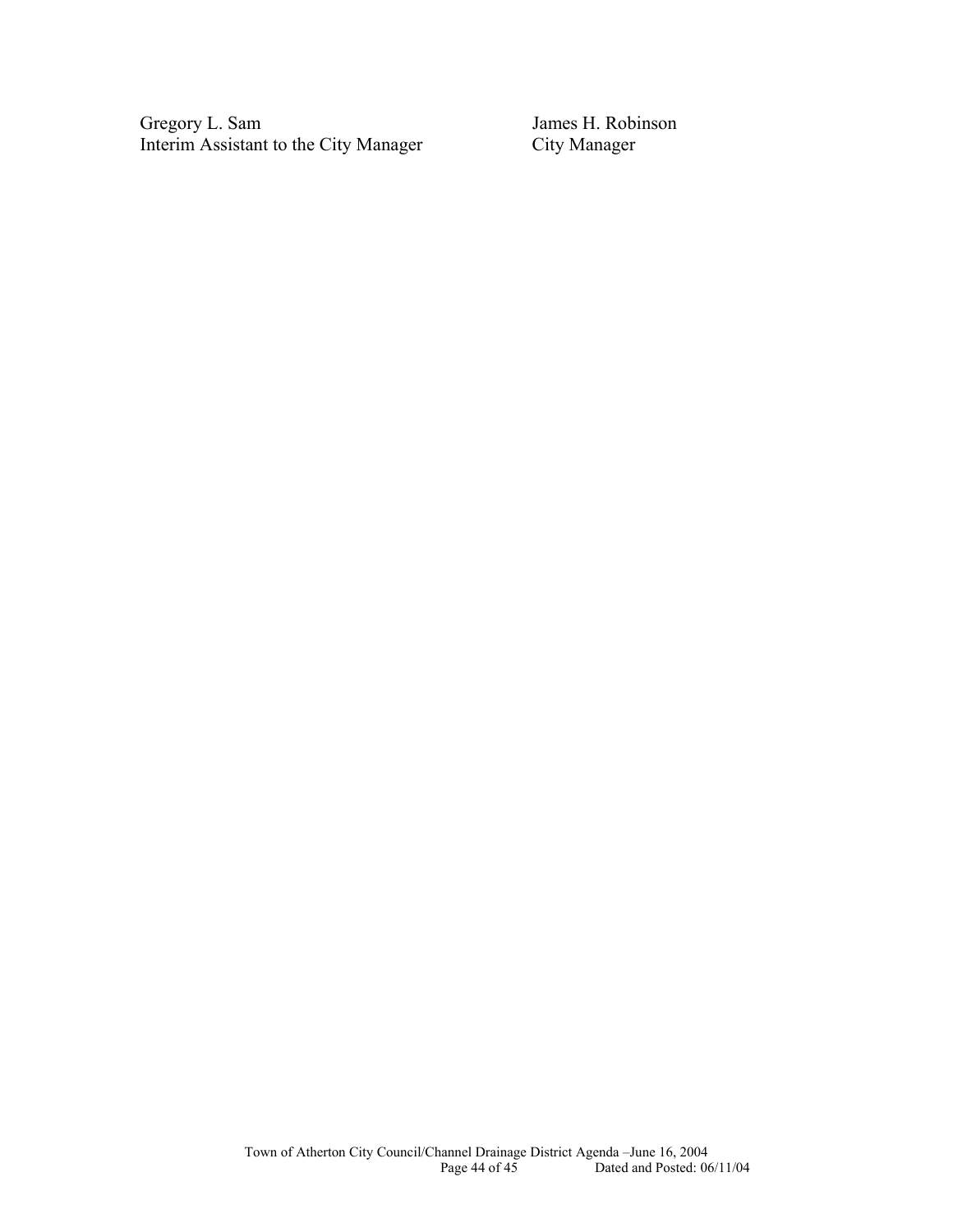# **Item No. 17**

The Proposed Fiscal Year 2004-05 Integrated Operating/Capital Budget materials were distributed on June 4, 2004. Resolutions associated with the adoption of the budget were distributed in the June 14, 2004, Special City Council Meeting Packet.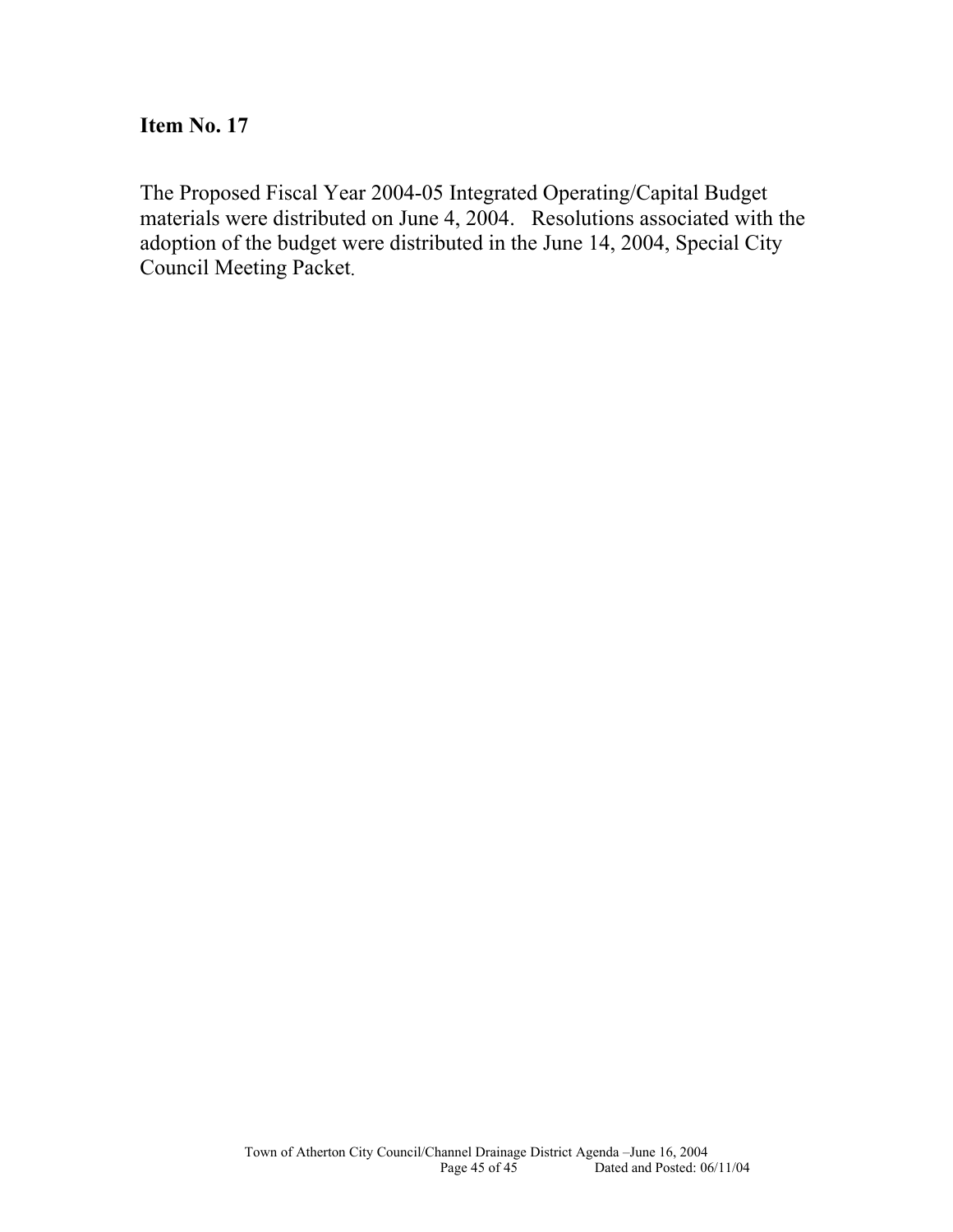**Item No. 18** 



# **Town of Atherton**

# **CITY COUNCIL STAFF REPORT**

# **TO: HONORABLE MAYOR AND CITY COUNCIL**

**FROM: JOHN P. JOHNS, FINANCE DIRECTOR** 

**DATE: FOR THE MEETING OF JUNE 16, 2004** 

# **SUBJECT: RESOLUTION TO LEVY SPECIAL PARCEL TAX**

### **RECOMMENDATION:**

Adopt Resolution 04- establishing a Special Tax for Municipal Services for the Fiscal Year 2004-05.

### **DISCUSSION:**

On June 5, 2001, the residents of Atherton approved Ordinance No. 520 establishing a Special Municipal Tax. FY 2004-05 will be the fourth year in which the four-year Special Municipal Tax has been in effect.

The FY 2004-05 budget to be approved by Council on June 14, includes an estimate of parcel tax revenue in the amount of \$1,858,000. The recommended parcel tax levy is unchanged from the levy adopted in FY 2003-04.

The FY 2004-05 recommended budget documents show the staff recommends the proceeds of the parcel tax levy be expended. In summary, of the \$799,000, or 43%, of the proposed levy will be expended upon operations while the remaining \$1,059,000, or 57 %, of the proposed levy will be used to defray the direct and indirect costs of certain improvements to the Town's roads and drainage systems.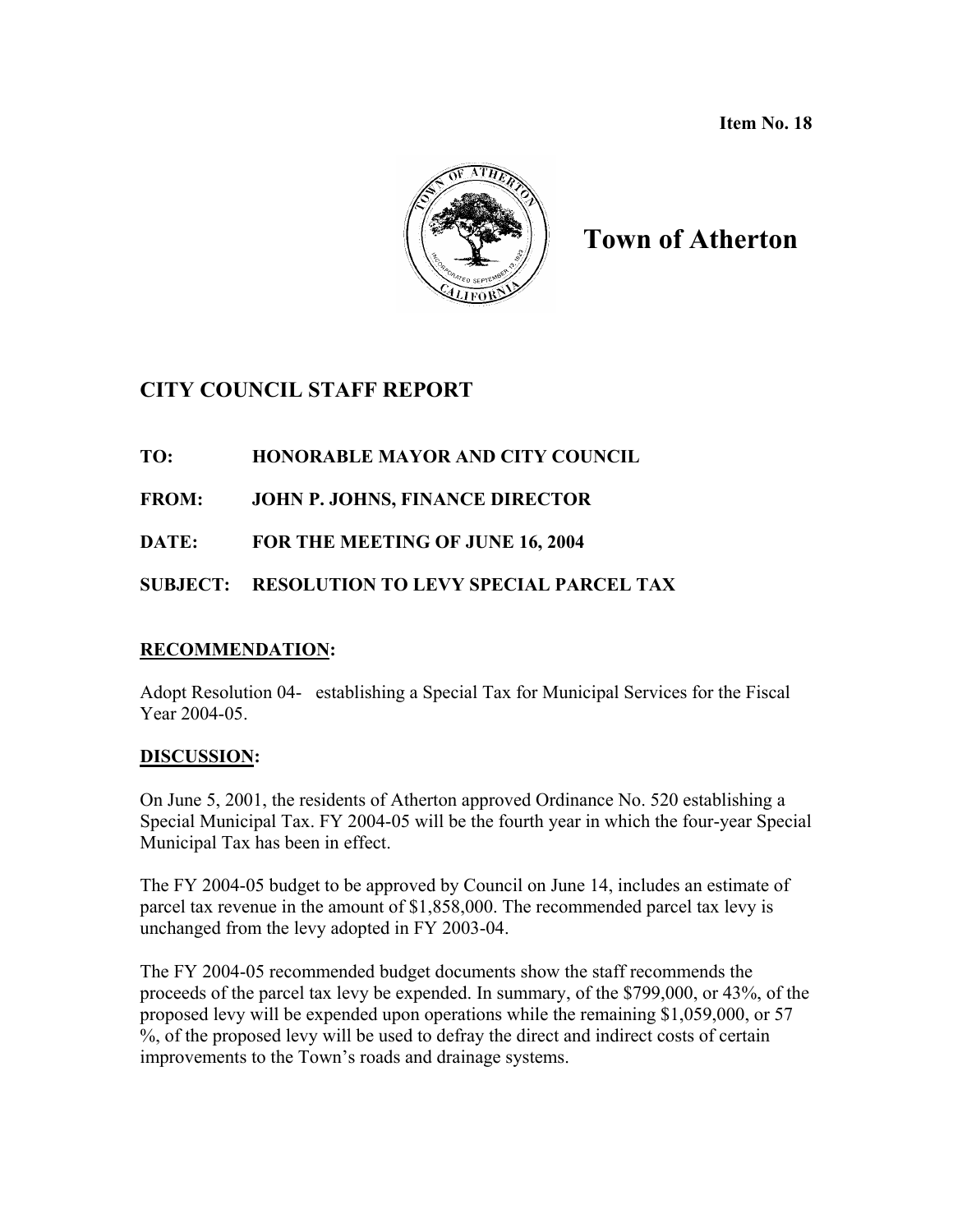If the Council adopts the attached resolution, the tax will be collected for the Town of Atherton by San Mateo County as part of the regular property tax bill due and payable in December 2004 and April 2005. The taxes for each parcel classification are listed on Exhibit A of the resolution.

# **FISCAL IMPACT:**

Should the Council approve the tax levy as is proposed in the attached resolution, the Special Municipal Tax will generate an estimated \$1,858,000, of which \$799,000 would go to the General Fund and the remainder would be expended upon capital improvements to the Town of Atherton's roads and drainage systems.

 $\mathcal{L}_\text{max}$  , and the contract of the contract of the contract of the contract of the contract of the contract of

Prepared by: Approved by:

John P. Johns, CPA James H. Robinson Finance Director City Manager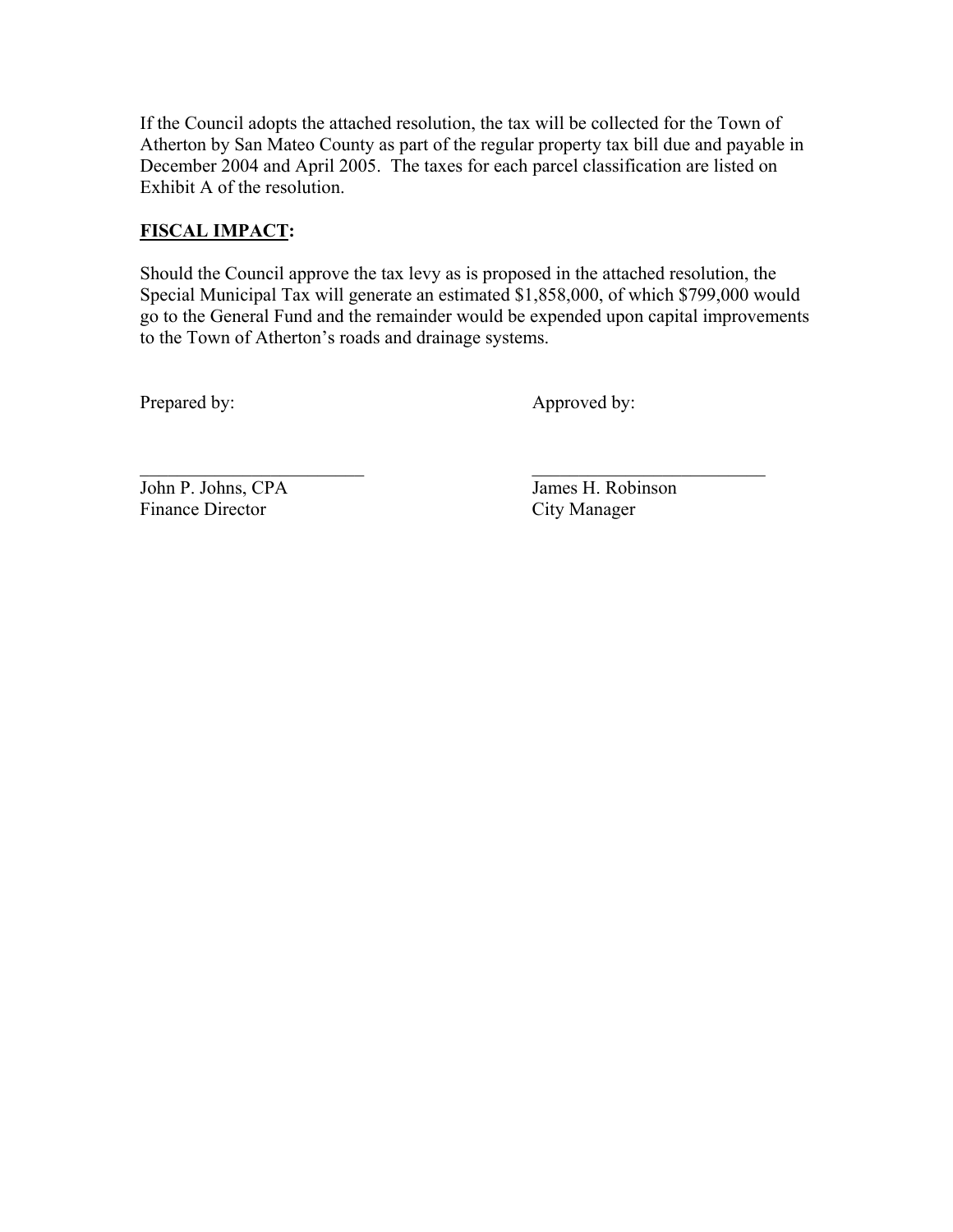#### **RESOLUTION 04-\_\_**

#### **A RESOLUTION OF THE TOWN OF ATHERTON ESTABLISHING A SPECIAL TAX FOR MUNICIPAL SERVICES FOR THE FISCAL YEAR 2004-2005**

 **WHEREAS,** there is Ordinance No. 520 of the Town of Atherton authorizing the City Council to establish a Special Tax Levy on all properties with the Town of Atherton; and

**WHEREAS,** such Special Tax must be utilized to finance the cost of municipal services during the year as authorized; and

**WHEREAS,** such Special Tax was approved by at least two-thirds of the voters voting in the June 5, 2001, Special Tax Election, at which time Ordinance No. 520 was presented to the electorate; and

**WHEREAS,** the City Council has held all public hearings, and made deliberations and findings of fact, as required by Ordinance 520.

**NOW, THEREFORE, BE IT RESOLVED** that the City Council of the Town of Atherton hereby levies a Special Tax for municipal services in accordance with the tax rates attached and shown as Exhibit "A".

**BE IT FURTHER RESOLVED** that such tax shall be collected by the Tax Collector of the County of San Mateo in accordance with standard procedures and agreement between the Town of Atherton and the County of San Mateo, providing for such collection.

\* \* \* \* \* \* \* \* \* \* \*

*I hereby certify that the foregoing Resolution was duly and regularly passed and adopted*  by the City Council of the Town of Atherton at a regular meeting thereof held on the 16<sup>th</sup> day of *June, 2004 by the following vote:* 

| $AYES^*$        | <i>COUNCILMEMBERS:</i> |
|-----------------|------------------------|
| <i>NOES</i>     | <i>COUNCILMEMBERS:</i> |
| <i>ABSENT:</i>  | <i>COUNCILMEMBERS</i>  |
| <i>ABSTAIN:</i> | <i>COUNCILMEMBERS:</i> |

 Kathy McKeithen, Mayor TOWN OF ATHERTON

ATTEST:

Kathi Hamilton City Clerk

APPROVED TO FORM:

 $\mathcal{L}_\text{max}$ 

 $\mathcal{L}_\text{max}$  , where  $\mathcal{L}_\text{max}$  , we have the set of  $\mathcal{L}_\text{max}$ Marc G. Hynes, City Attorney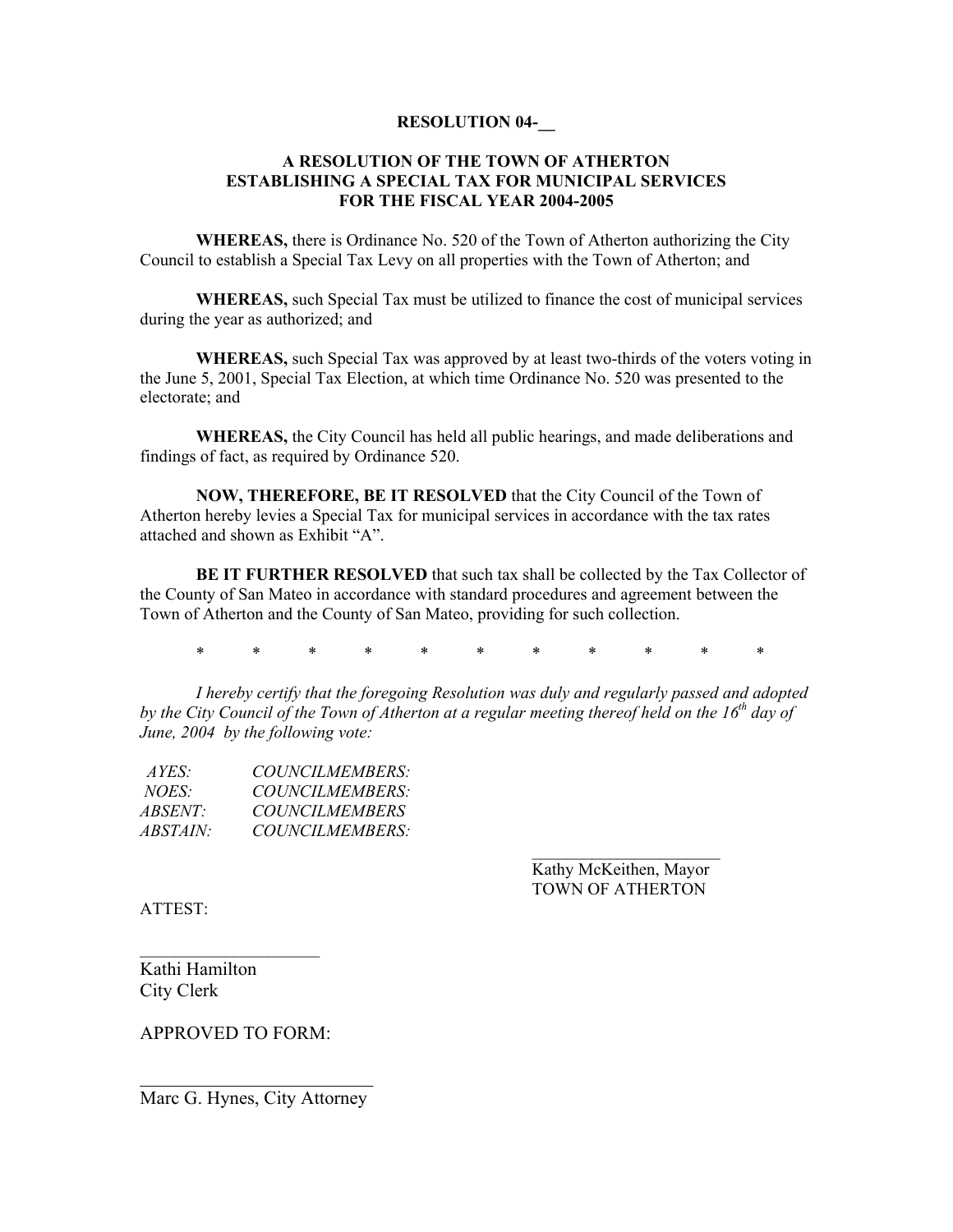### **EXHIBIT "A"**

#### **2004-2005 SPECIAL TAX RATE FOR MUNICIPAL SERVICES**

Within the 2004-2005 annual budget is a revenue estimate of \$1,858,000 to be derived from the Special Municipal Tax as authorized by Ordinance 487 of the Town of Atherton.

This amount will be raised by the levy of the following tax rates for each of the categories listed below:

|     | Category                                                                                                      | <b>Rate</b> |
|-----|---------------------------------------------------------------------------------------------------------------|-------------|
| 1.  | For each dwelling on parcel with an area of less than<br>$1/4$ acre.                                          | \$450       |
| 2.  | For each unimproved parcel with an area of less than<br>$1/4$ acre.                                           | 225         |
| 3.  | For each dwelling on parcel with an area of 1/4 acre<br>but less than 1/2 acre.                               | 570         |
| 4.  | For each unimproved parcel with an area of 1/4 acre<br>but less than 1/2 acre.                                | 285         |
| 5.  | For a dwelling on parcel with an area of 1/2 acre but<br>less than 2 acres.                                   | 750         |
| 6.  | For each unimproved parcel with an area of 1/2 acre but<br>less than 2 acres.                                 | 375         |
| 7.  | For each dwelling on parcel with an area of 2 acres or more.                                                  | 960         |
| 8.  | For each unimproved parcel with an area of 2 acres or more.                                                   | 480         |
| 9.  | For each private club.                                                                                        | 10,000      |
| 10. | For each parcel available for tax owned by a utility<br>which serves Atherton area.                           | 450         |
| 11. | For each parcel available for tax owned by a utility<br>which does not directly serve the Atherton community. | 750         |

The records of the San Mateo County Assessor, as of each year, shall determine whether or not any particular lot is unimproved for purposes of this ordinance.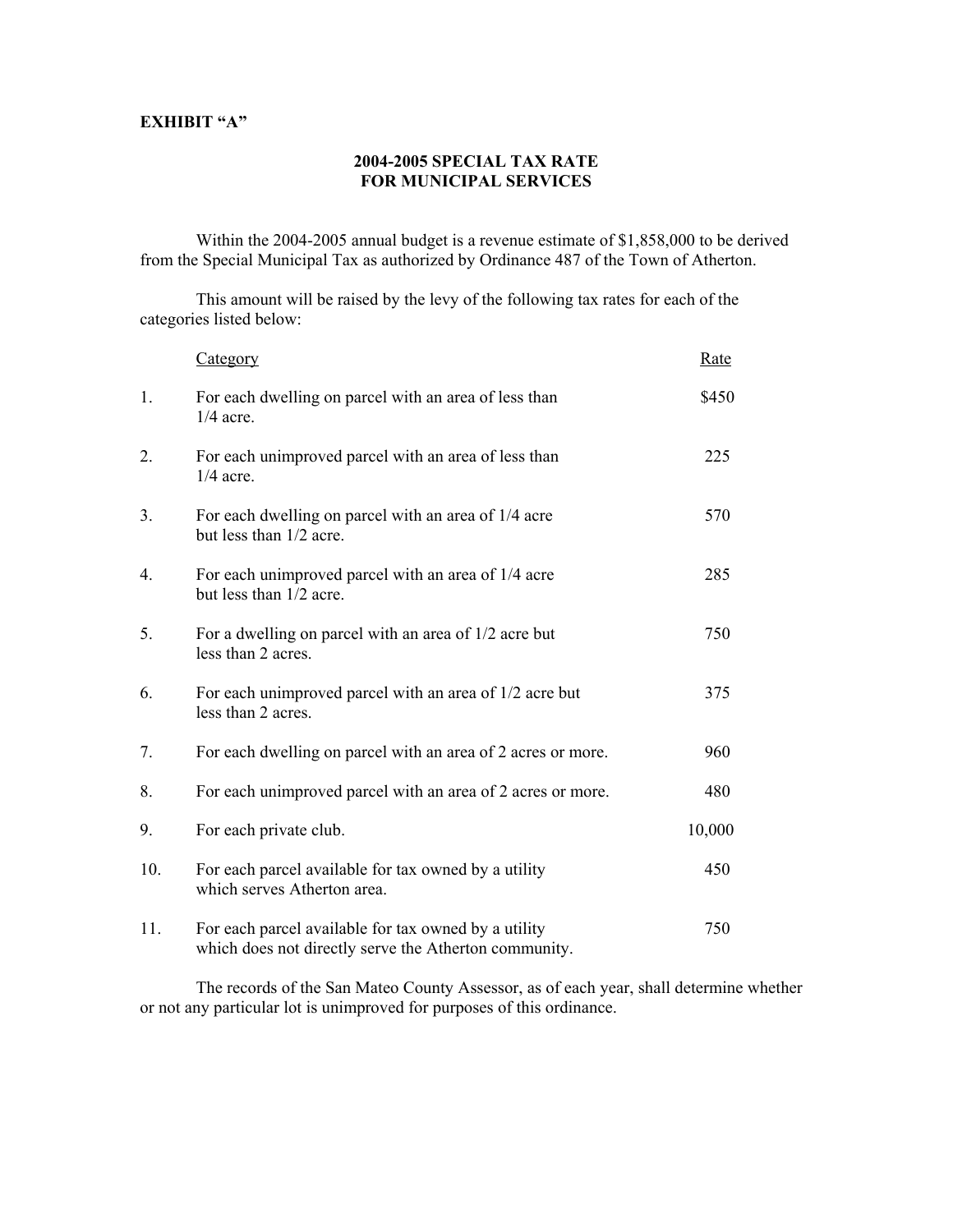**Item No. 19**



# **Town of Atherton**

# **CITY COUNCIL STAFF REPORT**

TO: HONORABLE MAYOR AND CITY COUNCIL

FROM: JOHN P. JOHNS, FINANCE DIRECTOR

DATE:FOR THE MEETING OF JUNE 16, 2004

SUBJECT: ADOPTION OF AN ORDINANCE OF THE CITY COUNCIL CALLING FOR AN ELECTION TO SUBMIT TO THE VOTERS AN ORDINANCE AUTHORIZING THE LEVY OF A SPECIAL MUNICIPAL TAX.

# RECOMMENDATION

**That the City Council, upon closure of a public hearing related to the matter, approve an ordinance that would call for an election submitting to the voters a proposed ordinance authorizing the levy of a Special Municipal Tax and establishing the maximum amount for such a levy according to parcel classification.** 

# DISCUSSION

**The proposed ordinance, if approved by the voters in November, would authorize the Town to collect the Special Municipal Tax for an additional four years. The structure of the proposed ordinance, including the classification scheme used to establish rates by which parcels of varying sizes and uses would remain consistent with Ordinance No. 520 which was approved by the electorate in June, 2001. However, the proposed ordinance would authorize the City Council to increase the average parcel tax levy from the current level of \$717 per parcel to \$913 per parcel as recommended by the Audit Committee in its report to the City Council dated April 21, 2004**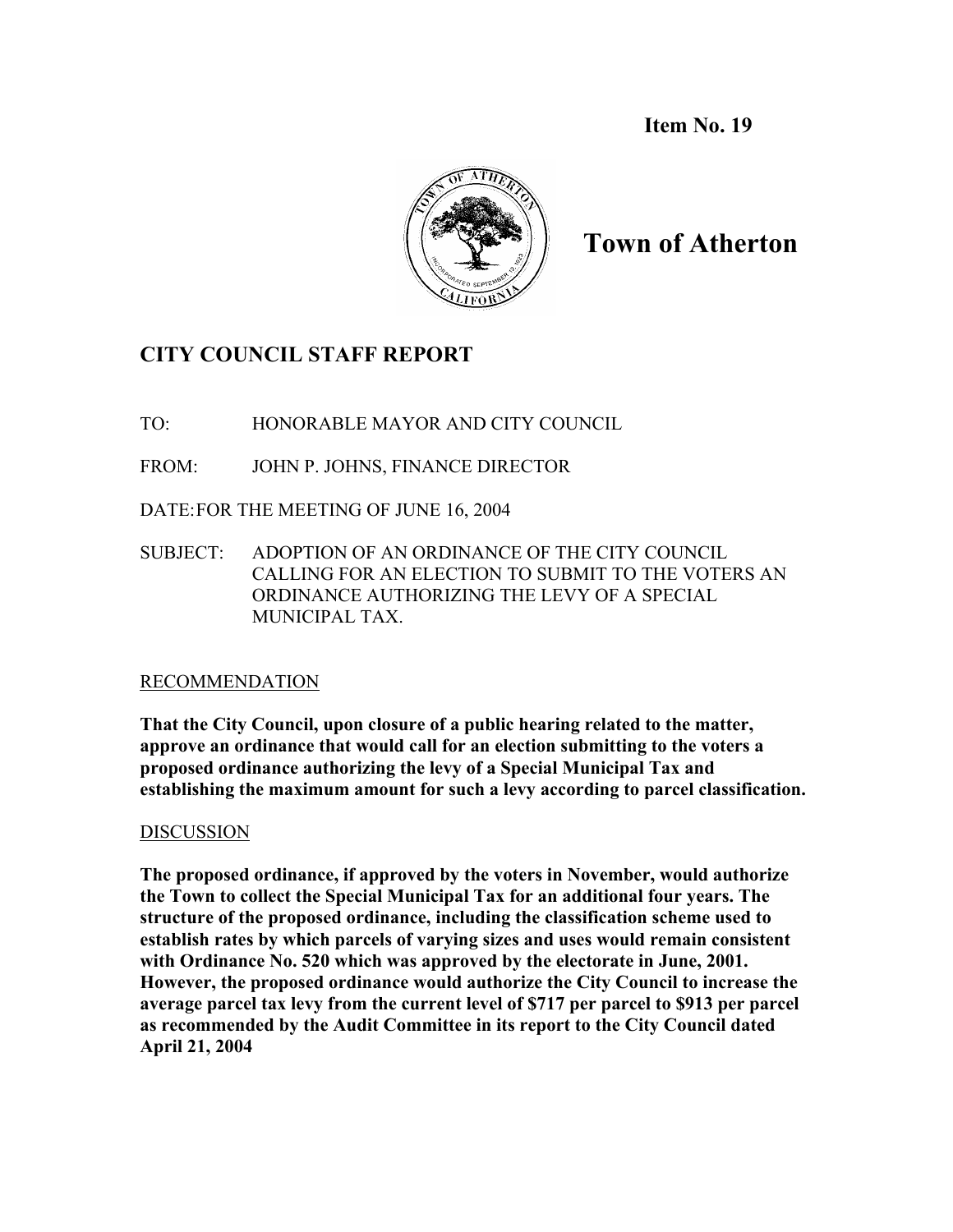### FISCAL IMPACT:

**Adoption of the proposed ordinance would enable the Town to extend the current parcel tax levy by an additional four years. If the voters were to approve the proposed ordinance as presented, the Town would have the authority to levy a maximum of \$2.3 million in special municipal taxes annually for fiscal years 2005-06 through 2008-09.** 

**\_\_\_\_\_\_\_\_\_\_\_\_\_\_\_\_\_\_\_\_\_\_\_ \_\_\_\_\_\_\_\_\_\_\_\_\_\_\_\_\_\_\_\_\_\_** 

**Prepared by: Approved by: Approved by:** 

**John P. Johns, CPA** James H. Robinson **Finance Director** City Manager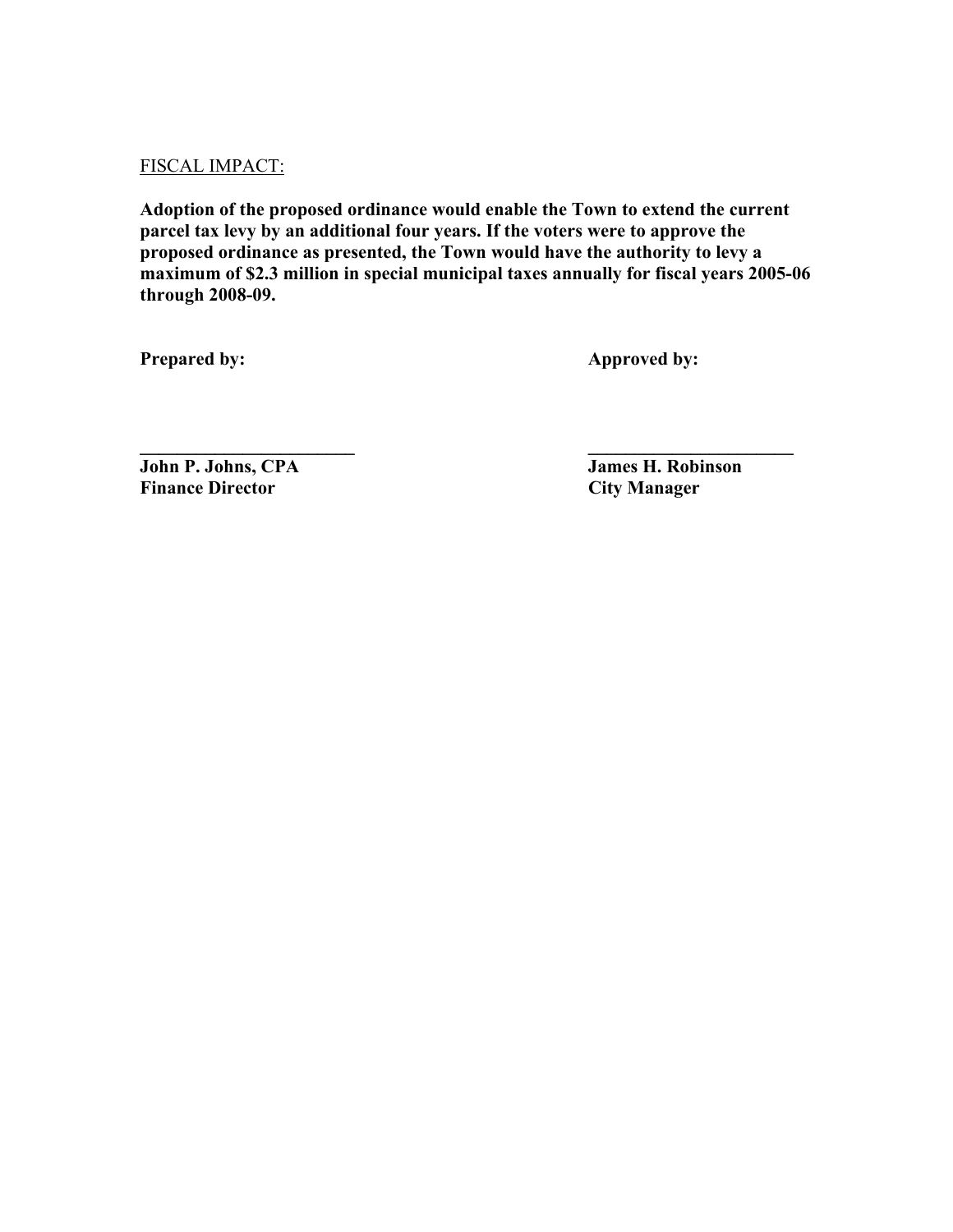### **ORDINANCE NO. AN ORDINANCE OF THE TOWN OF ATHERTON CALLING AN ELECTION TO SUBMIT TO THE VOTERS AN ORDINANCE AUTHORIZING THE LEVY OF A SPECIAL TAX FOR MUNICIPAL SERVICES AND CAPITAL IMPROVEMENTS, AND FOR THE EXPENDITURE OF FUNDS DERIVED FROM SUCH TAX**

The City Council of the Town of Atherton does hereby ordain as follows:

**SECTION 1.** ELECTION CALLED. The City Council of the Town of Atherton submits the following ordinance to the voters of the Town of Atherton at an election to be held on Tuesday, November 2, 2004.

**SECTION 2.** FULL TEXT OF MEASURE. The complete text of the proposed ordinance shall be:

### **"AN ORDINANCE OF THE TOWN OF ATHERTON AUTHORIZING THE LEVY OF A SPECIAL TAX FOR MUNICIPAL SERVICES AND CAPITAL IMPROVEMENTS AND FOR THE EXPENDITURE OF FUNDS DERIVED FROM SUCH TAX**

The people of the Town of Atherton do ordain as follows:

SECTION 1. AUTHORITY TO ADOPT MEASURE. This ordinance and the tax authorized herein are adopted pursuant to the provisions of the California Constitution, Articles XIIIA §4, XIIIB §4 and XIIIC §2, and pursuant to Sections 50075, 50076, 50077 and 53722 et. seq. of the California Government Code.

SECTION 2. AUTHORIZATION TO LEVY SPECIAL TAX. If, in any fiscal year commencing July, 1 2005, the City Council shall determine that municipal services such as police protection, street repair and maintenance, drainage facility repair and maintenance are necessary for the public good, welfare, and safety, and that the cost of providing such services will exceed the amount of funds generated through other revenue and income which are counted under the limit of the Town for such services calculated in accordance with the provisions of Article XIIIB of the California Constitution, as provided for in the adopted budget, and/or if capital improvements are required, the cost of which exceeds the amount of funds generated through other revenues and receipts, and/or if amounts should be required to augment operational and capital needs of the Town, then it may levy a special tax for such fiscal year on each parcel of property within the Town in the manner provided herein. This special tax shall be in addition to the annual tax rate allowed by law.

SECTION 3. DETERMINATION OF AMOUNT TO BE RAISED. Each year following adoption of the Town's annual budget, the City Council will determine the total amount of expenditures necessary to provide adequate levels of municipal services and capital improvements and deduct therefrom the projected revenue to be gathered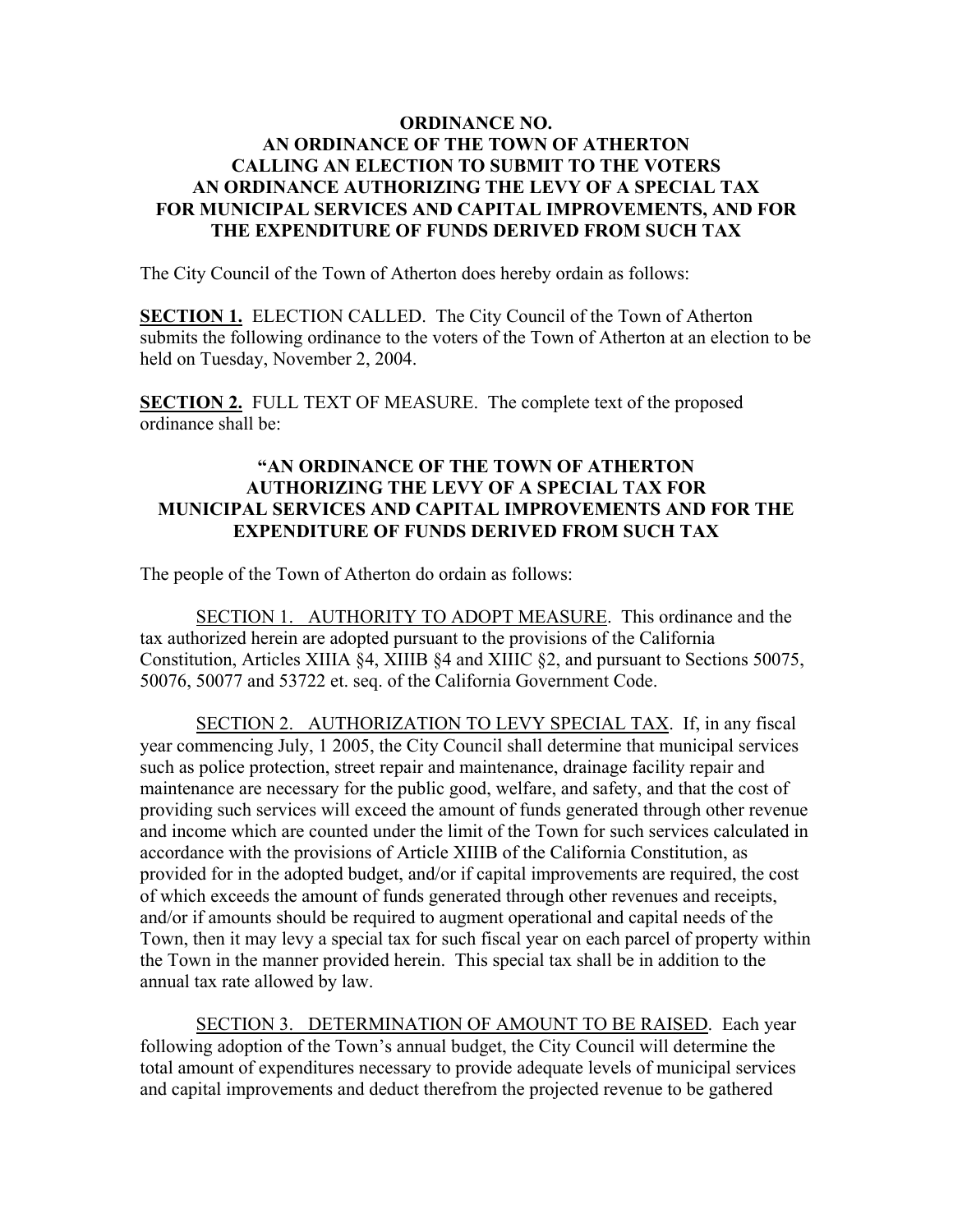from sources other than this special tax. The difference, if any, shall be the maximum amount of funds to be derived from the tax authorized by this ordinance for such year.

SECTION 4. MAXIMUM TAX RATE/METHOD OF ASSESSMENT. After determining the amount of tax to be raised under Section 3, the City Council shall apportion said amount among the parcels of real property within the Town not exempted by law as follows:

|     | <b>MAXIMUM TAX IN GIVEN YEAR</b>                                                                        | 2005-06 | 2006-07 | 2007-08 | 2008-09 |
|-----|---------------------------------------------------------------------------------------------------------|---------|---------|---------|---------|
| 1.  | For each dwelling on a parcel with<br>an area of less than 1/4 acre:                                    | 573     | 573     | 573     | 573     |
| 2.  | For each unimproved parcel with<br>an area of less than 1/4 acre:                                       | 287     | 287     | 287     | 287     |
| 3.  | For each dwelling on a parcel with<br>an area of 1/4 acre or more, but<br>less than $\frac{1}{2}$ acre: | 726     | 726     | 726     | 726     |
| 4.  | For each unimproved parcel with<br>an area of 1/4 acre or more, but<br>less than 1/2 acre:              | 363     | 363     | 363     | 363     |
| 5.  | For each dwelling on a parcel with<br>an area of 1/2 acre or more, but<br>less than 2 acres:            | 955     | 955     | 955     | 955     |
| 6.  | For each unimproved parcel with<br>an area of 1/2 acre or more, but<br>less than 2 acres:               | 478     | 478     | 478     | 478     |
| 7.  | For each dwelling on a parcel with<br>an area of 2 acres or more:                                       | 1,223   | 1,223   | 1,223   | 1,223   |
| 8.  | For each unimproved parcel with<br>an area of 2 acres or more:                                          | 611     | 611     | 611     | 611     |
| 9.  | For each private club:                                                                                  | 12,740  | 12,740  | 12,740  | 12,740  |
| 10. | For each parcel available for tax<br>owned by a utility which serves<br>the Atherton community:         | 573     | 573     | 573     | 573     |
|     | $\sim$ 1 $\sim$ 11 $\sim$<br>$\mathbf{r}$ 1                                                             |         |         |         |         |

11. For each parcel available for tax owned by a utility which does not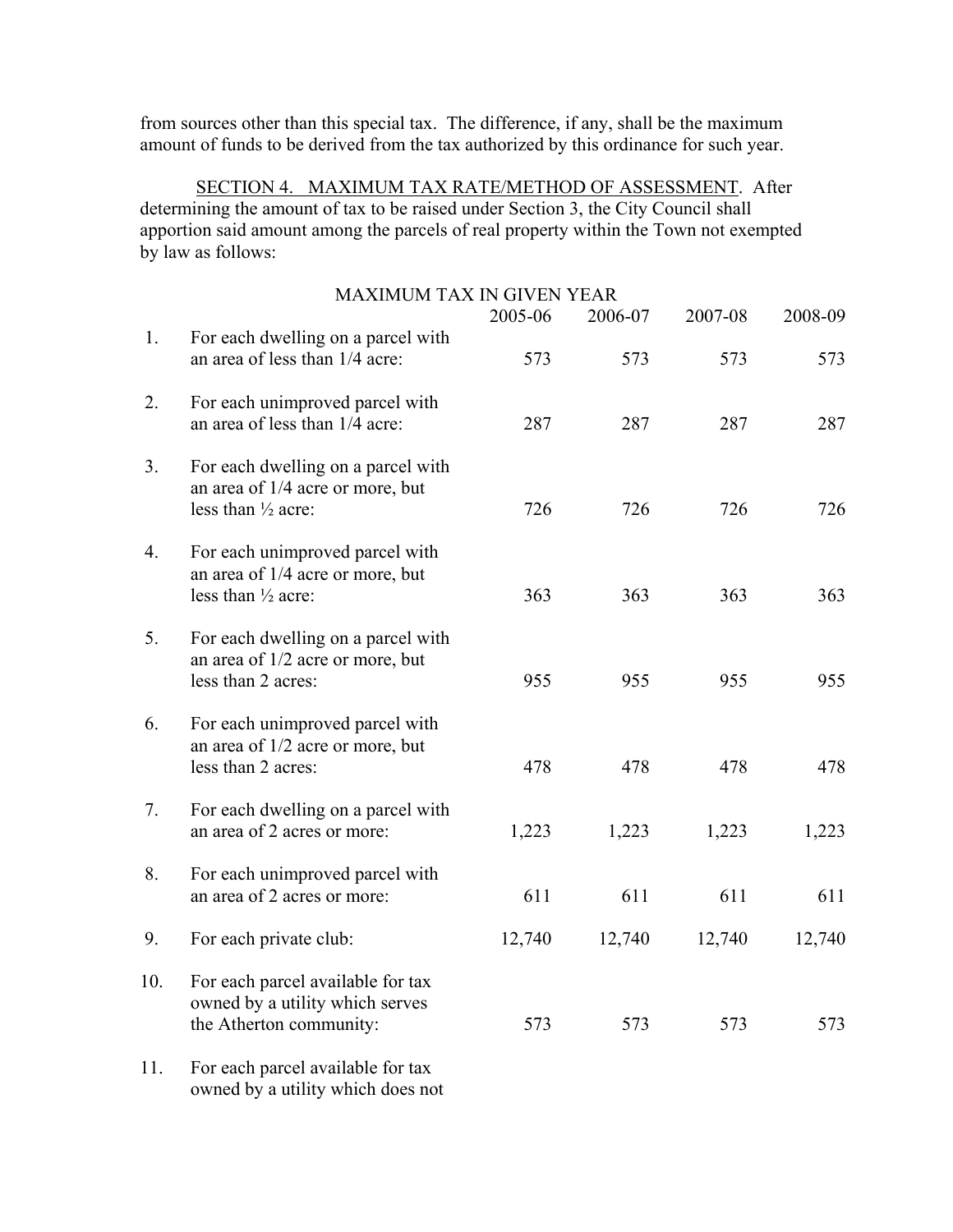| directly serve the Atherton |     |  |     |
|-----------------------------|-----|--|-----|
| community:                  | 955 |  | 955 |

The records of the San Mateo County Assessor, as of each year, shall determine whether or not any particular lot is unimproved for purposes of this ordinance.

SECTION 5. HEARING, TAX LIEN AND INCLUSION IN CITY TAXES. Prior to levying a special tax under this ordinance in any fiscal year, the City Council shall conduct a public hearing on the proposed tax. Such hearing shall be conducted after the City Council has adopted an annual budget for that year. Notice of such hearing shall be posted in at least three public places within the Town of Atherton at least fifteen days prior to the hearing. All of the information and material which the City Council intends to consider at such hearing and the amount of tax to be raised shall be made available to the public by being on file in the office of the City Clerk for at least fifteen days prior to said hearing. Following said hearing, the City Council may adopt a resolution fixing the amount of tax to be raised which shall not exceed the amount contained in the material on file in the Clerk's office. Any tax levied under this ordinance shall become a lien upon the properties against which it is assessed and collectible in the manner provided by applicable law and by the levying resolution.

SECTION 6. COLLECTION. The City Council may elect to have any special tax authorized under this Chapter either collected by the Town or, in the alternative, by the Tax Collector of San Mateo County. If the services of the Tax Collector of the County of San Mateo are elected, the special tax may only be included on the annual tax bill set out by such Tax Collector. A certified copy of the resolution electing to use the service of the Tax Collector of San Mateo County shall be filed with said Tax Collector prior to September 1st of the fiscal year for which the tax is assessed and shall include a list of all parcels of real property to be taxed and the amount of each parcel.

SECTION 7. INCREASE APPROPRIATIONS LIMIT. Pursuant to California Constitution Article XIIIB, the appropriations limit for the Town of Atherton will be increased by one and one-half times the aggregate sum authorized to be levied as a special tax in each of the years covered by this ordinance.

SECTION 8. FUNDING AND EXPENDING PROCEEDS. Proceeds of any tax levied under this ordinance shall be deposited in a Special Fund and expended only for the purposes stated in this ordinance.

SECTION 9. UNEXPENDED RESIDUE. In accordance with Section 2(b) of Article XIIIB of the California Constitution, all revenues received by the Town in a fiscal year and the fiscal year immediately following it in excess of the amount which may be appropriated by the Town in compliance with Article XIIIB during that fiscal year and the fiscal year immediately following it shall be returned by a revision of tax rates or fee schedules within the next two subsequent fiscal years.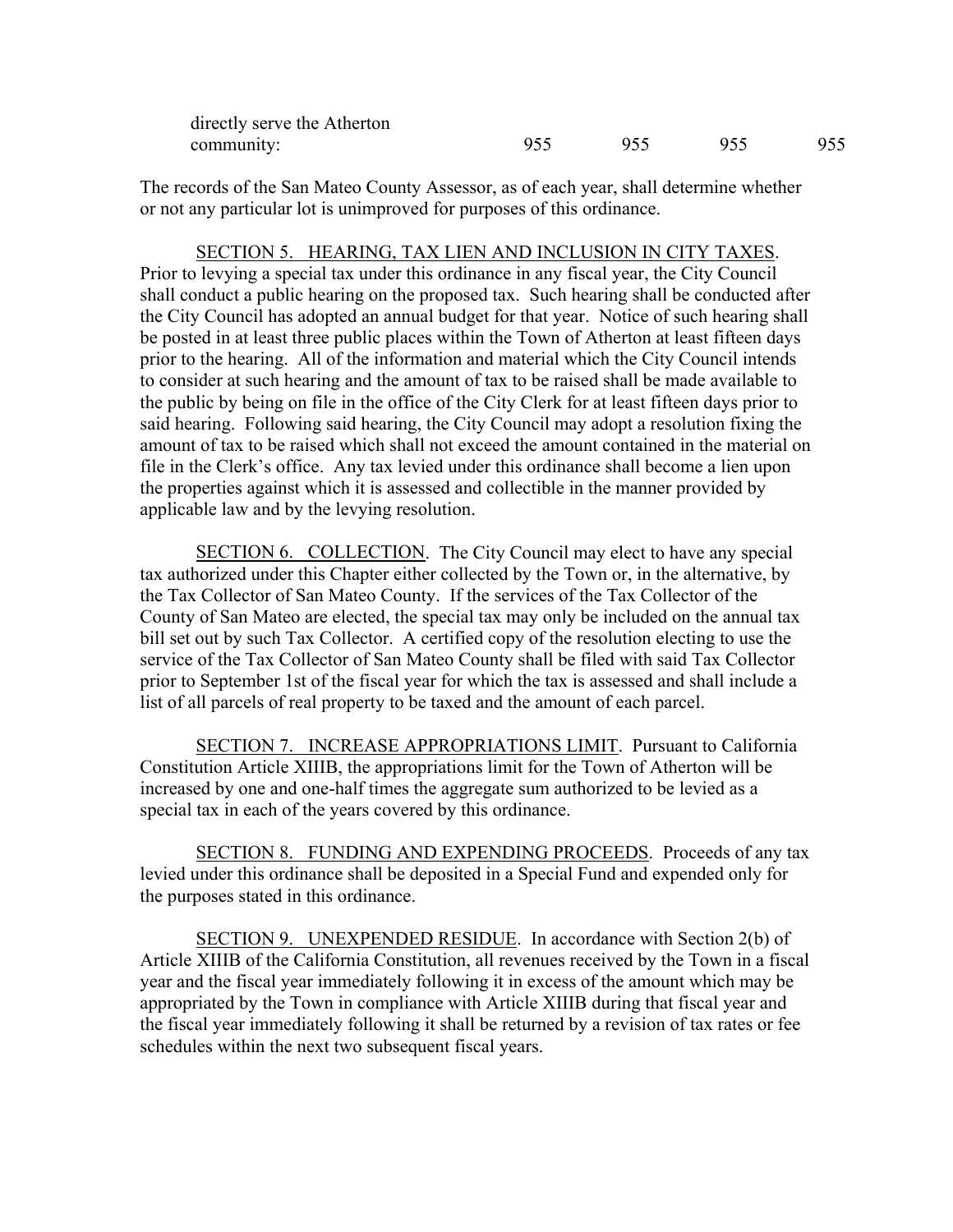SECTION 10. SEVERABILITY. If any provision of this ordinance of the application thereof to any person or circumstances is held invalid such invalidity shall not affect any other provision or applications, and to this end the provisions of this ordinance are declared to be severable.

SECTION 11. DURATION AMENDMENT OR REPEAL. The authorization to levy a tax under this ordinance shall commence with the Fiscal Year 2005-2006, beginning July 1, 2005 and shall continue through and including June 30, 2009. This ordinance or any provision thereof may only be amended or repealed by approval of twothirds of the voters voting on the proposition at any initiative or referendum election.

This ordinance shall be adopted if approved as an initiative measure by two-thirds of the voters voting at a consolidation election to be held on Tuesday, November 2, 2004, and go into effect ten (10) days after the City Council has, by resolution, declared that such initiative measure was approved by two-thirds of the voters voting thereon."

**SECTION 3**. CONDENSED STATEMENT OF MEASURE. The manner in which the proposed measure shall appear on the ballot shall be:

"Shall an ordinance entitled "An Ordinance of the Town of Atherton Authorizing the Levy of a Special Tax for Municipal Services and Capital Improvements and for the Expenditure of Funds Derived from such Tax, and numbered be adopted?"

**SECTION 4. PUBLICATION.** This ordinance shall be posted in at least three public places within the Town of Atherton, and shall become effective immediately upon its passage and approval. The City Clerk is authorized and directed to give notice of election in accordance with Chapter 2 (commencing with section 12100) of Division 12 of the California Elections Code.

**SECTION 5**. CONSOLIDATION. The election on the proposed ordinance shall be consolidated with any and all other elections to be held on November 2, 2004.

**SECTION 6.** SEVERABILITY. If any provision of this ordinance or the application thereof to any person or circumstances is held invalid such invalidity shall not affect any other provision or application, and to this end the provisions of the ordinance are declared to be severable.

**SECTION 7**. EFFECTIVE DATE. This ordinance calling an election shall become effective immediately upon its adoption by the City Council of the Town of Atherton.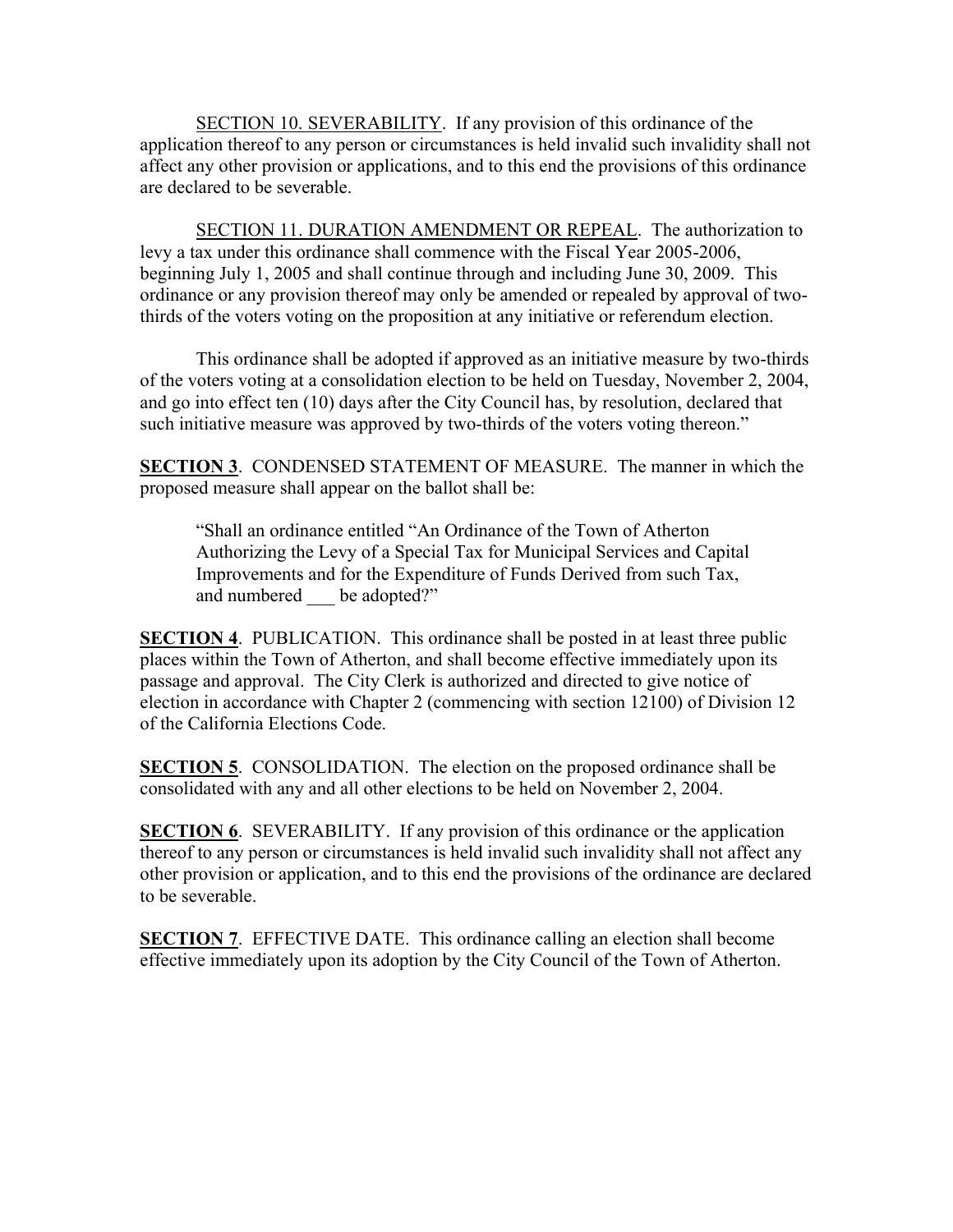\* \* \* \* \* \* \* \* \* \* \* \* \* \* \* \* \*

*I hereby certify that the foregoing ordinance was adopted at a regular meeting of the City Council of the Town of Atherton held on June 16, 2004, by the following roll call vote:* 

| AYES:           | Councilmembers: |
|-----------------|-----------------|
| <i>NOES:</i>    | Councilmembers: |
| <i>ABSTAIN:</i> | Councilmembers: |
| <i>ABSENT:</i>  | Councilmembers: |

 Kathy McKeithen, Mayor Town of Atherton

ATTEST:

Kathi Hamilton, City Clerk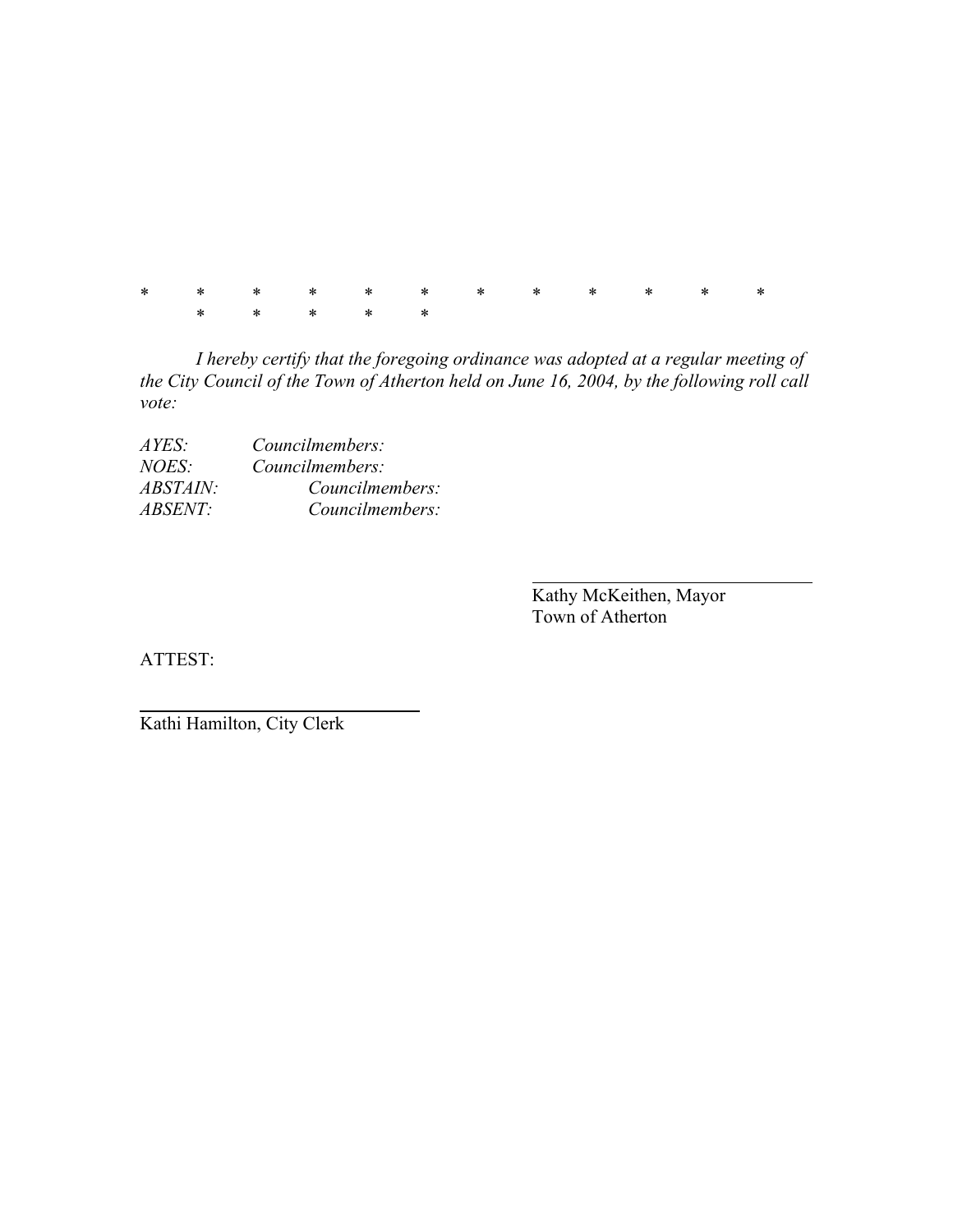**Item No. 20** 



# **Town of Atherton**

# **CITY COUNCIL STAFF REPORT**

**TO: HONORABLE MAYOR AND CITY COUNCIL JAMES H. ROBINSON, CITY MANAGER** 

**FROM: KATHI HAMILTON, INTERIM CITY CLERK** 

**DATE: FOR THE COUNCIL MEETING OF JUNE 16, 2004** 

**SUBJECT: ADOPTION OF RESOLUTIONS PERTAINING TO THE NOVEMBER 2, 2004, SPECIAL AND GENERAL MUNICIPAL ELECTIONS AND SETTING BALLOT ARGUMENTS PROCEDURES** 

### **RECOMMENDATION:**

Staff recommends the adoption of Resolution No. 04-\_\_ calling for a General Municipal Election for the purpose of electing two (2) members of the Atherton City Council and a Special Election for the purpose of submitting to the qualified voters of the Town of Atherton an ordinance authorizing the levy of a Special Municipal Tax to be held on November 2, 2004; requesting the services of the County Registrar of Voters; requesting consolidation of elections; and authorizing the Mayor to sign the service agreement with the County Elections Officer. Further, staff recommends adoption of Resolution No. 04 requiring candidates to pay the prorated cost of publication and distribution of the Statement of Qualifications and specifying the length of the Statement.

With regard to the Special Election, staff recommends if the Council as a body wishes to exercise its rights to author and sign ballot arguments, action should be taken to appoint an ad hoc, less-than-a-quorum, committee of the Council to write the arguments on behalf of the Council. Further, the Council may direct the City Attorney to prepare an impartial analysis.

# **INTRODUCTION:**

Two terms of the Atherton City Council will expire in November, 2004. It is therefore necessary to take action to begin the General Municipal Election process. The nomination period opens Monday, July 12, 2004, and closes at 5:00 p.m. on Friday,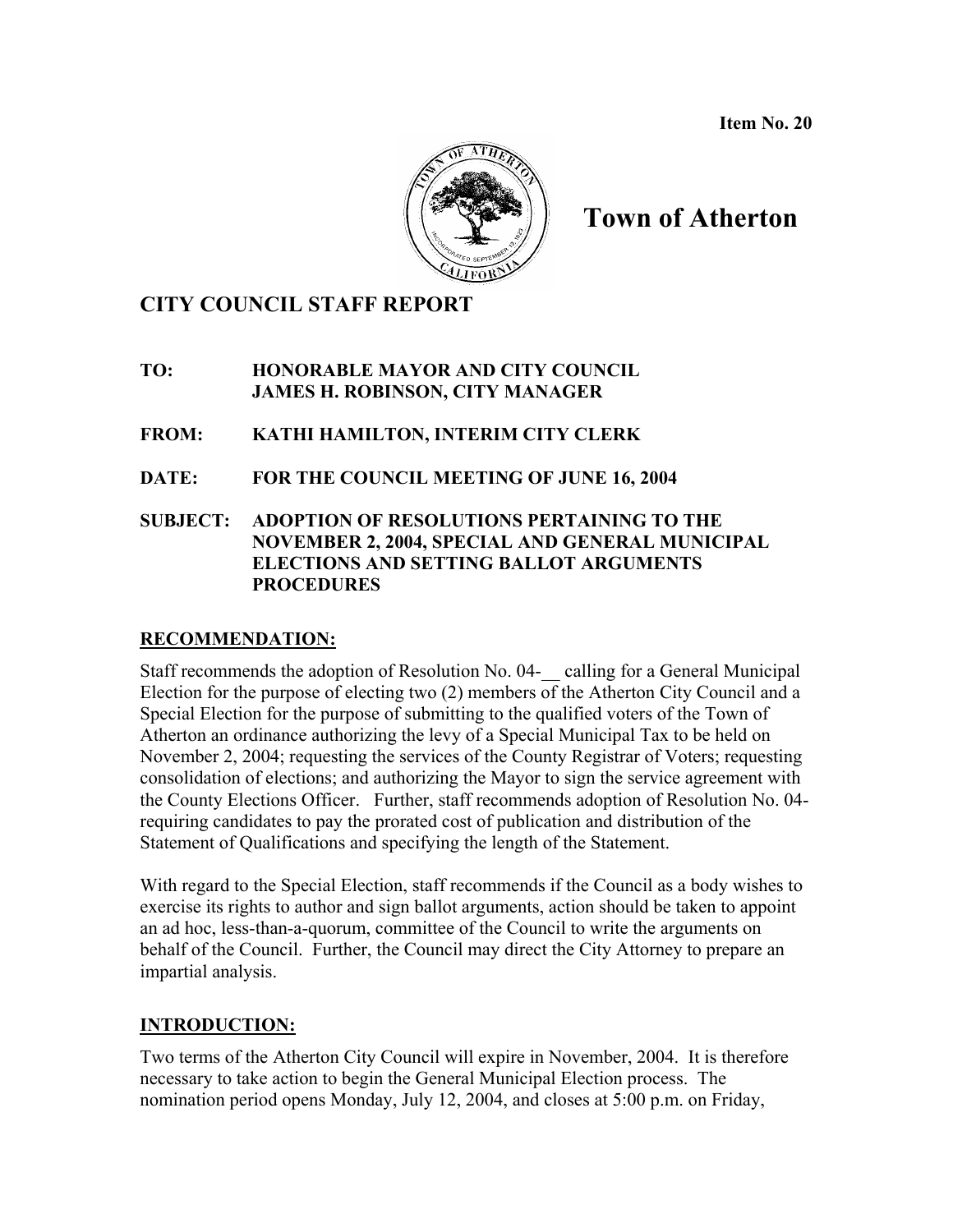August 6, 2004, unless an incumbent does not file. In the event an incumbent does not file by 5:00 p.m. on August 6, the filing period will be extended to 5:00 p.m. on Wednesday, August 11, 2004.

With regard to the Special Election to approve the Special Municipal Tax, in accordance with California Elections Code Section 9282, the City Council must determine whether it wishes to exercise its rights to author and sign ballot arguments regarding the measure. The final date for filing a direct argument is 5:00 p.m. on Friday, August 13, 2004. The rebuttal argument period is August 14, 2004, to August 23, 2004. The final date to submit a rebuttal argument to the City Clerk is 5:00 p.m., Monday, August 23, 2004.

With respect to Direct Arguments, California Elections Code Section 9282 permits the legislative body, or any member or members of the legislative body authorized by that body, or any individual voter who is eligible to vote on the measure, or bona fide association of citizens or any combination of voters and associations, to file an argument for or against any measure. Therefore, the City Council, or any member or members of the City Council, or a combination of voters and associations, may file a written argument for or against a city measure The argument shall not exceed 300 words.

California Elections Code Section 9287 instructs the Clerk to select one argument in favor and one argument against a measure for printing and distribution to the voters. Preference and priority shall be given to 1) the legislative body, or member or members of the legislative body authorized by that body, 2) the individual voters, or bona fide association of citizens or combination of voters and associations, who are bona fide sponsors or proponents of the measure, 3) the bona fide association of citizens, and 4) individual voters who are eligible to vote on the measure.

With respect to Rebuttal Arguments, if any person submits arguments against a City measure, and an argument has been filed in favor of a City measure, copies of argument against the City measure will immediately be sent to the person or persons filing the argument in favor of the City measure. The person or persons filing the arguments in favor of a City measure may prepare and submit a rebuttal argument not to exceed 250 words. Upon receipt of the proponent's direct argument in favor of the measure, a copy shall be sent to the person or persons filing the argument against the City measure who may submit a rebuttal argument not to exceed 250 words.

In general, no ballot argument shall be accepted unless it bears the name or names of the person or persons submitting it, or if filed by an organization, the name of the organization and the name of at least one of its principal officers. No more than five signatures shall appear with any argument. All arguments must be accompanied by the form statement required by California Elections Code 9600 (copy is attached).

California Elections Code 9 provides the method for the word count standard, and a copy is attached as a guide for the authors of arguments. Arguments may be withdrawn by their proponents at any time prior to and including the final date of filing arguments.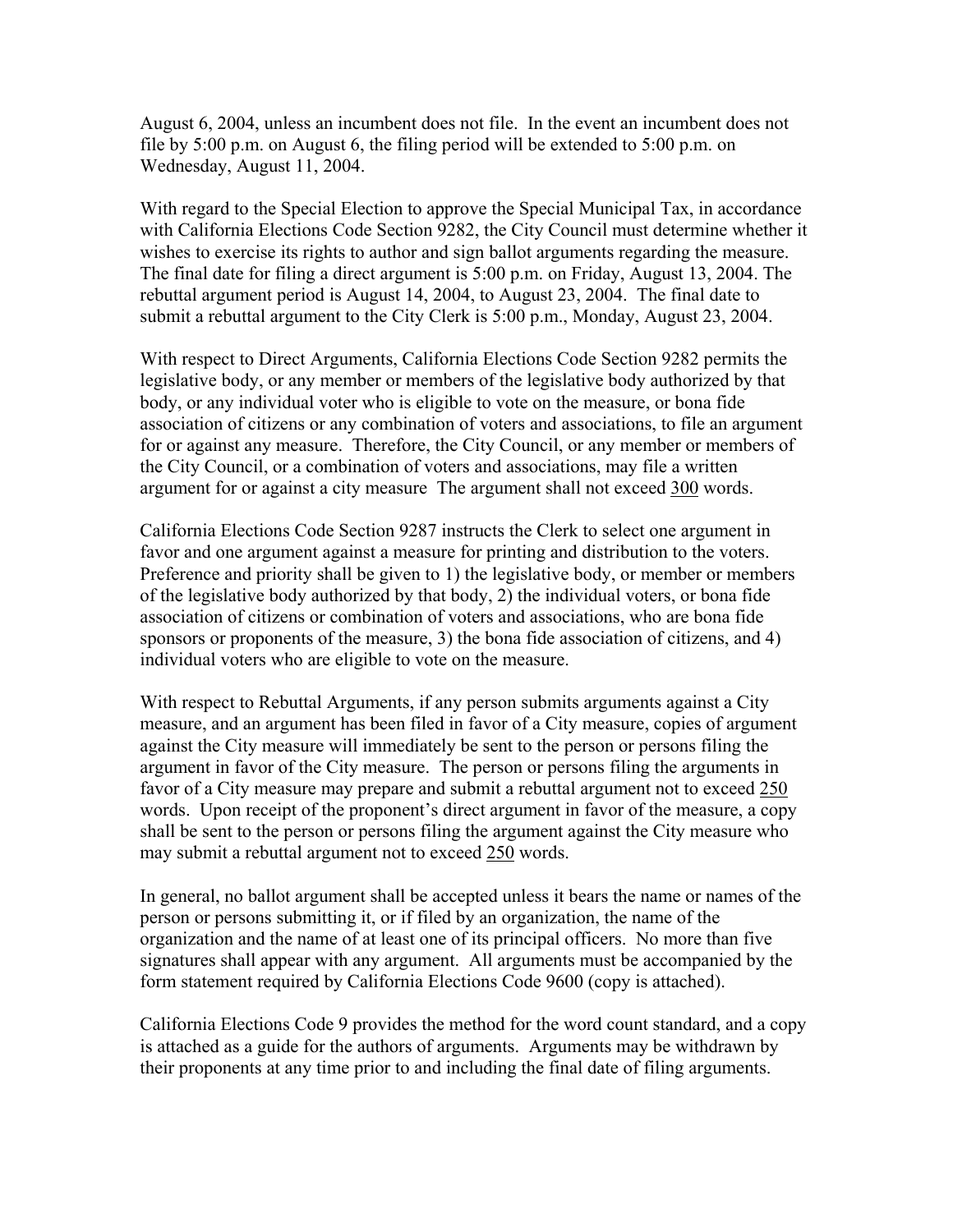The City Council may direct the City Attorney to prepare an Impartial Analysis of the measure. The analysis shall not exceed 500 words in length and is due in the City Clerk's Office by 5:00 p.m. on August 13, 2004.

### **ANALYSIS:**

An attached resolution calls for the elections, requests the services of the County Clerk/Registrar of Voters to conduct the election, and requests consolidation of the Special and General Municipal Elections with the Presidential Election to be held on November 2, 2004. The County Clerk will verify signatures on all nomination papers submitted, monitor polling places, canvass the returns and report results of said election. An attached resolution also establishes a deposit requirement in the amount of \$400 for candidates wishing to file a Statement of Qualifications, and sets the length of the statements at 200 words. The City Clerk is authorized to publish a notice of election and perform other duties as necessary in relation to the election.

### **FISCAL IMPACT:**

An estimated cost of \$6,500 is included in the proposed Fiscal Year 2004/05 City Clerk's budget.

 $\mathcal{L}_\text{max}$  , and the contract of the contract of the contract of the contract of the contract of the contract of

Respectfully submitted: Approved by:

Kathi Hamilton **Jim Robinson** Interim City Clerk City Manager

Attachment: Resolutions Argument/Rebuttal Form Word Count Information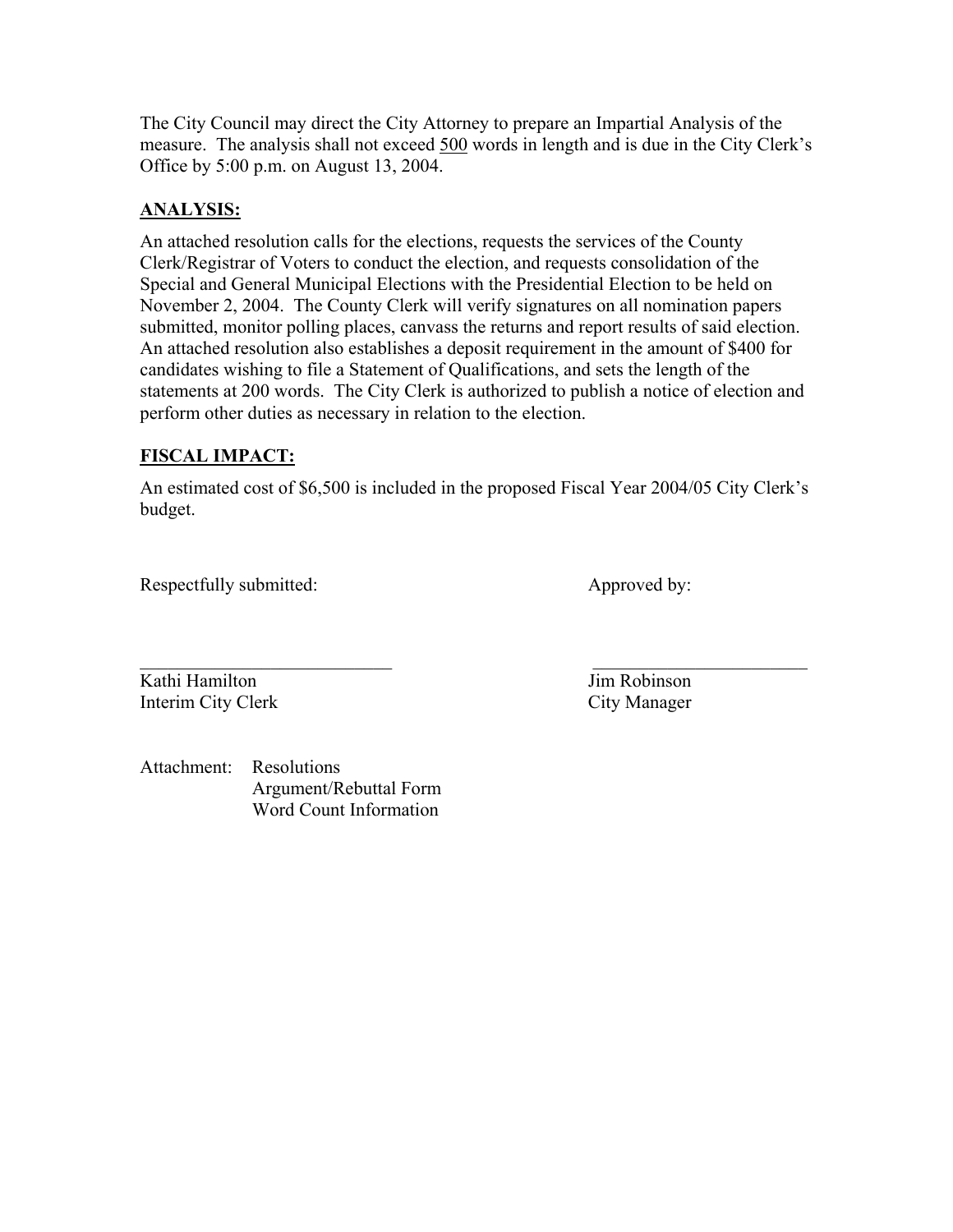#### **RESOLUTION NO. 04-**

### **A RESOLUTION OF THE TOWN OF ATHERTON CALLING A SPECIAL AND GENERAL MUNICIPAL ELECTION TO BE HELD ON TUESDAY, NOVEMBER 2, 2004, FOR THE ELECTION OF TWO MEMBERS OF THE CITY COUNCIL AND TO APPROVE THE SPECIAL MUNICIPAL TAX**

The City Council of the Town of Atherton hereby resolves as follows:

**WHEREAS,** the City Council of the Town of Atherton has need to conduct a General Municipal Election on November 2, 2004, for the purpose of electing two members of the Atherton City Council to four year terms which will expire during the month of November, 2004; and that the polls for said election will be open from 7:00 a.m. to 8:00 p.m.

**WHEREAS,** the Town of Atherton has need to conduct a Special Municipal election for the purpose of presenting to the qualified voters of the Town a measure authorizing a Special Municipal Tax to provide for municipal services and for the expenditure of funds derived from such tax; and

**WHEREAS,** due to the economics involved, the public interest would best be served by consolidating such Special and General Municipal Elections with any other elections to be held on November 2, 2004, and by contracting with the County of San Mateo for election services.

**NOW, THEREFORE, IT IS HEREBY RESOLVED,** that the town of Atherton does hereby request the Board of Supervisors of the County of San Mateo to consolidate said Special and General Municipal Elections with any other election to be held on November 2, 2004; and

**BE IT FURTHER RESOLVED** that the City Manager be and he is hereby authorized and directed to enter into a contract with the Chief Elections Official of the County of San Mateo for the purpose of providing election services in connection with said General and Special Municipal Elections; and

**BE IT FURTHER RESOLVED** that the candidates for election may file nomination papers between 8:30 a.m. on July 12, 2004, through 5:00p.m. on August 6, 2004.

**BE IT FURTHER RESOLVED** that arguments for or against the measure must be submitted to the City Clerk on or before Friday, August 13, 2004, and rebuttals to arguments must be submitted to the City Clerk on or before Monday, August 23, 2004.

\* \* \* \* \* \* \* \* \* \* \* \*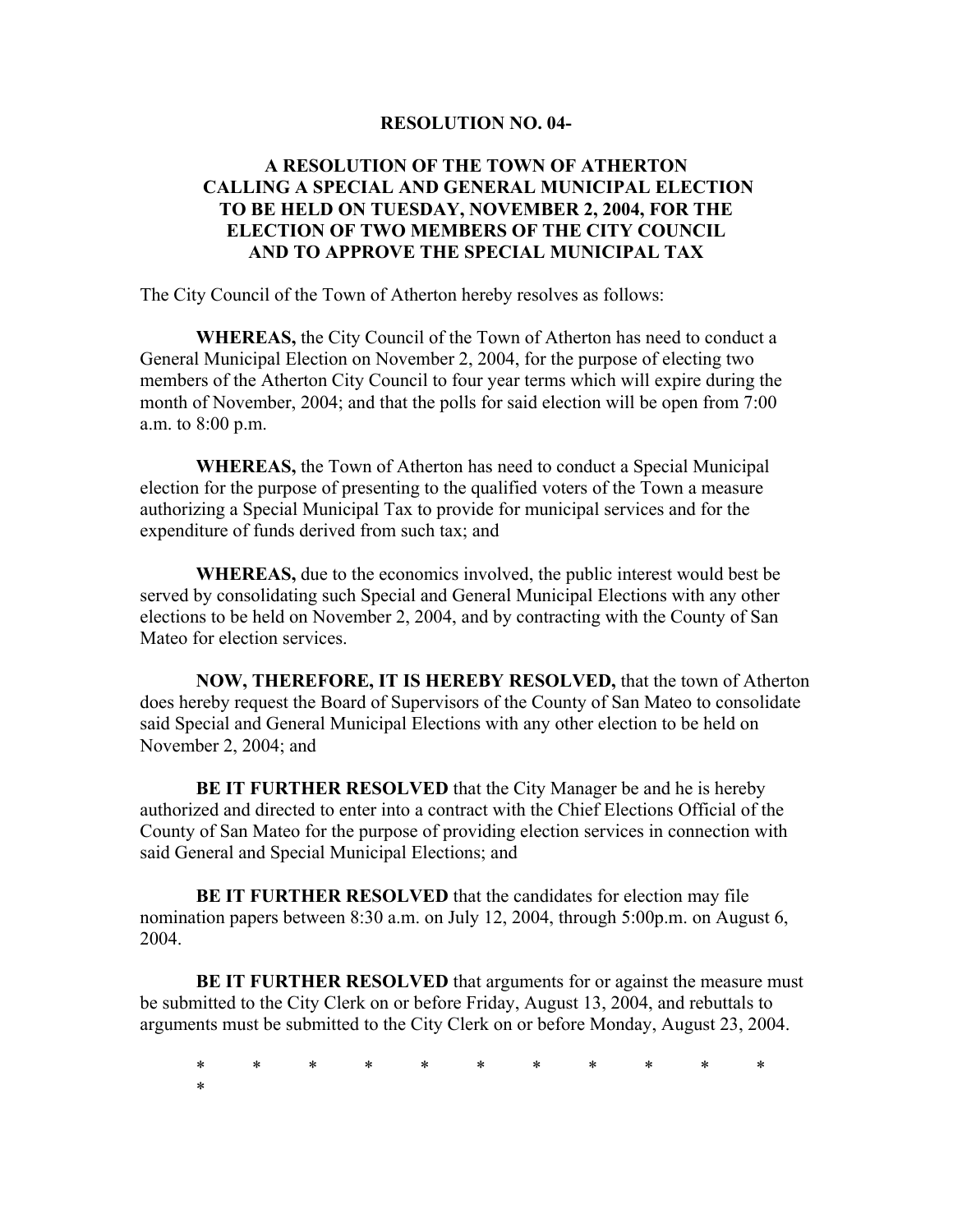*I hereby certify that the foregoing Resolution was duly and regularly passed and adopted by the City Council of the Town of Atherton at a regular meeting thereof held on this\_\_\_ day of \_\_\_\_\_\_\_\_\_, 2004, by the following vote:* 

| $AYES^+$        | COUNCILMEMBERS: |
|-----------------|-----------------|
| $NOES^+$        | COULCILMEMBERS: |
| <i>ABSENT:</i>  | COUNCILMEMBERS: |
| <i>ABSTAIN:</i> | COUNCILMEMBERS: |

ATTEST: Kathy McKeithen, MAYOR TOWN OF ATHERTON

Kathi Hamilton, Interim City Clerk

APPROVED AS TO FORM:

Marc G. Hynes, City Attorney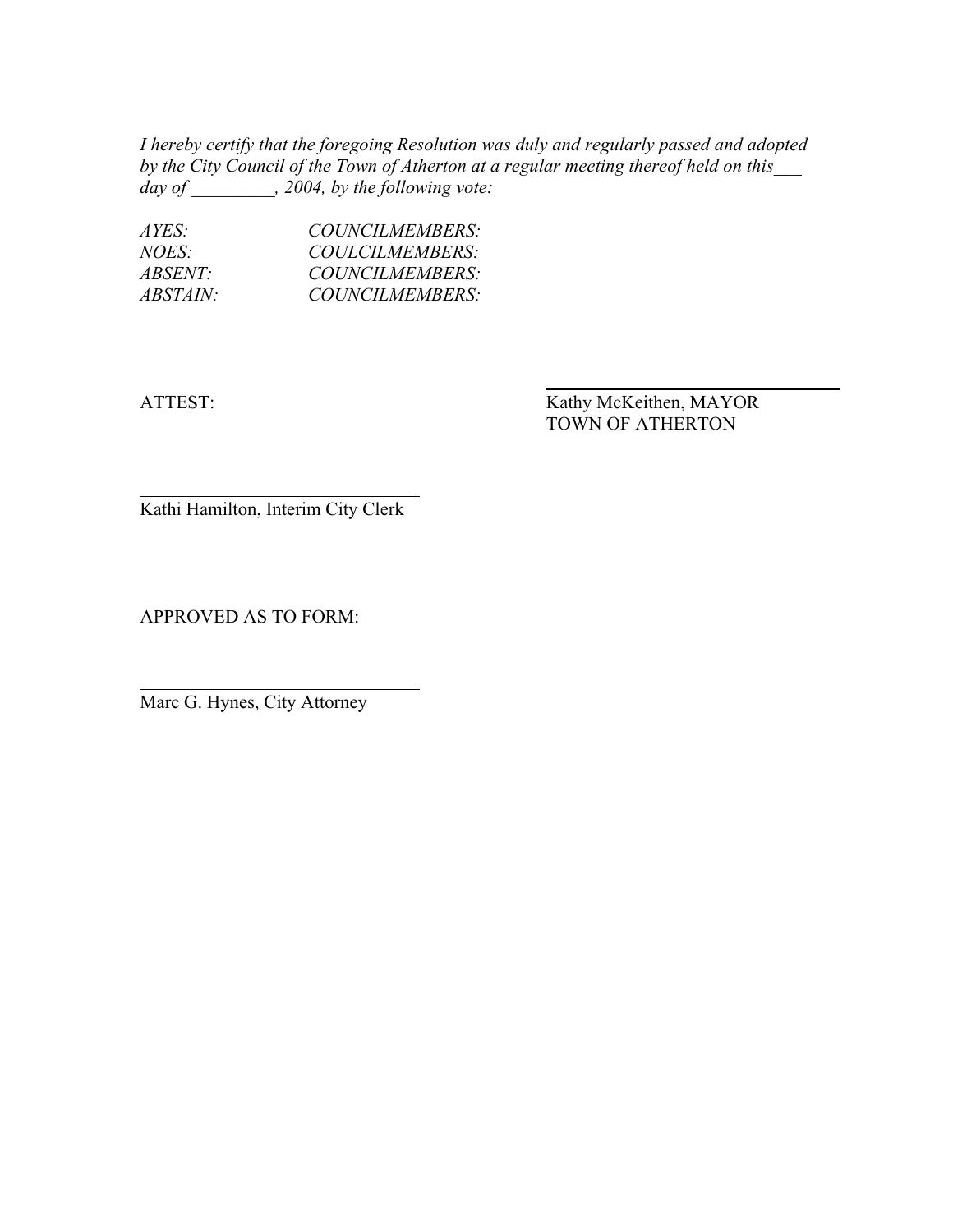#### **RESOLUTION NO. 04-**

### **A RESOLUTION OF THE CITY COUNCIL OF THE TOWN OF ATHERTON ADOPTING REGULATIONS FOR CANDIDATE STATEMENTS SUBMITTED TO THE VOTERS AT AN ELECTION TO BE HELD ON TUESDAY, NOVEMBER 2, 2004**

**WHEREAS,** Section 13307 of the Elections Code of the State of California provides that the governing body of any local agency adopt regulations pertaining to materials prepared by any candidate for municipal election, including costs of the candidate statement;

**BE IT RESOLVED** by the City Council of the Town of Atherton that each candidate who requests that a Statement of Qualifications be published and distributed with the sample ballot for the General Municipal Election, to be held November 2, 2004, shall be charged a deposit of \$400 to cover the cost of publication of such Statement of Qualifications, including the cost of translation of such statement into Spanish, if requested by the candidate.

**BE IT FURTHER RESOLVED** that such Statement of Qualifications may not exceed two hundred words in length.

**BE IT FURTHER RESOLVED** that such statement will be the only material sent with the sample ballots and no other material will be included for distribution.

\* \* \* \* \* \* \* \* \* \* \*

*I hereby certify that the foregoing Resolution was duly and regularly passed and adopted by the City Council of the Town of Atherton at a regular meeting thereof held on this \_\_\_\_\_day of \_\_\_\_\_\_\_\_\_, 2004, by the following vote:* 

| AYES:             | COUNCILMEMBERS: |
|-------------------|-----------------|
| NOES <sup>.</sup> | COULCILMEMBERS: |
| ABSENT:           | COUNCILMEMBERS: |
| ABSTAIN:          | COUNCILMEMBERS: |

ATTEST: Kathy McKeithen, MAYOR TOWN OF ATHERTON

Kathi Hamilton, Interim City Clerk

APPROVED AS TO FORM: Marc G. Hynes, City Attorney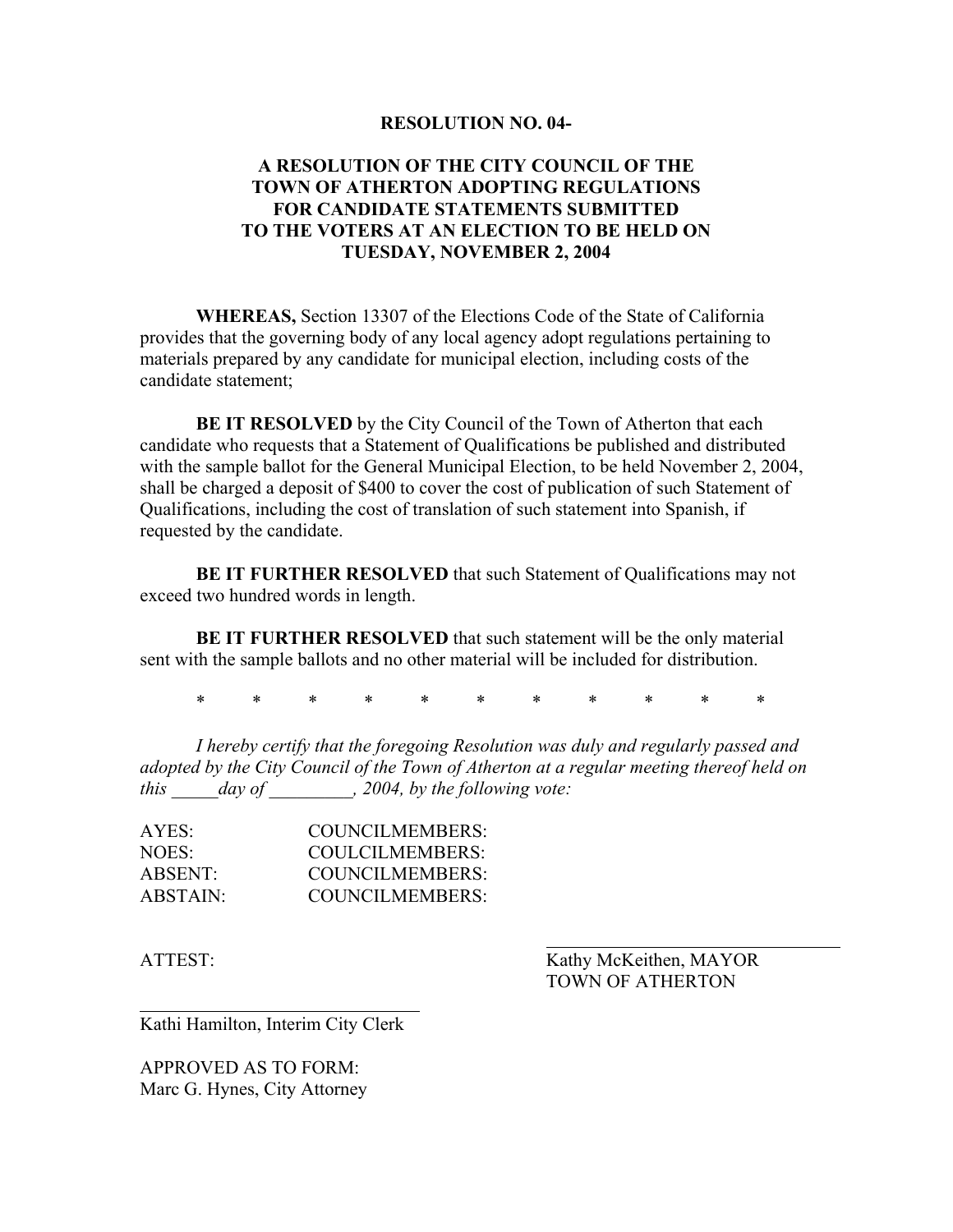### **FORM OF STATEMENT TO BE FILED BY AUTHOR OF ARGUMENT**

### **Division 9. Measures Submitted to the Voters Chapter 7. General Provisions**

9600 Form of statement to be filed by author.

All arguments concerning measures filed pursuant to this division shall be accompanied by the following form statement, to be signed by each proponent and by each author, if different, of the argument:

The undersigned proponent(s) or author(s) of the

|                    | (primary / rebuttal)                                                                                                                                                                                                                 |      |                                                   |
|--------------------|--------------------------------------------------------------------------------------------------------------------------------------------------------------------------------------------------------------------------------------|------|---------------------------------------------------|
| argument           |                                                                                                                                                                                                                                      |      |                                                   |
|                    | $(in \overline{favor \space of / \space against)}$                                                                                                                                                                                   |      |                                                   |
| ballot proposition |                                                                                                                                                                                                                                      |      |                                                   |
|                    | (name or number)                                                                                                                                                                                                                     |      |                                                   |
| at the             |                                                                                                                                                                                                                                      |      |                                                   |
|                    | (title of election)                                                                                                                                                                                                                  |      |                                                   |
|                    | election for the <u>contact (jurisdiction</u> )                                                                                                                                                                                      |      |                                                   |
|                    |                                                                                                                                                                                                                                      |      |                                                   |
|                    | to be held on <u>the contract of the contract of the contract of the contract of the contract of the contract of the contract of the contract of the contract of the contract of the contract of the contract of the contract of</u> |      |                                                   |
|                    |                                                                                                                                                                                                                                      |      |                                                   |
|                    | that such argument is true and correct to the best of ______                                                                                                                                                                         |      |                                                   |
|                    |                                                                                                                                                                                                                                      |      | (his / her / their)                               |
|                    | Signed                                                                                                                                                                                                                               | Date |                                                   |
|                    | <u> 1989 - Johann Stein, mars an deutscher Stein und der Stein und der Stein und der Stein und der Stein und der</u>                                                                                                                 |      | <u> 1980 - Johann Barbara, martxa alemaniar a</u> |
|                    |                                                                                                                                                                                                                                      |      |                                                   |
|                    | <u> 1989 - Johann John Stone, market fan it ferskearre fan it ferskearre fan it ferskearre fan it ferskearre fan i</u>                                                                                                               |      | <u> 1980 - Johann Stein, markinsk politik (</u>   |
|                    |                                                                                                                                                                                                                                      |      |                                                   |
|                    |                                                                                                                                                                                                                                      |      |                                                   |
|                    |                                                                                                                                                                                                                                      |      |                                                   |

(Added by Stats. 1994, c 920 Section 2.)